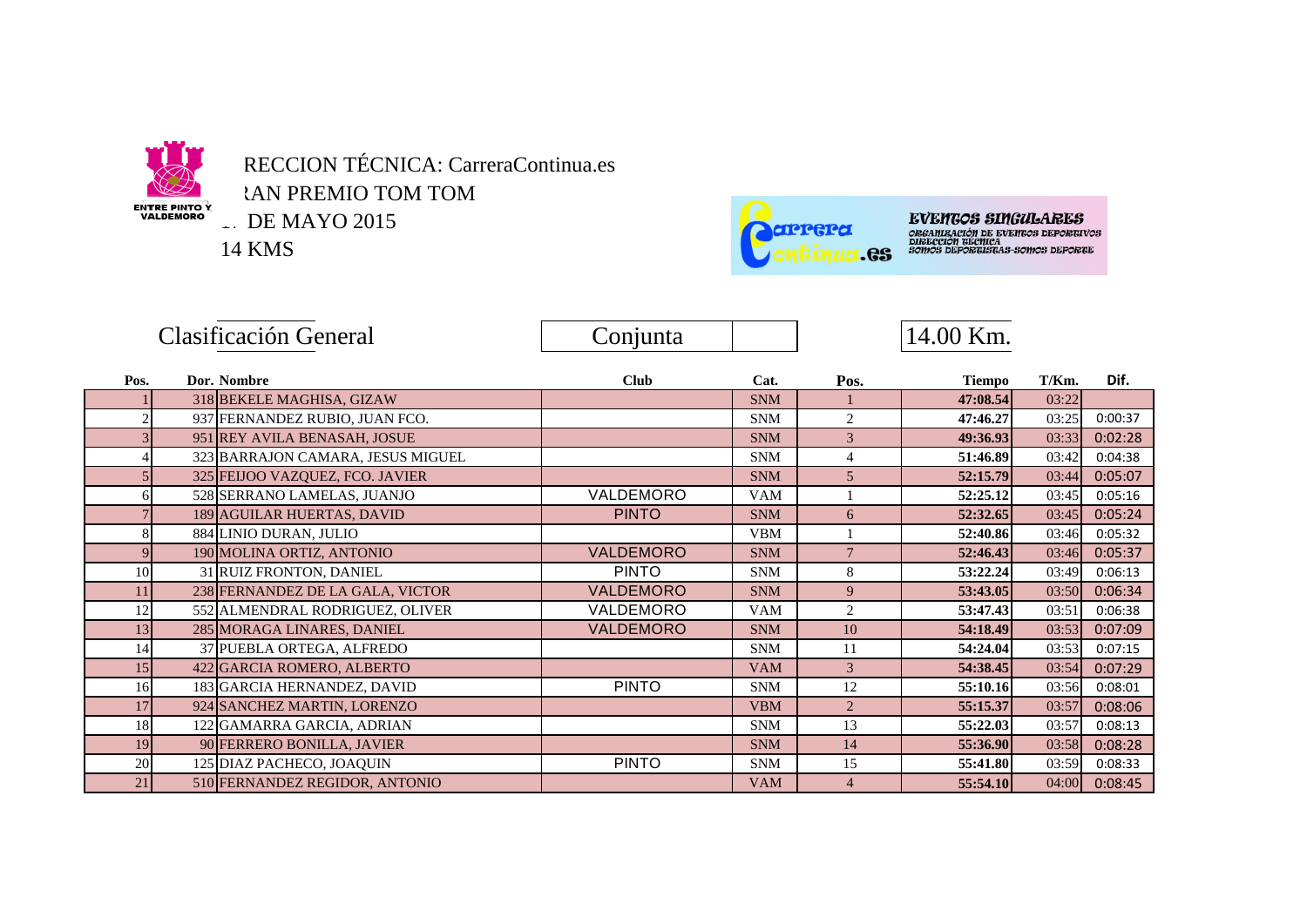| 22 | 596 MARTIN ORTIZ, JOSE LUIS            |                  | <b>VAM</b> | 5              | 55:59.73 | 04:00 | 0:08:51 |
|----|----------------------------------------|------------------|------------|----------------|----------|-------|---------|
| 23 | 332 LUJAN JIMENEZ, JOSE LUIS           |                  | <b>SNM</b> | 16             | 56:11.16 | 04:01 | 0:09:02 |
| 24 | 579 GIL CABA, CARLOS                   |                  | <b>VAM</b> | 6              | 56:14.76 | 04:01 | 0:09:06 |
| 25 | 367 LOPEZ CABALLERO, JAVIER            | <b>PINTO</b>     | <b>SNM</b> | 17             | 56:35.47 | 04:03 | 0:09:26 |
| 26 | 180 DOS SANTOS PEREZ, NELSON           |                  | <b>SNM</b> | 18             | 56:39.58 | 04:03 | 0:09:31 |
| 27 | 614 CALLEJA MARTIN, MIGUEL ANGEL       |                  | <b>VAM</b> | $\overline{7}$ | 56:39.78 | 04:03 | 0:09:31 |
| 28 | 894 ALONSO MARIN, JUAN CARLOS          |                  | <b>VBM</b> | $\mathfrak{Z}$ | 56:40.01 | 04:03 | 0:09:31 |
| 29 | 466 SANCHEZ MAGRO, QUIQUE              |                  | <b>VAM</b> | 8              | 56:43.27 | 04:03 | 0:09:34 |
| 30 | 254 CONTRERAS MARTIN, MARIO            |                  | <b>SNM</b> | 19             | 56:43.47 | 04:03 | 0:09:34 |
| 31 | 341 MORCILLO GARCIA, FCO. LUIS         |                  | <b>SNM</b> | 20             | 56:48.57 | 04:03 | 0:09:40 |
| 32 | 382 GALLEGO VILLAHERMOSA, MOISES       | <b>PINTO</b>     | <b>VAM</b> | 9              | 56:59.91 | 04:04 | 0:09:51 |
| 33 | 524 VELEZ PEREZ, JOSE RAMON            |                  | <b>VAM</b> | 10             | 57:02.89 | 04:04 | 0:09:54 |
| 34 | 499 SANTOS CABAÑAS, JOSE CARLOS        |                  | <b>VAM</b> | 11             | 57:05.57 | 04:05 | 0:09:57 |
| 35 | 617 BARDERA RODRIGUEZ, RAFAEL          | <b>PINTO</b>     | <b>VAM</b> | 12             | 57:09.16 | 04:05 | 0:10:00 |
| 36 | 333 AGUDO GONZALEZ, ISIDRO             |                  | <b>SNM</b> | 21             | 57:23.65 | 04:06 | 0:10:15 |
| 37 | 501 GARCIA CANTO, OSCAR                | VALDEMORO        | <b>VAM</b> | 13             | 57:29.99 | 04:06 | 0:10:21 |
| 38 | 41 SANCHEZ SANZ, MARIO                 |                  | <b>SNM</b> | 22             | 57:35.36 | 04:07 | 0:10:26 |
| 39 | 606 MUÑOZ BRO, DIEGO                   |                  | <b>VAM</b> | 14             | 57:39.25 | 04:07 | 0:10:30 |
| 40 | 228 GARCIA RODRIGUEZ, GABRIEL          |                  | <b>SNM</b> | 23             | 57:43.96 | 04:07 | 0:10:35 |
| 41 | 309 JIMENEZ RAMIREZ, RAFAEL            |                  | <b>SNM</b> | 24             | 57:51.16 | 04:08 | 0:10:42 |
| 42 | 336 <sup>**********</sup> , Dorsal 336 |                  | ??????     |                | 57:51.68 | 04:08 | 0:10:43 |
| 43 | 564 DE PACO, MIGUEL A.                 | <b>PINTO</b>     | <b>VAM</b> | 15             | 57:58.07 | 04:08 | 0:10:49 |
| 44 | 520 REINA CALLEJA, ALEJANDRO           |                  | <b>VAM</b> | 16             | 57:59.45 | 04:09 | 0:10:50 |
| 45 | 143 MOLINA GIL, JUAN PEDRO             | <b>VALDEMORO</b> | <b>SNM</b> | 25             | 58:01.82 | 04:09 | 0:10:53 |
| 46 | 308 MERINO ESPADA, OSCAR               | VALDEMORO        | <b>SNM</b> | 26             | 58:32.39 | 04:11 | 0:11:23 |
| 47 | 513 BOUMLIK, BOUAZZA                   |                  | <b>VAM</b> | 17             | 58:38.46 | 04:11 | 0:11:29 |
| 48 | 253 GARCES HERRANZ, JOSE LUIS          |                  | <b>SNM</b> | 27             | 58:42.99 | 04:12 | 0:11:34 |
| 49 | 913 SEBASTIAN MARTIN, CELESTINO        |                  | <b>VBM</b> | $\overline{4}$ | 58:45.88 | 04:12 | 0:11:37 |
| 50 | 1142 PRIETO PINEDA, NURIA              |                  | <b>VBF</b> | $\mathbf{1}$   | 58:50.87 | 04:12 | 0:11:42 |
| 51 | 312 ALONSO HUETE, JORGE                |                  | <b>SNM</b> | 28             | 58:56.50 | 04:13 | 0:11:48 |
| 52 | 876 LORENZO ROBLES, JUAN FCO.          |                  | <b>VBM</b> | 5              | 58:59.50 | 04:13 | 0:11:51 |
| 53 | 879 GARCIA DE LA TORRE RABOSO, ALFONSO | <b>VALDEMORO</b> | <b>VBM</b> | 6              | 59:02.84 | 04:13 | 0:11:54 |
| 54 | 910 SENA DA VEIGA, FERNANDO            |                  | <b>VBM</b> | $\overline{7}$ | 59:10.27 | 04:14 | 0:12:01 |
| 55 | 925 ALONSO HERNANDEZ, GONZALO          |                  | <b>VBM</b> | 8              | 59:15.46 | 04:14 | 0:12:06 |
| 56 | 331 TORRES MORENO, JONATAN PEDRO       |                  | <b>SNM</b> | 29             | 59:16.54 | 04:14 | 0:12:08 |
| 57 | 406 NAVARRO NAVARRO, ANGEL             |                  | <b>VAM</b> | 18             | 59:18.45 | 04:14 | 0:12:09 |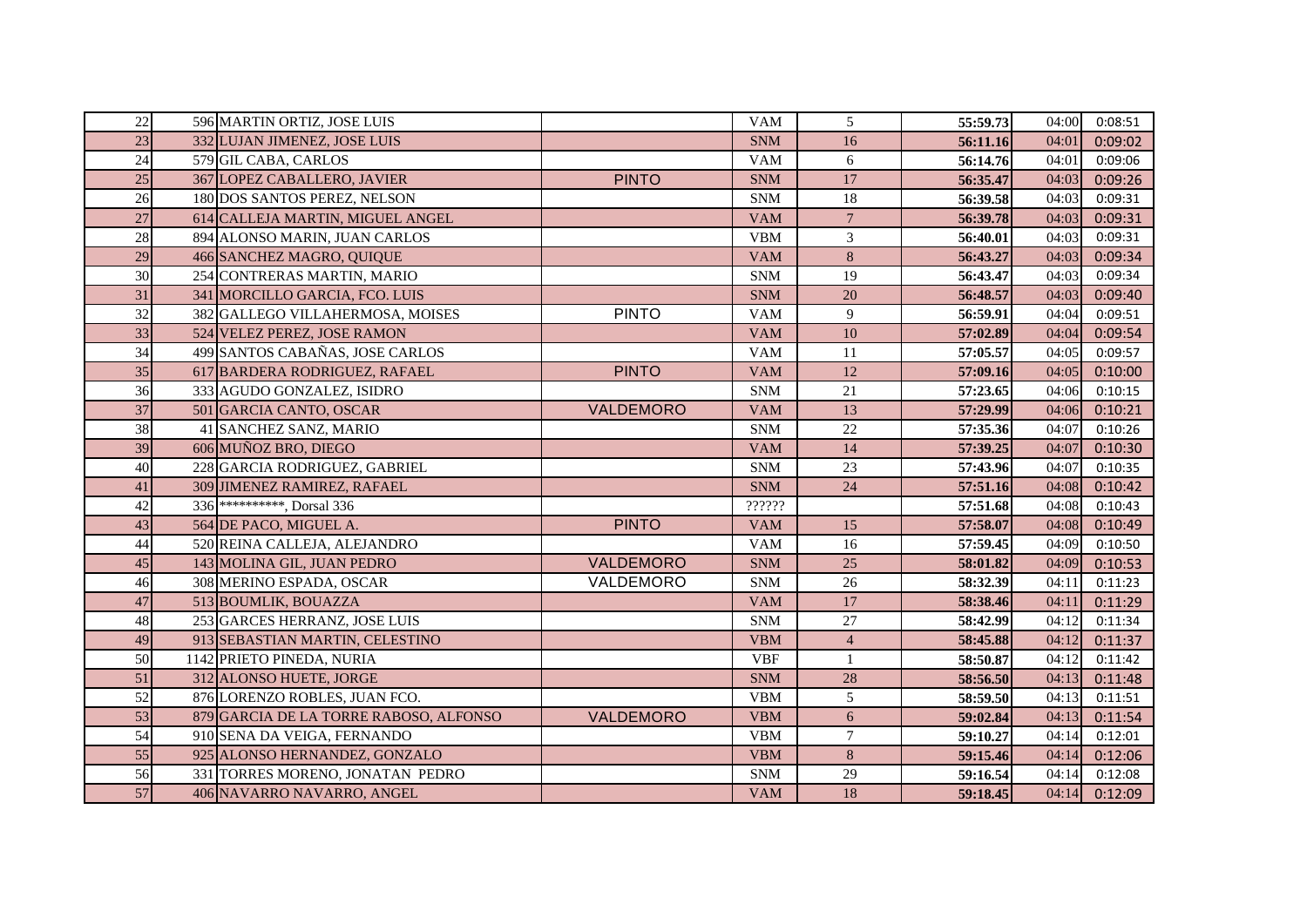| 58 | 85 RUIZ AGUILAR, ROBERTO                   | VALDEMORO        | <b>SNM</b> | 30              | 59:25.27   | 04:15 | 0:12:16 |
|----|--------------------------------------------|------------------|------------|-----------------|------------|-------|---------|
| 59 | 30 BALDOMINOS BENGOA, GUSTAVO              | <b>PINTO</b>     | <b>SNM</b> | 31              | 59:25.62   | 04:15 | 0:12:17 |
| 60 | 1101 INIGUEZ, MARIA TERESA                 | <b>PINTO</b>     | <b>VAF</b> | 1               | 59:26.14   | 04:15 | 0:12:17 |
| 61 | 77 VELEZ MARTINEZ, JOSE                    |                  | <b>SNM</b> | 32              | 59:29.18   | 04:15 | 0:12:20 |
| 62 | 263 RODRIGUEZ MONTERO, RUBEN               |                  | <b>SNM</b> | 33              | 59:33.26   | 04:15 | 0:12:24 |
| 63 | 548 RODRIGUEZ DE PAREDES, DIEGO            |                  | <b>VAM</b> | 19              | 59:34.16   | 04:15 | 0:12:25 |
| 64 | 545 MARTINEZ MARTINEZ, JOSE ANTONIO        |                  | <b>VAM</b> | 20              | 59:35.47   | 04:15 | 0:12:26 |
| 65 | 110 SANCHEZ INFANTES PARAMO, CARLOS        |                  | <b>SNM</b> | 34              | 59:37.04   | 04:16 | 0:12:28 |
| 66 | 407 GALLEGO MARTINEZ, MARIANO              |                  | <b>VAM</b> | 21              | 59:45.11   | 04:16 | 0:12:36 |
| 67 | 854 TUDELA ROMERO, JESUS                   |                  | <b>VBM</b> | 9               | 1:00:02.02 | 04:17 | 0:12:53 |
| 68 | 474 CUADRADO ABOTIZ, OSCAR                 | VALDEMORO        | <b>VAM</b> | 22              | 1:00:07.01 | 04:18 | 0:12:58 |
| 69 | 914 HERNANDEZ MARTIN, JOSE ANTONIO         | <b>VALDEMORO</b> | <b>VBM</b> | $\overline{10}$ | 1:00:10.95 | 04:18 | 0:13:02 |
| 70 | 931 RODRIGUEZ MARTIN, JUAN JOSE            | <b>PINTO</b>     | <b>VBM</b> | 11              | 1:00:22.17 | 04:19 | 0:13:13 |
| 71 | 444 TATO MATIAS, FCO JAVIER                | VALDEMORO        | <b>VAM</b> | 23              | 1:00:22.81 | 04:19 | 0:13:14 |
| 72 | 360 RODRIGO TORREMOCHA, SANTIAGO           | <b>PINTO</b>     | <b>SNM</b> | 35              | 1:00:24.91 | 04:19 | 0:13:16 |
| 73 | 361 REVILLA GARCIA, FRANCISCO              |                  | <b>VAM</b> | 24              | 1:00:25.18 | 04:19 | 0:13:16 |
| 74 | 498 SANTOS CABAÑAS, ANGEL                  |                  | <b>VAM</b> | 25              | 1:00:33.61 | 04:20 | 0:13:25 |
| 75 | 588 SANTOS ROSELL, ANGEL                   | <b>PINTO</b>     | <b>VAM</b> | 26              | 1:00:45.67 | 04:20 | 0:13:37 |
| 76 | 38 MARTIN GOMEZ, OSCAR                     |                  | <b>SNM</b> | 36              | 1:00:52.72 | 04:21 | 0:13:44 |
| 77 | 923 GRANADOS LOPEZ, JOSE ANTONIO           | VALDEMORO        | <b>VBM</b> | 12              | 1:00:55.48 | 04:21 | 0:13:46 |
| 78 | 28 TEMPLADO MILLAN, RAUL                   |                  | <b>SNM</b> | 37              | 1:00:55.60 | 04:21 | 0:13:47 |
| 79 | 335 DIEZ SANCHEZ, RUBEN                    |                  | <b>SNM</b> | 38              | 1:00:57.19 | 04:21 | 0:13:48 |
| 80 | 62 MARTIN CARRASQUILLA, SERGIO PEDRO       | <b>VALDEMORO</b> | <b>SNM</b> | 39              | 1:00:57.22 | 04:21 | 0:13:48 |
| 81 | 399 DELGADO VILLANUEVA, ANTONIO            | <b>PINTO</b>     | <b>VAM</b> | 27              | 1:00:57.90 | 04:21 | 0:13:49 |
| 82 | 175 ORTEGA CALZADO, JUAN CARLOS            | VALDEMORO        | <b>SNM</b> | 40              | 1:00:58.31 | 04:21 | 0:13:49 |
| 83 | 334 VIZCAINO SANZ, CARLOS                  | <b>PINTO</b>     | <b>SNM</b> | 41              | 1:00:58.49 | 04:21 | 0:13:49 |
| 84 | 237 MORENO ENCINAS, ADRIAN                 |                  | <b>SNM</b> | $42\,$          | 1:01:10.67 | 04:22 | 0:14:02 |
| 85 | 395 GOMEZ JIMENEZ, ANGEL LUIS              |                  | <b>VAM</b> | 28              | 1:01:12.41 | 04:22 | 0:14:03 |
| 86 | 345 POSE COSTA, IVAN                       | <b>PINTO</b>     | <b>SNM</b> | 43              | 1:01:14.47 | 04:22 | 0:14:05 |
| 87 | 109 CEPEDA PEÑALVER, PABLO                 |                  | <b>SNM</b> | 44              | 1:01:17.33 | 04:23 | 0:14:08 |
| 88 | 649 HERNANDEZ HERNANDEZ, JULIO             |                  | <b>VAM</b> | 29              | 1:01:17.48 | 04:23 | 0:14:08 |
| 89 | 168 LERENA DOLZ DEL CASTELLAR, JOSE MANUEL | VALDEMORO        | <b>SNM</b> | 45              | 1:01:18.75 | 04:23 | 0:14:10 |
| 90 | 174 SANCHEZ DIAZ, HECTOR                   |                  | <b>SNM</b> | 46              | 1:01:24.01 | 04:23 | 0:14:15 |
| 91 | 877 LUIS SANTIAGO, JOSE FERNANDO           | <b>VALDEMORO</b> | <b>VBM</b> | 13              | 1:01:29.41 | 04:24 | 0:14:20 |
| 92 | 504 LLOBELL PARRILLA, JOSE LUIS            | VALDEMORO        | <b>VAM</b> | 30              | 1:01:29.60 | 04:24 | 0:14:21 |
| 93 | 919 BRAGADO RODRIGUEZ, JOAQUIN MARIA       |                  | <b>VBM</b> | 14              | 1:01:37.84 | 04:24 | 0:14:29 |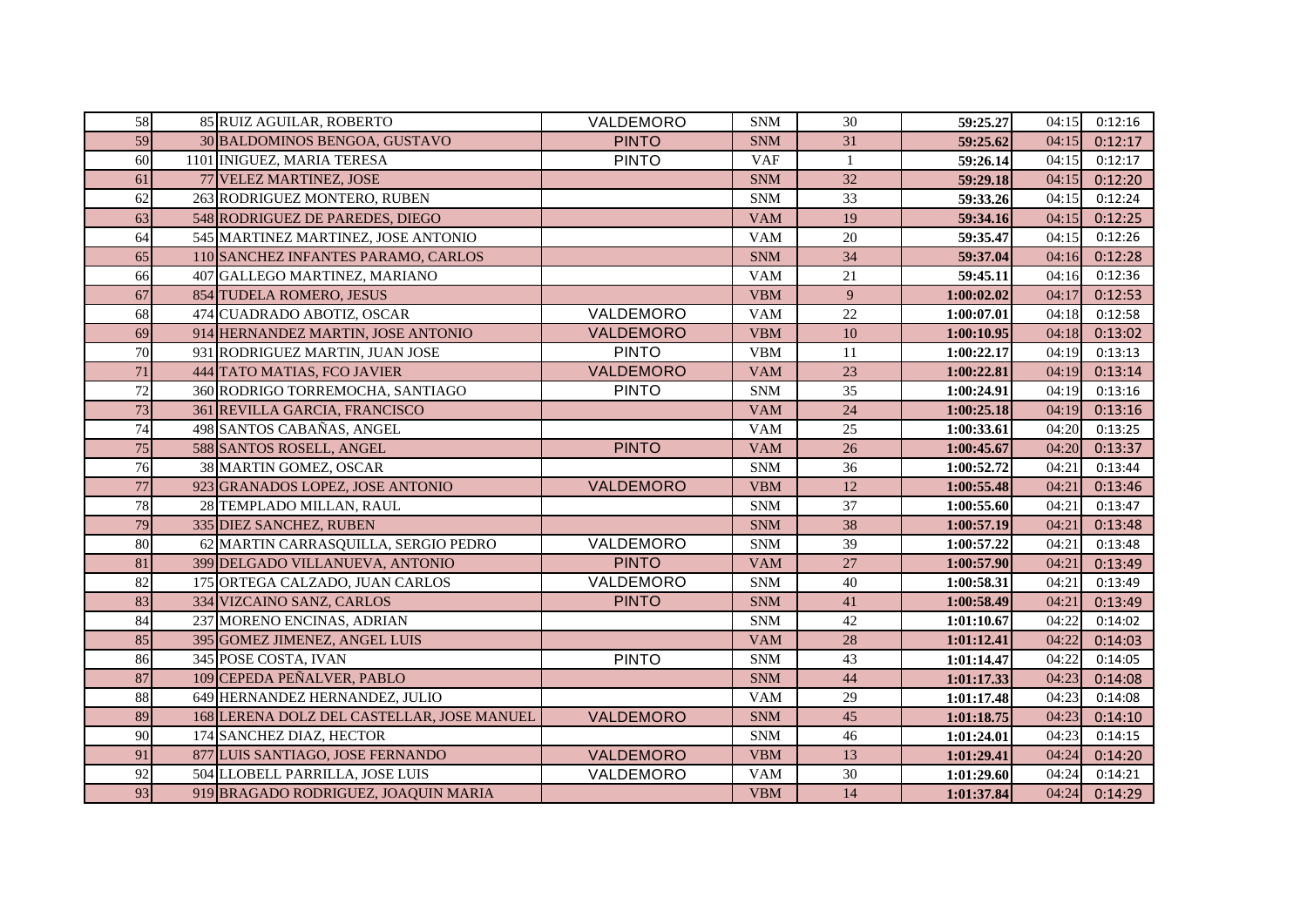| 94  | 506 CARMONA DELGADO, FERNANDO             | VALDEMORO        | <b>VAM</b> | 31              | 1:01:43.04 | 04:25 | 0:14:34 |
|-----|-------------------------------------------|------------------|------------|-----------------|------------|-------|---------|
| 95  | 204 MARCOS ESCALONA, FERNANDO             |                  | <b>SNM</b> | 47              | 1:01:45.74 | 04:25 | 0:14:37 |
| 96  | 276 FALTA DATOS ERROR ENTREGA, SIN NOMBRE | <b>PINTO</b>     | <b>SNM</b> | 48              | 1:01:47.05 | 04:25 | 0:14:38 |
| 97  | 95 DEL POZO FERNANDEZ, OSCAR              |                  | <b>SNM</b> | 49              | 1:01:50.07 | 04:25 | 0:14:41 |
| 98  | 603 FERNANDEZ MUÑOZ, JOSE IGNACIO         |                  | <b>VAM</b> | 32              | 1:01:51.61 | 04:25 | 0:14:43 |
| 99  | 453 OLIAS GARCIA, JOSE MANUEL             |                  | <b>VAM</b> | 33              | 1:01:53.25 | 04:25 | 0:14:44 |
| 100 | 258 SOUTO BARRENA, JOSE MIGUEL            | VALDEMORO        | <b>SNM</b> | 50              | 1:01:57.34 | 04:26 | 0:14:48 |
| 101 | 543 PRADOS PRADOS, ANTONIO MIGUEL         | VALDEMORO        | <b>VAM</b> | 34              | 1:01:57.86 | 04:26 | 0:14:49 |
| 102 | 365 GUTIERREZ PERALES, JOSE LUIS          |                  | <b>SNM</b> | 51              | 1:01:57.95 | 04:26 | 0:14:49 |
| 103 | 139 GARRIDO SILVERO, DAVID                |                  | <b>SNM</b> | 52              | 1:02:00.54 | 04:26 | 0:14:52 |
| 104 | 198 GOMEZ GONZALEZ, ANTONIO JAVIER        |                  | <b>SNM</b> | 53              | 1:02:02.62 | 04:26 | 0:14:54 |
| 105 | 605 GONZALEZ CONCEJERO, MANUEL            |                  | <b>VAM</b> | 35              | 1:02:03.62 | 04:26 | 0:14:55 |
| 106 | 19 VILLAFRANCA BALLESTEROS, VICTOR        | <b>PINTO</b>     | <b>SNM</b> | 54              | 1:02:19.00 | 04:27 | 0:15:10 |
| 107 | 525 TORRES GONZALEZ, LUIS                 |                  | <b>VAM</b> | 36              | 1:02:23.38 | 04:27 | 0:15:14 |
| 108 | 364 DIAZ VALHERMOSO, CRISTIAN             |                  | <b>SNM</b> | 55              | 1:02:24.16 | 04:27 | 0:15:15 |
| 109 | 828 PALMERO SAN MIGUEL, JULIAN            | VALDEMORO        | <b>VBM</b> | 15              | 1:02:24.34 | 04:27 | 0:15:15 |
| 110 | 65 AVEDILLO GONZALEZ, RAMON               |                  | <b>SNM</b> | 56              | 1:02:27.13 | 04:28 | 0:15:18 |
| 111 | 234 TORRES GALINDO, RAUL                  | <b>PINTO</b>     | <b>SNM</b> | 57              | 1:02:31.91 | 04:28 | 0:15:23 |
| 112 | 1050 SHEWAMARE, AZEB                      |                  | <b>SNF</b> | $\mathbf{1}$    | 1:02:32.06 | 04:28 | 0:15:23 |
| 113 | 815 MARCOS ALVAREZ, DAVID                 |                  | <b>VAM</b> | $\overline{37}$ | 1:02:32.25 | 04:28 | 0:15:23 |
| 114 | 547 TORREJON RAMOS, JOSE MARIA            |                  | <b>VAM</b> | 38              | 1:02:33.79 | 04:28 | 0:15:25 |
| 115 | 650 GOMEZ JIMENEZ, JOSE                   |                  | <b>VAM</b> | 39              | 1:02:34.76 | 04:28 | 0:15:26 |
| 116 | 196 SACRISTAN MOYA, FRANCISCO             | <b>PINTO</b>     | <b>SNM</b> | 58              | 1:02:35.15 | 04:28 | 0:15:26 |
| 117 | 150 RUIZ CANO, IVAN                       | <b>VALDEMORO</b> | <b>SNM</b> | 59              | 1:02:37.04 | 04:28 | 0:15:28 |
| 118 | 96 LAZARO DIAZ, JUAN JOSE                 | <b>PINTO</b>     | <b>SNM</b> | 60              | 1:02:42.83 | 04:29 | 0:15:34 |
| 119 | 179 ORTIZ LEO, CARLOS                     |                  | <b>SNM</b> | 61              | 1:02:45.30 | 04:29 | 0:15:36 |
| 120 | 863 ONTAÑEZ LUCAS, RAFAEL                 |                  | <b>VBM</b> | 16              | 1:02:46.22 | 04:29 | 0:15:37 |
| 121 | 561 NAVAS NEVADO, MANUEL                  | VALDEMORO        | <b>VAM</b> | 40              | 1:03:09.70 | 04:31 | 0:16:01 |
| 122 | 527 MONTAL CANTALEJO, FRANCISCO           |                  | <b>VAM</b> | 41              | 1:03:09.78 | 04:31 | 0:16:01 |
| 123 | 218 MOLINA GONZALEZ, JOSE RAMON           |                  | <b>SNM</b> | 62              | 1:03:10.15 | 04:31 | 0:16:01 |
| 124 | 21 SANCHEZ FERNANDEZ, LUIS MIGUEL         |                  | <b>SNM</b> | 63              | 1:03:15.33 | 04:31 | 0:16:06 |
| 125 | 182 FERNANDEZ CABANO, MIGUEL ANGEL        | <b>PINTO</b>     | <b>SNM</b> | 64              | 1:03:15.64 | 04:31 | 0:16:07 |
| 126 | 221 TORRES PEREA, VICENTE JOSE            | <b>PINTO</b>     | <b>SNM</b> | 65              | 1:03:19.36 | 04:31 | 0:16:10 |
| 127 | 1130 PEREZ CARBAJO, LUZ                   | <b>PINTO</b>     | <b>VBF</b> | $\overline{2}$  | 1:03:19.48 | 04:31 | 0:16:10 |
| 128 | 1129 VEGUILLAS HERVAS, ANA ISABEL         | <b>PINTO</b>     | <b>VBF</b> | $\overline{3}$  | 1:03:20.28 | 04:31 | 0:16:11 |
| 129 | 401 LOPEZ ALONSO, GABRIEL                 | <b>PINTO</b>     | <b>VAM</b> | 42              | 1:03:20.81 | 04:31 | 0:16:12 |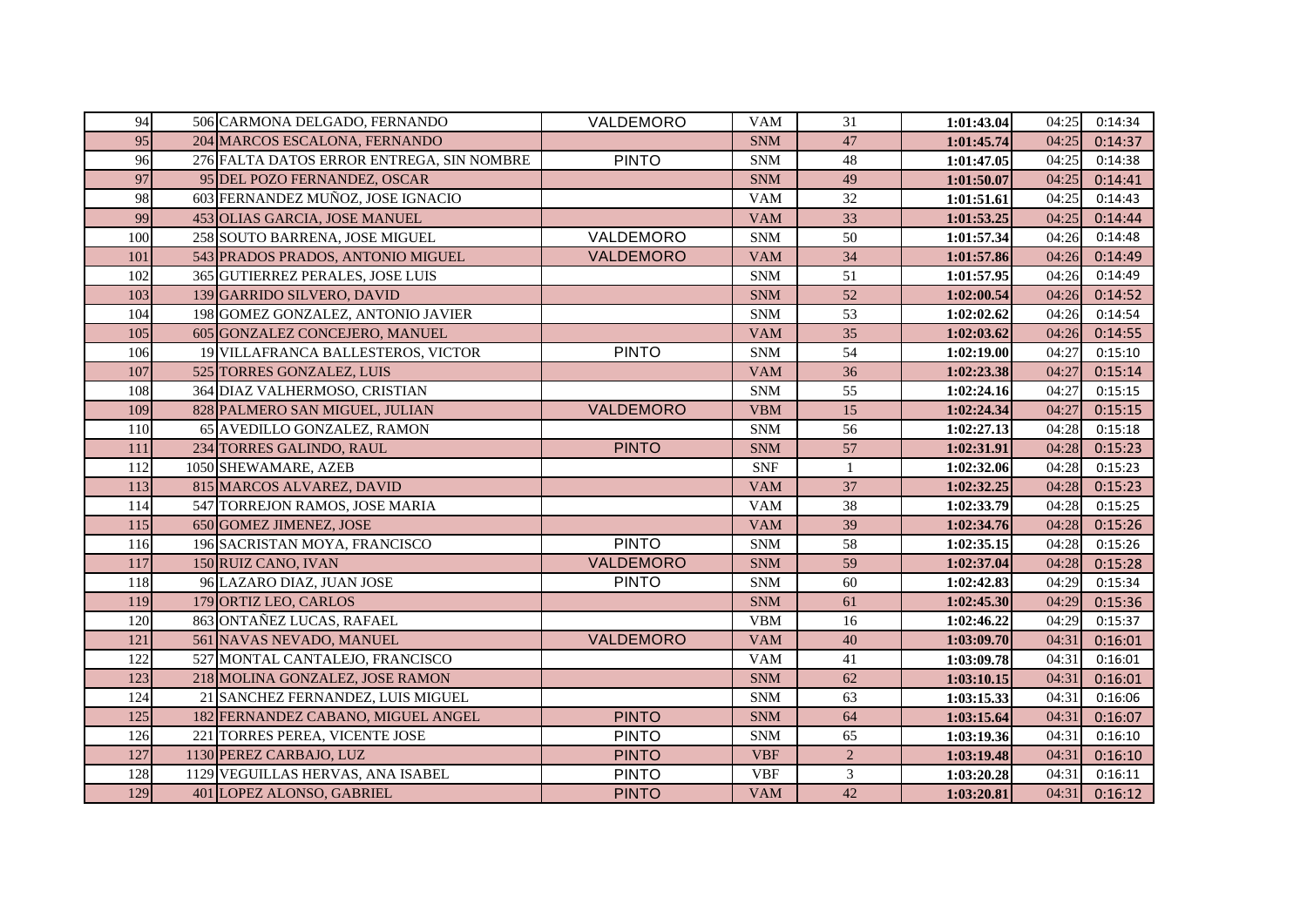| 130 | 111 OLIVA SANCHEZ, IVAN               | VALDEMORO        | <b>SNM</b> | 66              | 1:03:24.38 | 04:32 | 0:16:15 |
|-----|---------------------------------------|------------------|------------|-----------------|------------|-------|---------|
| 131 | 441 RUIZ CHOCANO, JOSE ANTONIO        |                  | <b>VAM</b> | 43              | 1:03:24.55 | 04:32 | 0:16:16 |
| 132 | 306 VERDEGAY SANTACRUZ, DANIEL        | <b>PINTO</b>     | <b>SNM</b> | 67              | 1:03:24.99 | 04:32 | 0:16:16 |
| 133 | 286 CABELLO MARTIN, GOYO              |                  | <b>SNM</b> | 68              | 1:03:29.90 | 04:32 | 0:16:21 |
| 134 | 106 RUIZ GARCIA, CARLOS               |                  | <b>SNM</b> | 69              | 1:03:36.36 | 04:33 | 0:16:27 |
| 135 | 255 GAMEZ GARCIA, FRANCISCO           |                  | <b>SNM</b> | 70              | 1:03:42.00 | 04:33 | 0:16:33 |
| 136 | 549 AMOROS AREVALO, ANGEL JESUS       |                  | <b>VAM</b> | 44              | 1:03:44.90 | 04:33 | 0:16:36 |
| 137 | 477 RODRIGUEZ CABALLERO, SERGIO RUBEN |                  | <b>VAM</b> | 45              | 1:03:53.67 | 04:34 | 0:16:45 |
| 138 | 305 RUIZ GIL, MIGUEL ANGEL            | <b>PINTO</b>     | <b>SNM</b> | 71              | 1:03:56.96 | 04:34 | 0:16:48 |
| 139 | 484 DE LA FE CASTILLO, MANUEL         |                  | <b>VAM</b> | 46              | 1:03:57.02 | 04:34 | 0:16:48 |
| 140 | 821 SANCHEZ DIEZ, JUSTO               |                  | <b>VAM</b> | 47              | 1:04:06.73 | 04:35 | 0:16:58 |
| 141 | 608 JUAN SALLES, DAVID                |                  | <b>VAM</b> | 48              | 1:04:06.75 | 04:35 | 0:16:58 |
| 142 | 839 PEREZ CASTILLO, VICENTE           | <b>PINTO</b>     | <b>VBM</b> | $\overline{17}$ | 1:04:07.79 | 04:35 | 0:16:59 |
| 143 | 60 JIMENEZ JUARANZ, ALBERTO           |                  | <b>SNM</b> | 72              | 1:04:09.45 | 04:35 | 0:17:00 |
| 144 | 133 FERNANDEZ MORANTE, ANGEL LUIS     | <b>PINTO</b>     | <b>SNM</b> | 73              | 1:04:14.23 | 04:35 | 0:17:05 |
| 145 | 303 CALVO DIAZ, RAUL                  |                  | <b>SNM</b> | 74              | 1:04:15.68 | 04:35 | 0:17:07 |
| 146 | 340 VILLEN SILVA, JOSE MANUEL         |                  | <b>SNM</b> | 75              | 1:04:19.45 | 04:36 | 0:17:10 |
| 147 | 165 LUDEÑA HORCAJO, JESUS             |                  | <b>SNM</b> | 76              | 1:04:28.19 | 04:36 | 0:17:19 |
| 148 | 199 MEDINA GALINDO, DANIEL            | VALDEMORO        | <b>SNM</b> | 77              | 1:04:30.83 | 04:36 | 0:17:22 |
| 149 | 84 DE LA ROSA HERNANDEZ, ISMAEL       | <b>PINTO</b>     | <b>SNM</b> | 78              | 1:04:33.16 | 04:37 | 0:17:24 |
| 150 | 866 RODRIGUEZ GARCIA, JOSE            |                  | <b>VBM</b> | 18              | 1:04:33.43 | 04:37 | 0:17:24 |
| 151 | 353 NOVOA LOZANO, DAVID               |                  | <b>SNM</b> | 79              | 1:04:34.22 | 04:37 | 0:17:25 |
| 152 | 44 GARCIA ZURITA, ALEJANDRO           |                  | <b>SNM</b> | 80              | 1:04:40.86 | 04:37 | 0:17:32 |
| 153 | 619 RIOS DELGADO, JUAN CARLOS         | <b>VALDEMORO</b> | <b>VAM</b> | 49              | 1:04:40.90 | 04:37 | 0:17:32 |
| 154 | 240 LOPEZ ANTEQUERA, DAVID            | <b>PINTO</b>     | <b>SNM</b> | 81              | 1:04:42.32 | 04:37 | 0:17:33 |
| 155 | 261 MORENO MINGUITO, GONZALO          |                  | <b>SNM</b> | 82              | 1:04:44.68 | 04:37 | 0:17:36 |
| 156 | 347 PAYAN MIERA, JOSE MANUEL          |                  | <b>SNM</b> | 83              | 1:04:47.36 | 04:38 | 0:17:38 |
| 157 | 952 LLANOS, JOSE MANUEL               |                  | <b>SNM</b> | 84              | 1:04:48.80 | 04:38 | 0:17:40 |
| 158 | 495 ORTEGA GARCIA, DAVID              | <b>PINTO</b>     | <b>VAM</b> | 50              | 1:04:48.82 | 04:38 | 0:17:40 |
| 159 | 473 PECES POZA, JAIME                 | <b>VALDEMORO</b> | <b>VAM</b> | 51              | 1:04:53.39 | 04:38 | 0:17:44 |
| 160 | 935 FLORES MARTINEZ, SAUL             | <b>PINTO</b>     | <b>SNM</b> | 85              | 1:04:54.69 | 04:38 | 0:17:46 |
| 161 | 933 DURBAN MARTINEZ, JAVIER           | <b>PINTO</b>     | <b>SNM</b> | 86              | 1:04:56.71 | 04:38 | 0:17:48 |
| 162 | 118 MURCIEGO VILCHES, ANTONIO         |                  | <b>SNM</b> | 87              | 1:05:01.81 | 04:39 | 0:17:53 |
| 163 | 47 GUISADO DELIS, RAFAEL              |                  | <b>SNM</b> | 88              | 1:05:04.47 | 04:39 | 0:17:55 |
| 164 | 203 CAMARA GUERRERO, ENRIQUE          |                  | <b>SNM</b> | 89              | 1:05:04.71 | 04:39 | 0:17:56 |
| 165 | 377 SAIZ MARTINEZ, FERNANDO           |                  | <b>VAM</b> | 52              | 1:05:06.56 | 04:39 | 0:17:58 |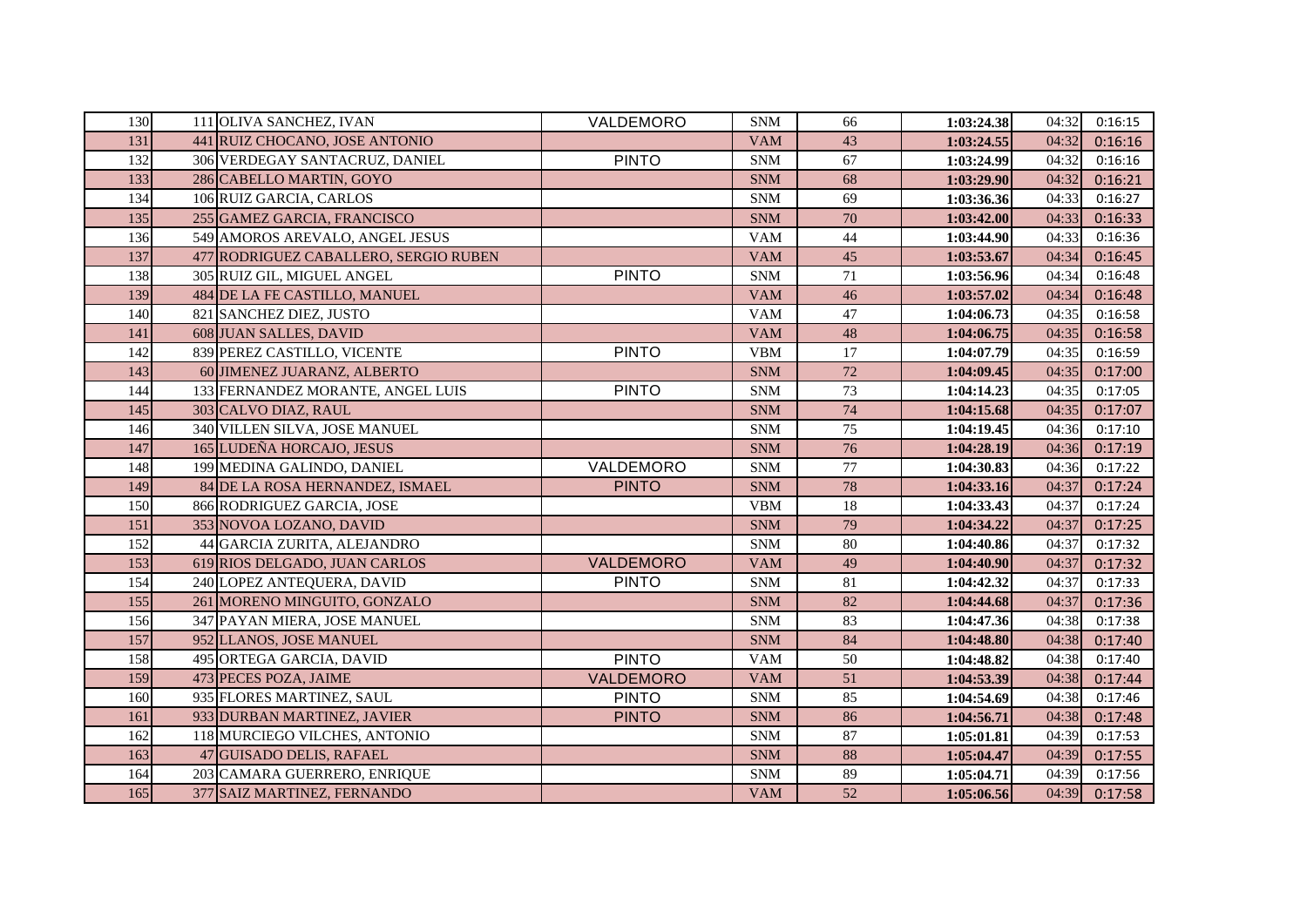| 166 | 357 ALCOLEA SALDAÑA, MIGUEL ANGEL    |                  | <b>SNM</b> | 90  | 1:05:07.30 | 04:39 | 0:17:58 |
|-----|--------------------------------------|------------------|------------|-----|------------|-------|---------|
| 167 | 153 DELGADO SALCEDO, DAVID           | VALDEMORO        | <b>SNM</b> | 91  | 1:05:08.65 | 04:39 | 0:18:00 |
| 168 | 232 RUIZ RODRIGUEZ, SERGIO           | <b>PINTO</b>     | <b>SNM</b> | 92  | 1:05:08.72 | 04:39 | 0:18:00 |
| 169 | 851 TOCADOS MORENO, MAXIMILIANO      |                  | <b>VBM</b> | 19  | 1:05:10.20 | 04:39 | 0:18:01 |
| 170 | 301 CHECA RITORE, VICTOR             | <b>PINTO</b>     | <b>SNM</b> | 93  | 1:05:12.19 | 04:39 | 0:18:03 |
| 171 | 584 CABALLERO CAMPILLEJO, ANTONIO    | <b>PINTO</b>     | <b>VAM</b> | 53  | 1:05:13.16 | 04:40 | 0:18:04 |
| 172 | 391 GARCIA POLO, RICARDO             |                  | <b>VAM</b> | 54  | 1:05:23.08 | 04:40 | 0:18:14 |
| 173 | 128 SANZ MURILLO, JOSE LUIS          | <b>PINTO</b>     | <b>SNM</b> | 94  | 1:05:26.86 | 04:40 | 0:18:18 |
| 174 | 439 DIAZ CAMARA, JUAN                |                  | <b>VAM</b> | 55  | 1:05:29.96 | 04:41 | 0:18:21 |
| 175 | 307 MELLADO GONZALEZ, SEBASTIAN      |                  | <b>SNM</b> | 95  | 1:05:34.77 | 04:41 | 0:18:26 |
| 176 | 864 CALDERON REVELO, JUAN MIGUEL     | VALDEMORO        | <b>VBM</b> | 20  | 1:05:36.40 | 04:41 | 0:18:27 |
| 177 | 909 FRAILE JIMENEZ, JAVIER           | VALDEMORO        | <b>VBM</b> | 21  | 1:05:41.93 | 04:42 | 0:18:33 |
| 178 | 938 GARCIA RIVERA, JUAN MIGUEL       | VALDEMORO        | <b>SNM</b> | 96  | 1:05:43.60 | 04:42 | 0:18:35 |
| 179 | 211 SUAREZ BEBEGA, AGUSTIN           |                  | <b>SNM</b> | 97  | 1:05:50.95 | 04:42 | 0:18:42 |
| 180 | 3 GARCIA AGUILAR, LUIS               | VALDEMORO        | <b>SNM</b> | 98  | 1:05:51.66 | 04:42 | 0:18:43 |
| 181 | 130 MARTINEZ FERNANDEZ, MIGUEL ANGEL |                  | <b>SNM</b> | 99  | 1:05:52.00 | 04:42 | 0:18:43 |
| 182 | 635 GUZMAN SANTOS, ANTONIO JESUS     |                  | <b>VAM</b> | 56  | 1:05:52.51 | 04:42 | 0:18:44 |
| 183 | 410 ORTIZ GALVEZ, JUAN CARLOS        | <b>PINTO</b>     | <b>VAM</b> | 57  | 1:05:55.54 | 04:43 | 0:18:47 |
| 184 | 300 ZAMORA GARCIA, JACOBO            | <b>PINTO</b>     | <b>SNM</b> | 100 | 1:05:56.68 | 04:43 | 0:18:48 |
| 185 | 144 ARAGONES VILLAR, JUAN ANTONIO    | VALDEMORO        | <b>VAM</b> | 58  | 1:06:00.77 | 04:43 | 0:18:52 |
| 186 | 536 CASTILLO DIAZ, JUAN JOSE         |                  | <b>VAM</b> | 59  | 1:06:01.22 | 04:43 | 0:18:52 |
| 187 | 530 APARICIO SANCHEZ, FCO JAVIER     | <b>PINTO</b>     | <b>VAM</b> | 60  | 1:06:01.73 | 04:43 | 0:18:53 |
| 188 | 279 GATA MORAN, VICTOR MANUEL        |                  | <b>SNM</b> | 101 | 1:06:04.90 | 04:43 | 0:18:56 |
| 189 | 424 ROMAN MARTINEZ, SANTIAGO         | VALDEMORO        | <b>VAM</b> | 61  | 1:06:05.18 | 04:43 | 0:18:56 |
| 190 | 1071 SANTAMARINA LINERA, MARTA       | VALDEMORO        | <b>VAF</b> | 2   | 1:06:08.65 | 04:43 | 0:19:00 |
| 191 | 326 CASADO OSUNA, CARLOS             |                  | <b>SNM</b> | 102 | 1:06:12.97 | 04:44 | 0:19:04 |
| 192 | 327 FERNANDEZ GALLEGO, OSCAR         |                  | <b>SNM</b> | 103 | 1:06:14.70 | 04:44 | 0:19:06 |
| 193 | 589 DIAZ MARTIN, OSCAR               | <b>PINTO</b>     | <b>VAM</b> | 62  | 1:06:17.95 | 04:44 | 0:19:09 |
| 194 | 479 DURO DE TORRES, FELIX            | <b>PINTO</b>     | <b>VAM</b> | 63  | 1:06:29.22 | 04:45 | 0:19:20 |
| 195 | 813 MARTIN SANTOS, FCO JAVIER        | VALDEMORO        | <b>VAM</b> | 64  | 1:06:30.08 | 04:45 | 0:19:21 |
| 196 | 385 REBOLLON OREJON, GUSTAVO         |                  | <b>VAM</b> | 65  | 1:06:40.90 | 04:46 | 0:19:32 |
| 197 | 825 RUIZ JIMENEZ, RICARDO            | VALDEMORO        | <b>VAM</b> | 66  | 1:06:48.90 | 04:46 | 0:19:40 |
| 198 | 586 GOMEZ GARVIA, MIGUEL ANGEL       | <b>PINTO</b>     | <b>VAM</b> | 67  | 1:06:50.14 | 04:46 | 0:19:41 |
| 199 | 280 BENITO JIMENEZ, RAUL             | VALDEMORO        | <b>SNM</b> | 104 | 1:06:51.12 | 04:47 | 0:19:42 |
| 200 | 634 CAMACHO ESPADA, RAFAEL           |                  | <b>VAM</b> | 68  | 1:06:53.02 | 04:47 | 0:19:44 |
| 201 | 812 RUANO GIL, JULIAN                | <b>VALDEMORO</b> | <b>VAM</b> | 69  | 1:06:54.13 | 04:47 | 0:19:45 |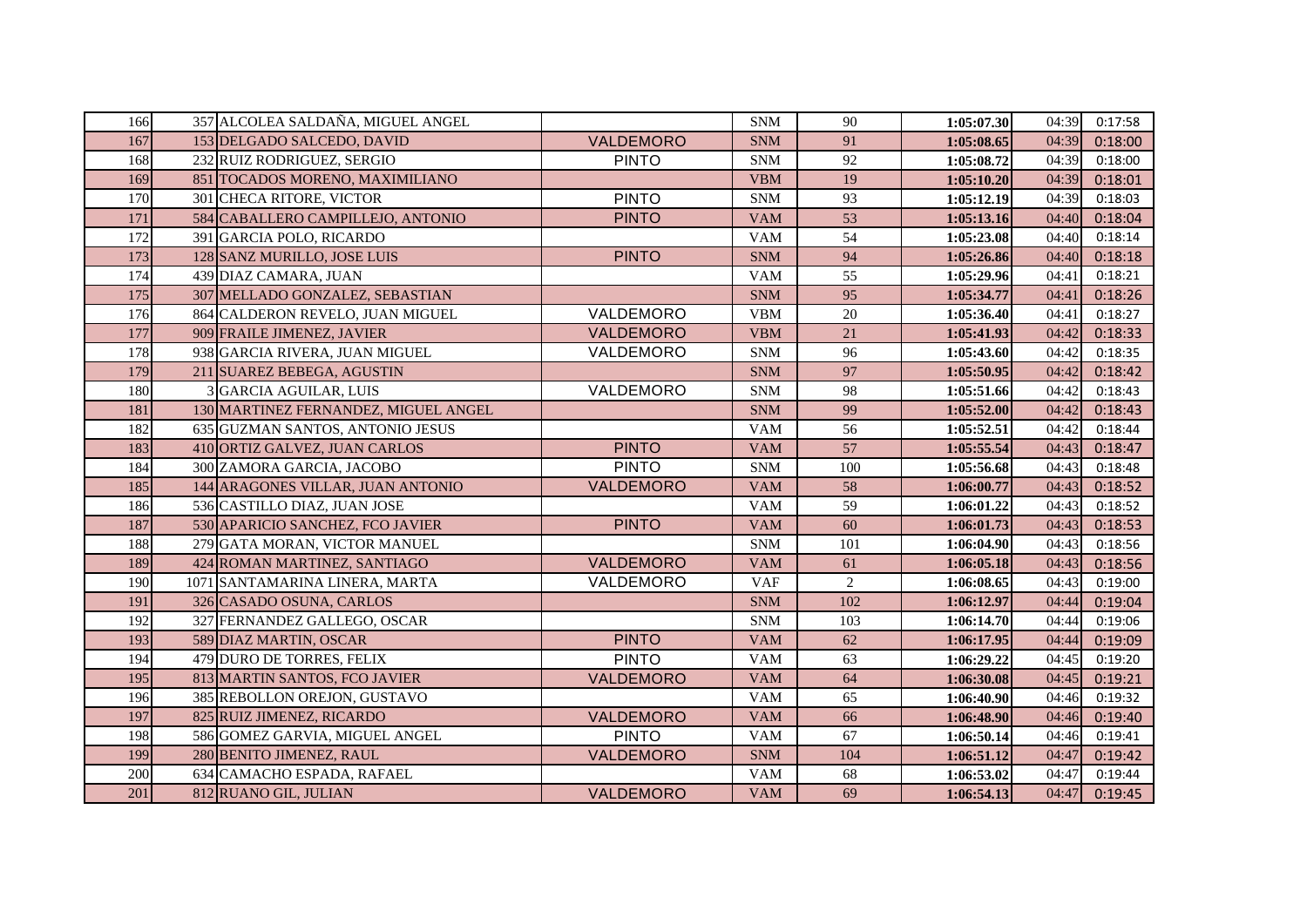| 202 | 83 GUTIERREZ IGLESIAS, ANTONIO       |                  | <b>SNM</b> | 105            | 1:06:57.00 | 04:47 | 0:19:48 |
|-----|--------------------------------------|------------------|------------|----------------|------------|-------|---------|
| 203 | 304 ARIAS MARTINEZ, RAUL             |                  | <b>SNM</b> | 106            | 1:06:58.13 | 04:47 | 0:19:49 |
| 204 | 626 IGLESIAS IZQUIERDO, FELIPE       |                  | <b>VAM</b> | 70             | 1:06:58.48 | 04:47 | 0:19:49 |
| 205 | 1116 MORAN DE ORO, MARGARITA         |                  | <b>VAF</b> | $\overline{3}$ | 1:06:59.31 | 04:47 | 0:19:50 |
| 206 | 104 RUIZ BARRIGA, SANTIAGO           |                  | <b>SNM</b> | 107            | 1:07:00.86 | 04:47 | 0:19:52 |
| 207 | 262 MORAL ALONSO, JOSE MANUEL        |                  | <b>SNM</b> | 108            | 1:07:04.63 | 04:47 | 0:19:56 |
| 208 | 801 VICENTE AGUDO, FCO. JAVIER       |                  | <b>VAM</b> | 71             | 1:07:04.64 | 04:47 | 0:19:56 |
| 209 | 618 LOPEZ FUERTES, GUILLERMO         | <b>PINTO</b>     | <b>VAM</b> | 72             | 1:07:11.34 | 04:48 | 0:20:02 |
| 210 | 480 ROBLES PRIETO, SANTIAGO          |                  | <b>VAM</b> | 73             | 1:07:18.01 | 04:48 | 0:20:09 |
| 211 | 107 TRUJILLO QUEVEDO, DANIEL         |                  | <b>SNM</b> | 109            | 1:07:18.38 | 04:48 | 0:20:09 |
| 212 | 464 MARTIN HIGUERO, RICARDO          |                  | <b>VAM</b> | 74             | 1:07:22.50 | 04:49 | 0:20:14 |
| 213 | 297 PASTOR GARCIA, JAVIER            |                  | <b>SNM</b> | 110            | 1:07:23.47 | 04:49 | 0:20:14 |
| 214 | 469 ESTEBAN MUÑOZ, MIGUEL ANGEL      | <b>PINTO</b>     | <b>VAM</b> | 75             | 1:07:24.20 | 04:49 | 0:20:15 |
| 215 | 930 GALLEGO LOPEZ, JUAN RAMON        | VALDEMORO        | <b>VBM</b> | $22\,$         | 1:07:29.21 | 04:49 | 0:20:20 |
| 216 | 112 CAÑETE COIRADAS, CRISTIAN        |                  | <b>SNM</b> | 111            | 1:07:30.33 | 04:49 | 0:20:21 |
| 217 | 398 PUERTA PEREZ, TOMAS              |                  | <b>VAM</b> | 76             | 1:07:36.10 | 04:50 | 0:20:27 |
| 218 | 98 LOPEZ ROMO, PEDRO ANGEL           |                  | <b>SNM</b> | 112            | 1:07:40.18 | 04:50 | 0:20:31 |
| 219 | 288 MARTIN AZNAR, JUAN IGNACIO       |                  | <b>SNM</b> | 113            | 1:07:40.78 | 04:50 | 0:20:32 |
| 220 | 1058 MAS PARRA, PATRICIA             |                  | <b>VAF</b> | $\overline{4}$ | 1:07:41.40 | 04:50 | 0:20:32 |
| 221 | 82 MIRANDA BARBERA, MARIO            |                  | <b>SNM</b> | 114            | 1:07:42.03 | 04:50 | 0:20:33 |
| 222 | 271 LOPEZ SANTOS, FERNANDO           |                  | <b>SNM</b> | 115            | 1:07:42.48 | 04:50 | 0:20:33 |
| 223 | 810 ALVAREZ BLAZQUEZ, FRANCISCO      |                  | <b>VAM</b> | 77             | 1:07:43.22 | 04:50 | 0:20:34 |
| 224 | 73 MEDINA NAVARRO, JOSE JESUS        |                  | <b>SNM</b> | 116            | 1:07:43.30 | 04:50 | 0:20:34 |
| 225 | 885 BONILLA ESPINOSA, IGNACIO        | <b>PINTO</b>     | <b>VBM</b> | 23             | 1:07:46.98 | 04:50 | 0:20:38 |
| 226 | 186 FERNANDEZ MENDOZA, RUBEN         | <b>PINTO</b>     | <b>SNM</b> | 117            | 1:07:55.77 | 04:51 | 0:20:47 |
| 227 | 342 FRIAS BELTRAN, OSCAR             |                  | <b>SNM</b> | 118            | 1:07:56.39 | 04:51 | 0:20:47 |
| 228 | 45 MUÑOZ PEDRERA, MARIO              | <b>PINTO</b>     | <b>SNM</b> | 119            | 1:07:58.90 | 04:51 | 0:20:50 |
| 229 | 419 BENITEZ CALVO, OSCAR             | <b>PINTO</b>     | <b>VAM</b> | 78             | 1:08:05.74 | 04:52 | 0:20:57 |
| 230 | 602 RUBIO GIL, MIGUEL ANGEL          | <b>PINTO</b>     | <b>VAM</b> | 79             | 1:08:10.17 | 04:52 | 0:21:01 |
| 231 | 375 MARTIN VALENZUELA, PEDRO ENRIQUE | VALDEMORO        | <b>VAM</b> | 80             | 1:08:16.32 | 04:53 | 0:21:07 |
| 232 | 516 ESTEBAN CHERCOLES, JUAN CARLOS   |                  | <b>VAM</b> | 81             | 1:08:16.90 | 04:53 | 0:21:08 |
| 233 | 215 VERGARA GUTIERREZ, TONI          |                  | <b>SNM</b> | 120            | 1:08:17.35 | 04:53 | 0:21:08 |
| 234 | 176 GARCIA BAYÓN, MIGUEL ANGEL       | VALDEMORO        | <b>SNM</b> | 121            | 1:08:18.42 | 04:53 | 0:21:09 |
| 235 | 486 LOPEZ SAN ROMAN, FRANCISCO       | <b>PINTO</b>     | <b>VAM</b> | 82             | 1:08:22.95 | 04:53 | 0:21:14 |
| 236 | 242 HURTADO DEL CERRO, JOSE LUIS     | <b>PINTO</b>     | <b>SNM</b> | 122            | 1:08:23.17 | 04:53 | 0:21:14 |
| 237 | 351 CLEMENTE MUÑOZ, JUAN PEDRO       | <b>VALDEMORO</b> | <b>SNM</b> | 123            | 1:08:24.01 | 04:53 | 0:21:15 |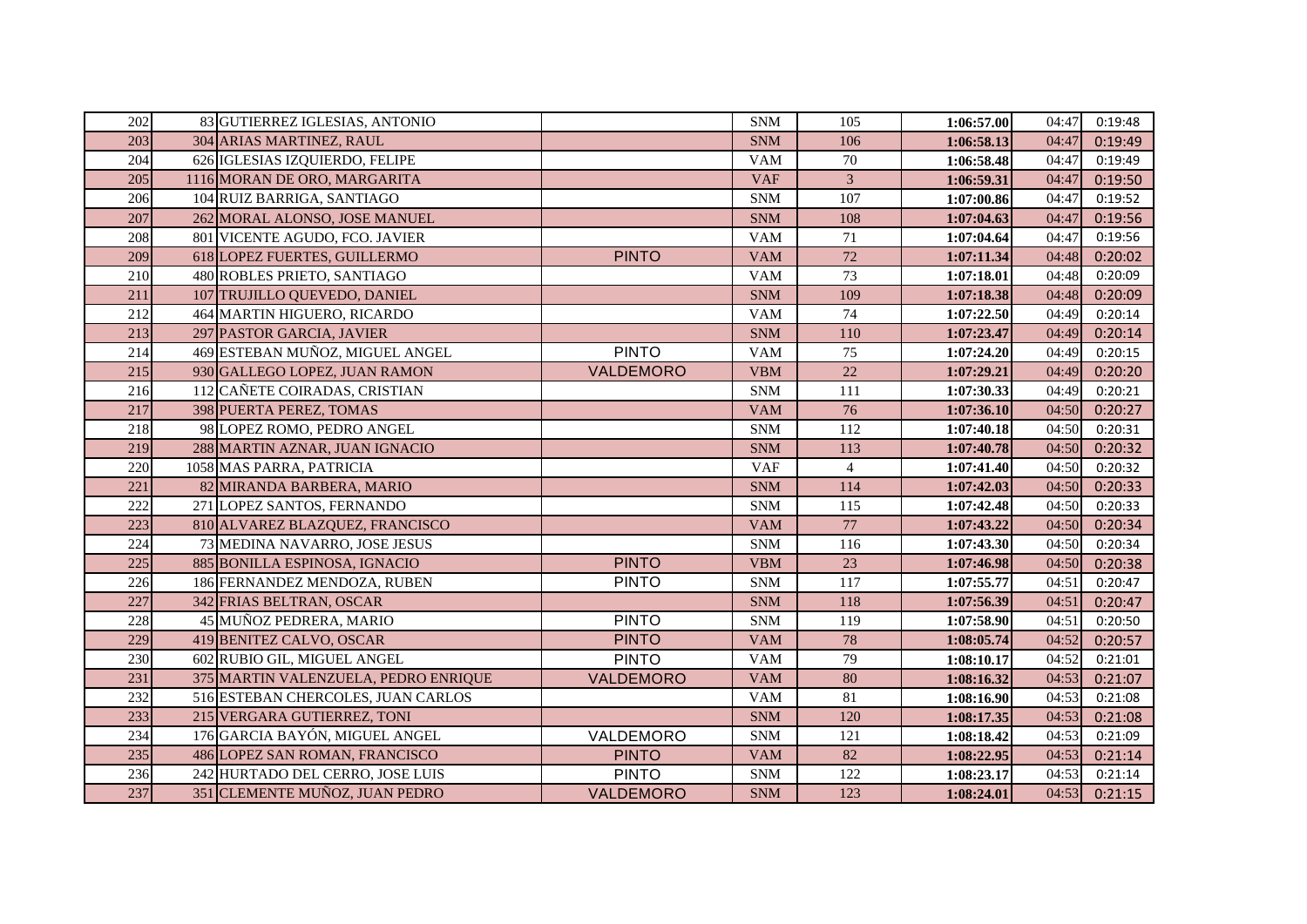| 238 | 201 FERNANDEZ ALVAREZ, CARLOS             | VALDEMORO        | <b>SNM</b> | 124            | 1:08:26.44 | 04:53 | 0:21:17 |
|-----|-------------------------------------------|------------------|------------|----------------|------------|-------|---------|
| 239 | 450 SANCHEZ GARCUÑO, RAFAEL               |                  | <b>VAM</b> | 83             | 1:08:27.25 | 04:53 | 0:21:18 |
| 240 | 869 RODRIGUEZ NOGUEIRAS, MANUEL           | VALDEMORO        | <b>VBM</b> | 24             | 1:08:27.53 | 04:53 | 0:21:19 |
| 241 | 231 FERNANDEZ GRANDE, JAVIER              |                  | <b>SNM</b> | 125            | 1:08:29.52 | 04:54 | 0:21:21 |
| 242 | 227 GARCIA RODRIGUEZ, JORGE               |                  | <b>SNM</b> | 126            | 1:08:30.10 | 04:54 | 0:21:21 |
| 243 | 889 VILLAMAYOR GARCIA, JUAN               |                  | <b>VBM</b> | 25             | 1:08:35.46 | 04:54 | 0:21:26 |
| 244 | 639 SANCHEZ PRADO, JULIO                  | VALDEMORO        | <b>VAM</b> | 84             | 1:08:40.49 | 04:54 | 0:21:31 |
| 245 | 93 VALENTIN CANO, JOSE JAVIER             | <b>PINTO</b>     | <b>SNM</b> | 127            | 1:08:41.88 | 04:54 | 0:21:33 |
| 246 | 64 LARRIBA DE LA RUBIA, RAUL              | <b>PINTO</b>     | <b>SNM</b> | 128            | 1:08:42.99 | 04:54 | 0:21:34 |
| 247 | 195 RODRIGUEZ FLORES, MIGUEL              | <b>PINTO</b>     | <b>SNM</b> | 129            | 1:08:43.59 | 04:55 | 0:21:35 |
| 248 | 278 GOMEZ GONZALEZ, JOAQUIN               |                  | <b>SNM</b> | 130            | 1:08:46.69 | 04:55 | 0:21:38 |
| 249 | 383 REILLO GARCIA, VICTOR MANUEL          | <b>PINTO</b>     | <b>VAM</b> | 85             | 1:08:48.72 | 04:55 | 0:21:40 |
| 250 | 645 NOCI BELDA, JESUS                     |                  | <b>VAM</b> | 86             | 1:08:54.47 | 04:55 | 0:21:45 |
| 251 | 1040 CZERNIKOWSKA, ANETT                  |                  | <b>SNF</b> | $\overline{2}$ | 1:08:54.98 | 04:55 | 0:21:46 |
| 252 | 169 PEREZ BENITO, OSCAR                   |                  | <b>SNM</b> | 131            | 1:08:55.30 | 04:55 | 0:21:46 |
| 253 | 217 SANZ PEÑA, MIGUEL                     |                  | <b>SNM</b> | 132            | 1:08:56.18 | 04:55 | 0:21:47 |
| 254 | 405 PERALBO LOPEZ, AURELIO                |                  | <b>VAM</b> | 87             | 1:08:59.62 | 04:56 | 0:21:51 |
| 255 | 1048 VADUUA, VIOLETA                      | VALDEMORO        | <b>SNF</b> | 3              | 1:09:00.11 | 04:56 | 0:21:51 |
| 256 | 819 LOPEZ, JOSE ANTONIO                   |                  | <b>VAM</b> | 88             | 1:09:01.27 | 04:56 | 0:21:52 |
| 257 | 500 ALVAREZ DIAZ, JUAN MANUEL             |                  | <b>VAM</b> | 89             | 1:09:03.18 | 04:56 | 0:21:54 |
| 258 | 337 OLMO GARCIA, ISRAEL                   |                  | <b>SNM</b> | 133            | 1:09:11.28 | 04:57 | 0:22:02 |
| 259 | 273 FERNANDEZ FERNANDEZ, JORGE            | <b>VALDEMORO</b> | <b>SNM</b> | 134            | 1:09:16.39 | 04:57 | 0:22:07 |
| 260 | 132 ROMERO, SANTIAGO                      | VALDEMORO        | <b>SNM</b> | 135            | 1:09:16.59 | 04:57 | 0:22:08 |
| 261 | 1150 LOPEZ CAMPESINO, NIEVES              |                  | <b>VBF</b> | $\overline{4}$ | 1:09:17.73 | 04:57 | 0:22:09 |
| 262 | 591 DORADO, ALBERTO                       |                  | <b>VAM</b> | 90             | 1:09:17.92 | 04:57 | 0:22:09 |
| 263 | 502 CUENCA, JUAN CARLOS                   | <b>PINTO</b>     | <b>VAM</b> | 91             | 1:09:19.62 | 04:57 | 0:22:11 |
| 264 | 631 GONZALEZ CABRERA, DOMINGO             | <b>PINTO</b>     | <b>VAM</b> | 92             | 1:09:19.64 | 04:57 | 0:22:11 |
| 265 | 481 CANTERO PAREDES, JOSE OSCAR           |                  | <b>VAM</b> | 93             | 1:09:19.93 | 04:57 | 0:22:11 |
| 266 | 356 RAPOSO VICENTE, FCO. ANTONIO          |                  | <b>SNM</b> | 136            | 1:09:20.76 | 04:57 | 0:22:12 |
| 267 | 4 ARAGONES GARCIA-VALDIVIESO, LUIS MIGUEL | <b>PINTO</b>     | <b>SNM</b> | 137            | 1:09:25.82 | 04:58 | 0:22:17 |
| 268 | 220 TRIBALLIER, ENMANUEL                  |                  | <b>SNM</b> | 138            | 1:09:26.01 | 04:58 | 0:22:17 |
| 269 | 123 SANTOS MOLON, JAVIER                  |                  | <b>SNM</b> | 139            | 1:09:26.17 | 04:58 | 0:22:17 |
| 270 | 1119 PARDAL OLIVERA, MONSERRAT            |                  | <b>VAF</b> | 5              | 1:09:28.30 | 04:58 | 0:22:19 |
| 271 | 917 DIAZ AGUDO, JOSE ENRIQUE              |                  | <b>VBM</b> | 26             | 1:09:29.68 | 04:58 | 0:22:21 |
| 272 | 233 TORREJON PEREZ, ISRAEL                | <b>PINTO</b>     | <b>SNM</b> | 140            | 1:09:31.55 | 04:58 | 0:22:23 |
| 273 | 601 CARRASCO GARCIA, ALFONSO              | VALDEMORO        | <b>VAM</b> | 94             | 1:09:31.97 | 04:58 | 0:22:23 |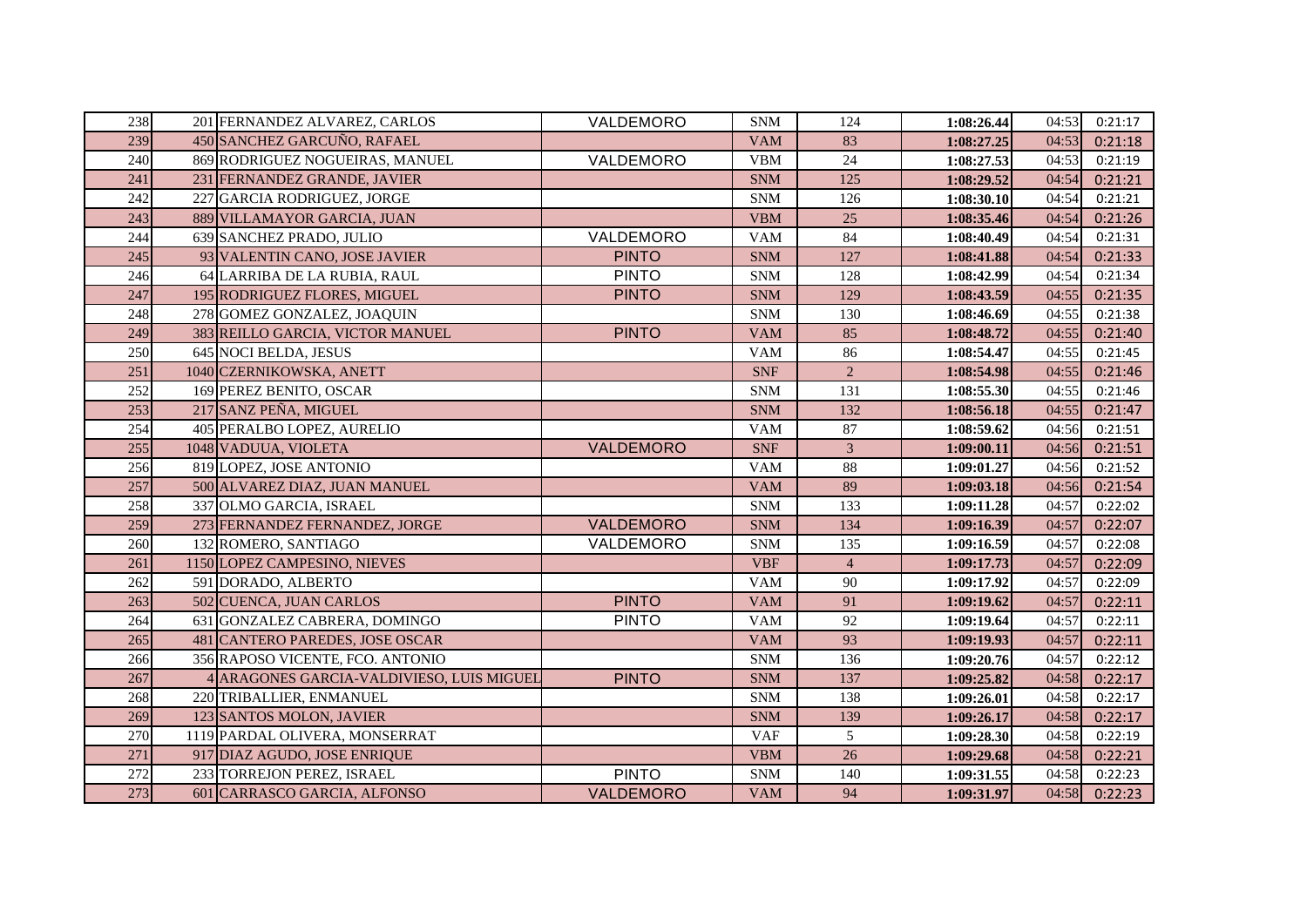| 274 | 811 DEL OLMO RICO, OSCAR          | <b>PINTO</b>     | <b>VAM</b> | 95     | 1:09:32.56 | 04:58 | 0:22:24 |
|-----|-----------------------------------|------------------|------------|--------|------------|-------|---------|
| 275 | 177 CUESTA TORRES, JUAN ANTONIO   | VALDEMORO        | <b>SNM</b> | 141    | 1:09:33.10 | 04:58 | 0:22:24 |
| 276 | 529 FERNANDEZ MEJIA, ANGEL        |                  | <b>VAM</b> | 96     | 1:09:40.48 | 04:59 | 0:22:31 |
| 277 | 448 LOPEZ SACRISTAN, MIGUEL       |                  | <b>VAM</b> | 97     | 1:09:40.79 | 04:59 | 0:22:32 |
| 278 | 434 CONGOSTO RAMIREZ, JESUS       | <b>PINTO</b>     | <b>VAM</b> | 98     | 1:09:40.98 | 04:59 | 0:22:32 |
| 279 | 847 MEGIA DAVILA, PABLO           |                  | <b>VBM</b> | 27     | 1:09:42.48 | 04:59 | 0:22:33 |
| 280 | 880 PORRAL AMADO, JOSE            | VALDEMORO        | <b>VBM</b> | $28\,$ | 1:09:44.20 | 04:59 | 0:22:35 |
| 281 | 101 RIVERA MORA, DAVID            |                  | <b>SNM</b> | 142    | 1:09:45.02 | 04:59 | 0:22:36 |
| 282 | 572 ATANCE TAEÑO, IVAN            | <b>PINTO</b>     | <b>VAM</b> | 99     | 1:09:49.44 | 04:59 | 0:22:40 |
| 283 | 134 BARREDO HERRERO, CARLOS       |                  | <b>SNM</b> | 143    | 1:09:49.97 | 04:59 | 0:22:41 |
| 284 | 532 ONANDIA CHAFINO, JOSE LUIS    | VALDEMORO        | <b>VAM</b> | 100    | 1:09:50.15 | 04:59 | 0:22:41 |
| 285 | 538 IGLESIAS, FELIX               |                  | <b>VAM</b> | 101    | 1:09:50.57 | 04:59 | 0:22:42 |
| 286 | 455 PEREZ DIEGO, PEDRO            | <b>PINTO</b>     | <b>VAM</b> | 102    | 1:09:53.11 | 05:00 | 0:22:44 |
| 287 | 521 FERNANDEZ JIMENEZ, JUAN JOSE  | <b>VALDEMORO</b> | <b>VAM</b> | 103    | 1:09:54.60 | 05:00 | 0:22:46 |
| 288 | 268 LOPEZ JUAREZ, RUBEN           |                  | <b>SNM</b> | 144    | 1:09:55.55 | 05:00 | 0:22:47 |
| 289 | 463 FERNANDEZ FERNANDEZ, LUIS     | VALDEMORO        | <b>VAM</b> | 104    | 1:09:57.85 | 05:00 | 0:22:49 |
| 290 | 809 PARIS CAÑETE, VICTOR M.       |                  | <b>VAM</b> | 105    | 1:10:01.59 | 05:00 | 0:22:53 |
| 291 | 277 SANCHEZ, LUIS MIGUEL          |                  | <b>SNM</b> | 145    | 1:10:01.77 | 05:00 | 0:22:53 |
| 292 | 200 CAMACHO MARIN, RAFAEL         |                  | <b>SNM</b> | 146    | 1:10:02.19 | 05:00 | 0:22:53 |
| 293 | 458 RODRIGUEZ CANCIU, ANTONIO     |                  | <b>VAM</b> | 106    | 1:10:02.73 | 05:00 | 0:22:54 |
| 294 | 491 GONZALEZ SERRANO, JAVIER      |                  | <b>VAM</b> | 107    | 1:10:02.86 | 05:00 | 0:22:54 |
| 295 | 900 COLLADO GONZALEZ, ANTONIO     | <b>PINTO</b>     | <b>VBM</b> | 29     | 1:10:03.34 | 05:00 | 0:22:54 |
| 296 | 219 MAYANCELA CAIZAN, JUAN CARLOS |                  | <b>SNM</b> | 147    | 1:10:09.21 | 05:01 | 0:23:00 |
| 297 | 247 GUADAÑO RODRIGUEZ, PABLO      | <b>PINTO</b>     | <b>SNM</b> | 148    | 1:10:11.74 | 05:01 | 0:23:03 |
| 298 | 193 LOPEZ GARCIA, DAVID           |                  | <b>SNM</b> | 149    | 1:10:14.35 | 05:01 | 0:23:05 |
| 299 | 843 MARTIN CARROBLES, JUAN        | <b>PINTO</b>     | <b>VBM</b> | 30     | 1:10:14.55 | 05:01 | 0:23:06 |
| 300 | 185 LOPEZ MORA, MARCO ANTONIO     | <b>PINTO</b>     | <b>SNM</b> | 150    | 1:10:15.59 | 05:01 | 0:23:07 |
| 301 | 267 DE LA CRUZ BARQUERO, VALENTIN |                  | <b>SNM</b> | 151    | 1:10:16.23 | 05:01 | 0:23:07 |
| 302 | 56 COSO PASTOR, ALBERTO           | <b>PINTO</b>     | <b>SNM</b> | 152    | 1:10:18.21 | 05:01 | 0:23:09 |
| 303 | 624 GARCIA GUTIERREZ, PEDRO       |                  | <b>VAM</b> | 108    | 1:10:27.32 | 05:02 | 0:23:18 |
| 304 | 598 GONZALEZ FERNANDEZ, ISRAEL    |                  | <b>VAM</b> | 109    | 1:10:29.65 | 05:02 | 0:23:21 |
| 305 | 918 MORILLAS JIMENEZ, JOSE        |                  | <b>VBM</b> | 31     | 1:10:33.75 | 05:02 | 0:23:25 |
| 306 | 409 VAQUERO, RAUL                 |                  | <b>VAM</b> | 110    | 1:10:41.36 | 05:03 | 0:23:32 |
| 307 | 600 RODRIGUEZ ERUSTES, JAVIER     |                  | <b>VAM</b> | 111    | 1:10:45.31 | 05:03 | 0:23:36 |
| 308 | 29 NUÑEZ SANCHEZ, ABRAHAM         |                  | <b>SNM</b> | 153    | 1:10:46.70 | 05:03 | 0:23:38 |
| 309 | 856 RODRIGUEZ PASCUAL, EMILIO     |                  | <b>VBM</b> | 32     | 1:10:48.75 | 05:03 | 0:23:40 |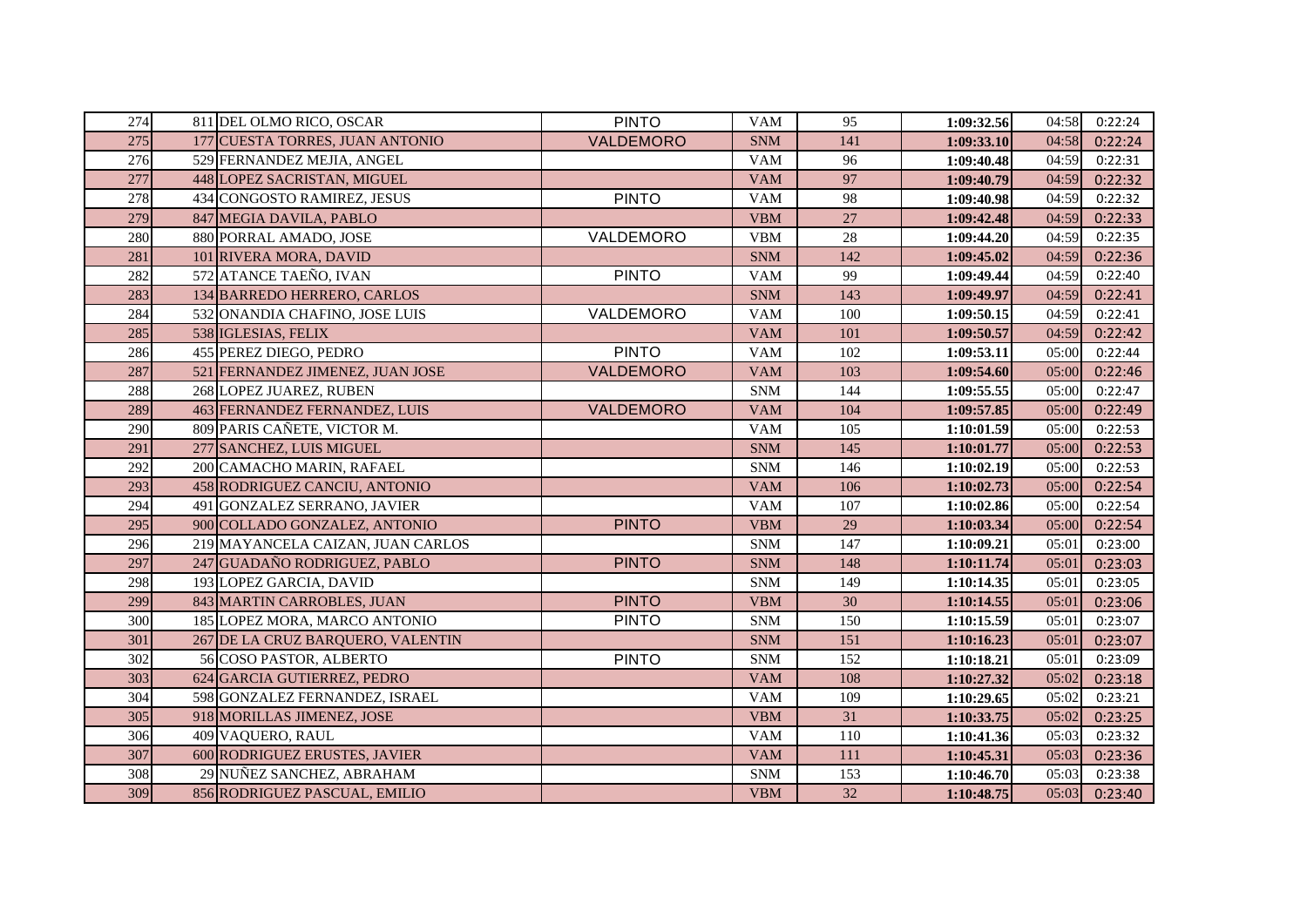| 310 | 855 MULAS SAMPEDRO, VICTORIANO      |              | <b>VBM</b> | 33              | 1:10:49.94 | 05:04 | 0:23:41 |
|-----|-------------------------------------|--------------|------------|-----------------|------------|-------|---------|
| 311 | 292 MARTIN BARROSO, JORGE           |              | <b>SNM</b> | 154             | 1:10:49.95 | 05:04 | 0:23:41 |
| 312 | 534 LENA BLANDEZ, ANTONIO           |              | <b>VAM</b> | 112             | 1:10:51.60 | 05:04 | 0:23:43 |
| 313 | 575 MC KENNA, KIERAN                |              | <b>VAM</b> | 113             | 1:10:51.95 | 05:04 | 0:23:43 |
| 314 | 587 SEOANE PASTRANA, MARIO          | <b>PINTO</b> | <b>VAM</b> | 114             | 1:10:54.46 | 05:04 | 0:23:45 |
| 315 | 569 FRAGUAS RUIZ, MIGUEL ANGEL      | <b>PINTO</b> | <b>VAM</b> | 115             | 1:10:57.37 | 05:04 | 0:23:48 |
| 316 | 934 GONZALEZ REYES, SERGIO          | <b>PINTO</b> | <b>SNM</b> | 155             | 1:10:58.20 | 05:04 | 0:23:49 |
| 317 | 260 ROMERO, FERNANDO                |              | <b>SNM</b> | 156             | 1:10:59.11 | 05:04 | 0:23:50 |
| 318 | 147 ORTIZ CARMONA, DAVID            | VALDEMORO    | <b>SNM</b> | 157             | 1:10:59.56 | 05:04 | 0:23:51 |
| 319 | 496 VELASCO FERNANDEZ, JOSE IGNACIO |              | <b>VAM</b> | 116             | 1:11:01.67 | 05:04 | 0:23:53 |
| 320 | 623 GARCIA GUTIERREZ, FERNANDO      |              | <b>VAM</b> | 117             | 1:11:07.75 | 05:05 | 0:23:59 |
| 321 | 256 GARCIA GALERA, JORGE            |              | <b>SNM</b> | 158             | 1:11:09.52 | 05:05 | 0:24:01 |
| 322 | 537 ALMANSA MATEO, JAVIER           |              | <b>VAM</b> | 118             | 1:11:09.69 | 05:05 | 0:24:01 |
| 323 | 194 CRIADO TORRIJOS, RICARDO        |              | <b>SNM</b> | 159             | 1:11:09.93 | 05:05 | 0:24:01 |
| 324 | 465 MARTIN FERNANDEZ, JOSE MANUEL   | VALDEMORO    | <b>VAM</b> | 119             | 1:11:11.14 | 05:05 | 0:24:02 |
| 325 | 830 DOMINGO FERNANDEZ, ANTONIO      | <b>PINTO</b> | <b>VBM</b> | 34              | 1:11:21.51 | 05:06 | 0:24:13 |
| 326 | 1144 RODRIGUEZ SANZ, AURORA         | <b>PINTO</b> | <b>VBF</b> | $5\overline{)}$ | 1:11:22.14 | 05:06 | 0:24:13 |
| 327 | 284 MUÑOZ GARCIA, LUIS              | VALDEMORO    | <b>SNM</b> | 160             | 1:11:24.05 | 05:06 | 0:24:15 |
| 328 | 593 CARRILO CUBERO, JOSE MANUEL     | VALDEMORO    | <b>VAM</b> | 120             | 1:11:24.80 | 05:06 | 0:24:16 |
| 329 | 1146 LARREA GONZALEZ, CELIA         |              | <b>VBF</b> | 6               | 1:11:28.56 | 05:06 | 0:24:20 |
| 330 | 246 SAN SEGUNDO, ROBERTO            |              | <b>SNM</b> | 161             | 1:11:34.86 | 05:07 | 0:24:26 |
| 331 | 187 VILLALON HERRERA, DAVID         | <b>PINTO</b> | <b>SNM</b> | 162             | 1:11:35.56 | 05:07 | 0:24:27 |
| 332 | 478 LUNA GONZALEZ, PEDRO            | <b>PINTO</b> | <b>VAM</b> | 121             | 1:11:37.01 | 05:07 | 0:24:28 |
| 333 | 376 VENTAS JIMENEZ, DANIEL          |              | <b>VAM</b> | 122             | 1:11:38.18 | 05:07 | 0:24:29 |
| 334 | 178 RINCON PACHECO, ROBERTO         |              | <b>SNM</b> | 163             | 1:11:38.21 | 05:07 | 0:24:29 |
| 335 | 5 DE LA TORRE MONTERO, JAVIER       |              | <b>SNM</b> | 164             | 1:11:42.78 | 05:07 | 0:24:34 |
| 336 | 456 MANZANO CALZADO, VICTOR         | VALDEMORO    | <b>VAM</b> | 123             | 1:11:48.27 | 05:08 | 0:24:39 |
| 337 | 202 RUANO FIGUEIRA, CARLOS          |              | <b>SNM</b> | 165             | 1:11:51.29 | 05:08 | 0:24:42 |
| 338 | 39 CANTOS POLO, ALBERTO             |              | <b>SNM</b> | 166             | 1:11:51.78 | 05:08 | 0:24:43 |
| 339 | 371 SERRANO DIEGUEZ, ROBERTO        | <b>PINTO</b> | <b>SNM</b> | 167             | 1:11:51.80 | 05:08 | 0:24:43 |
| 340 | 320 BENITO GARCIA, MIGUEL           | <b>PINTO</b> | <b>SNM</b> | 168             | 1:11:52.47 | 05:08 | 0:24:43 |
| 341 | 814 MORENO OBRERO, DAVID            | <b>PINTO</b> | <b>VAM</b> | 124             | 1:11:55.69 | 05:08 | 0:24:47 |
| 342 | 11 AGUILAR NAVARRO, FCO JAVIER      |              | <b>SNM</b> | 169             | 1:11:57.47 | 05:08 | 0:24:48 |
| 343 | 644 SERRANO ALONSO, PEDRO           |              | <b>VAM</b> | 125             | 1:12:00.24 | 05:09 | 0:24:51 |
| 344 | 363 SANCHEZ RIVAS, CARLOS           |              | <b>SNM</b> | 170             | 1:12:01.69 | 05:09 | 0:24:53 |
| 345 | 1086 YEBENES ABUIN, VIRGINIA        | <b>PINTO</b> | <b>VAF</b> | 6               | 1:12:01.71 | 05:09 | 0:24:53 |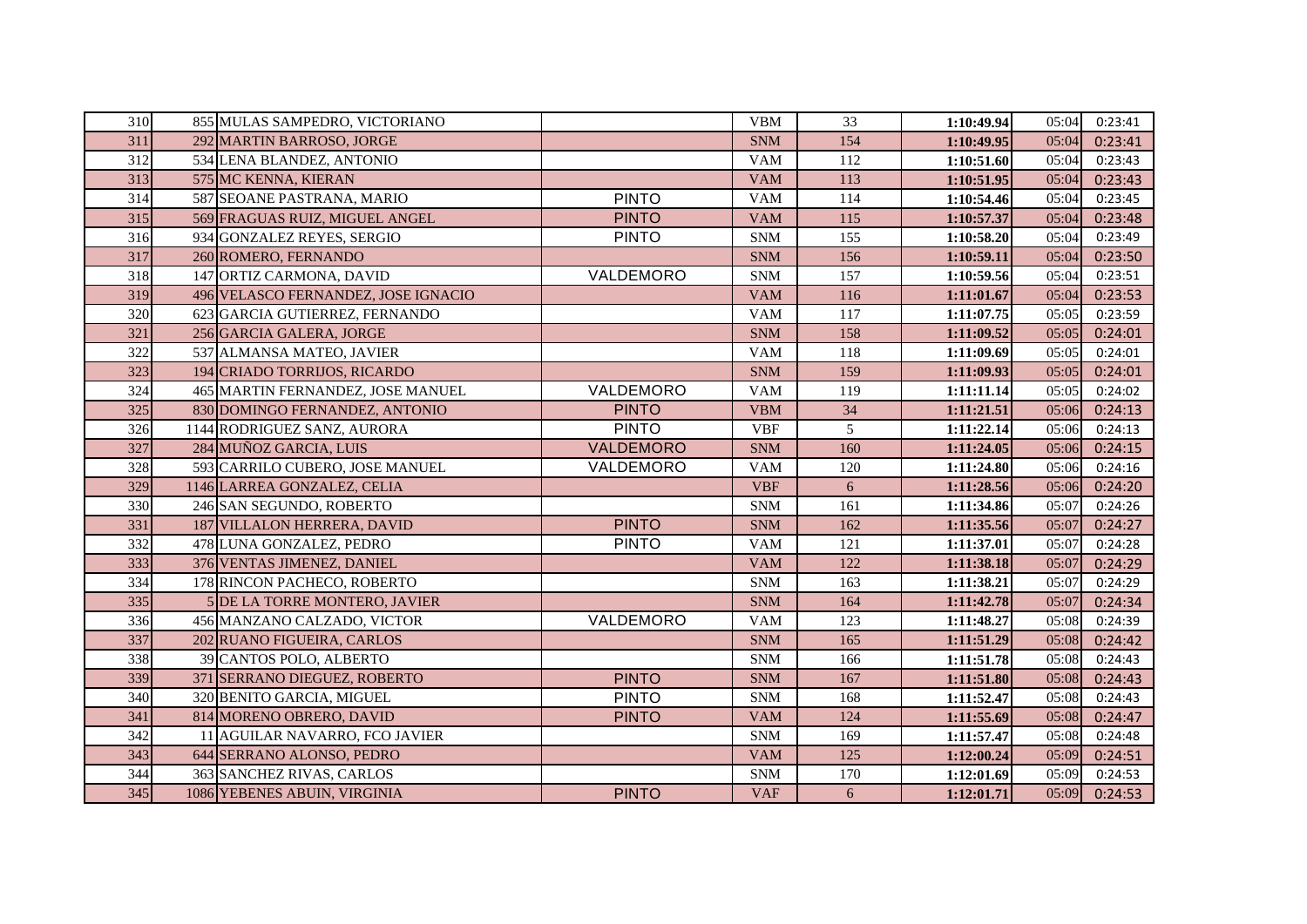| 346 | 818 PAJUELO DEL PUERTO, JUAN ANTONIO  |                  | <b>VAM</b> | 126            | 1:12:02.11 | 05:09 | 0:24:53 |
|-----|---------------------------------------|------------------|------------|----------------|------------|-------|---------|
| 347 | 349 CHAVARRIA PACHECO, ALBERTO        |                  | <b>SNM</b> | 171            | 1:12:03.19 | 05:09 | 0:24:54 |
| 348 | 420 NIETO ROSAURO, JUAN               | VALDEMORO        | <b>VAM</b> | 127            | 1:12:06.08 | 05:09 | 0:24:57 |
| 349 | 1055 SALAMANCA RONCERO, VANESA        |                  | <b>SNF</b> | $\overline{4}$ | 1:12:07.14 | 05:09 | 0:24:58 |
| 350 | 908 GONZALEZ ESPEJEL, FCO. MANUEL     |                  | <b>VBM</b> | 35             | 1:12:07.52 | 05:09 | 0:24:59 |
| 351 | 97 MORENO GARCIA, JOSE ANTONIO        |                  | <b>SNM</b> | 172            | 1:12:09.79 | 05:09 | 0:25:01 |
| 352 | 582 RODRIGUEZ MELENDEZ, ANTONIO       | VALDEMORO        | <b>VAM</b> | 128            | 1:12:13.72 | 05:10 | 0:25:05 |
| 353 | 117 ROBLES CABEZA, ARMANDO            | <b>PINTO</b>     | <b>SNM</b> | 173            | 1:12:22.90 | 05:10 | 0:25:14 |
| 354 | 907 BLAZQUEZ ALCARAZO, JOAQUIN        | VALDEMORO        | <b>VBM</b> | 36             | 1:12:25.32 | 05:10 | 0:25:16 |
| 355 | 157 LINDO GARCIA, JESUS               | VALDEMORO        | <b>SNM</b> | 174            | 1:12:25.94 | 05:10 | 0:25:17 |
| 356 | 822 FERNANDEZ RODRIGO, SENEN          | <b>PINTO</b>     | <b>VAM</b> | 129            | 1:12:26.20 | 05:10 | 0:25:17 |
| 357 | 519 BORRERO ALCAZAR, JUAN             |                  | <b>VAM</b> | 130            | 1:12:30.85 | 05:11 | 0:25:22 |
| 358 | 1013 SANZ GARCIA, NURIA               |                  | <b>SNF</b> | 5              | 1:12:31.37 | 05:11 | 0:25:22 |
| 359 | 59 LEON MINGO, FCO JAVIER             |                  | <b>SNM</b> | 175            | 1:12:32.58 | 05:11 | 0:25:24 |
| 360 | 648 MAYORAL GARCIA, NACHO             |                  | <b>VAM</b> | 131            | 1:12:34.29 | 05:11 | 0:25:25 |
| 361 | 1016 HERMOSO LOPEZ, FATIMA            | VALDEMORO        | <b>SNF</b> | 6              | 1:12:36.82 | 05:11 | 0:25:28 |
| 362 | 827 MARTIN CAMACHO, JUAN ALFREDO      |                  | <b>VAM</b> | 132            | 1:12:37.39 | 05:11 | 0:25:28 |
| 363 | 581 PENSADO, JEROMO                   |                  | <b>VAM</b> | 133            | 1:12:38.23 | 05:11 | 0:25:29 |
| 364 | 485 CALDERON GARROTE, RAMON           |                  | <b>VAM</b> | 134            | 1:12:44.03 | 05:12 | 0:25:35 |
| 365 | 428 GALA NAVAS, ALBERTO               | <b>VALDEMORO</b> | <b>VAM</b> | 135            | 1:12:46.70 | 05:12 | 0:25:38 |
| 366 | 22 PEREZ MANZANO, IVAN                | <b>PINTO</b>     | <b>SNM</b> | 176            | 1:12:50.25 | 05:12 | 0:25:41 |
| 367 | 205 DIAZ ARIAS, ANGEL                 |                  | <b>SNM</b> | 177            | 1:12:51.34 | 05:12 | 0:25:42 |
| 368 | 27 TRIGO FERNANDEZ, JULIO MIGUEL      |                  | <b>SNM</b> | 178            | 1:12:52.37 | 05:12 | 0:25:43 |
| 369 | 599 VAQUERO MARTIN, JOSE MANUEL       | <b>PINTO</b>     | <b>VAM</b> | 136            | 1:12:53.16 | 05:12 | 0:25:44 |
| 370 | 252 VAQUERO CRESPO, RICARDO           |                  | <b>SNM</b> | 179            | 1:12:53.38 | 05:12 | 0:25:44 |
| 371 | 1102 HUERTES BUIZA, LOLA              |                  | <b>VAF</b> | $\overline{7}$ | 1:13:00.24 | 05:13 | 0:25:51 |
| 372 | 330 PEREZ VERGARA, FELIX              |                  | <b>SNM</b> | 180            | 1:13:02.84 | 05:13 | 0:25:54 |
| 373 | 310 TARRAGONA PEREZ, CARLOS           |                  | <b>SNM</b> | 181            | 1:13:05.12 | 05:13 | 0:25:56 |
| 374 | 574 GOMEZ ORTIZ, JOSE IGNACIO         |                  | <b>VAM</b> | 137            | 1:13:05.93 | 05:13 | 0:25:57 |
| 375 | 319 TEJEDOR SAN JOSE, ENRIQUE         |                  | <b>SNM</b> | 182            | 1:13:06.38 | 05:13 | 0:25:57 |
| 376 | 316 VILAVERD JIMENEZ, JORGE ALEJANDRO |                  | <b>SNM</b> | 183            | 1:13:06.98 | 05:13 | 0:25:58 |
| 377 | 58 RODRIGUEZ MAGAÑA, FCO JAVIER       |                  | <b>SNM</b> | 184            | 1:13:09.82 | 05:14 | 0:26:01 |
| 378 | 920 VILAVERDE GARCIA, ADOLFO          |                  | <b>VBM</b> | 37             | 1:13:09.83 | 05:14 | 0:26:01 |
| 379 | 546 BRUÑA ALVAREZ, ABELARDO           | VALDEMORO        | <b>VAM</b> | 138            | 1:13:10.72 | 05:14 | 0:26:02 |
| 380 | 492 NIETO VILLARRUBIA, ANGEL          | VALDEMORO        | <b>VAM</b> | 139            | 1:13:13.53 | 05:14 | 0:26:05 |
| 381 | 583 MORALES LARA, JOSE ANGEL          | VALDEMORO        | <b>VAM</b> | 140            | 1:13:16.57 | 05:14 | 0:26:08 |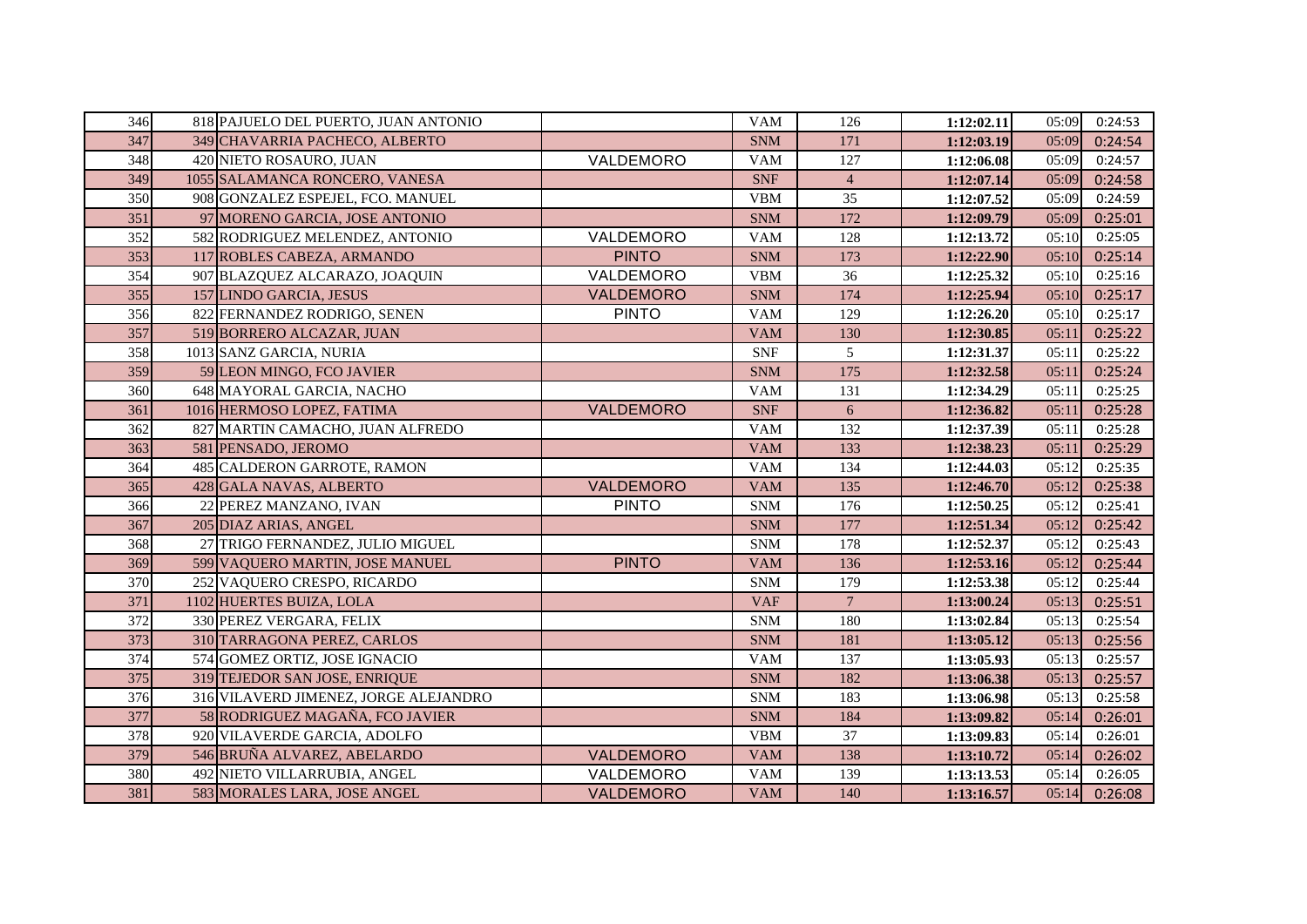| 382 | 163 RAMIREZ NAVARRO, JAVIER             |                  | <b>SNM</b> | 185    | 1:13:17.71 | 05:14 | 0:26:09 |
|-----|-----------------------------------------|------------------|------------|--------|------------|-------|---------|
| 383 | 616 MARTIN, LAURENT                     |                  | <b>VAM</b> | 141    | 1:13:18.88 | 05:14 | 0:26:10 |
| 384 | 282 SANCHEZ LOPEZ, JORGE                |                  | <b>SNM</b> | 186    | 1:13:19.10 | 05:14 | 0:26:10 |
| 385 | 126 ASTRUC ASENSIO, EDUARDO             |                  | <b>SNM</b> | 187    | 1:13:19.44 | 05:14 | 0:26:10 |
| 386 | 191 VELEZ GOICOECHEA, JOSE              | VALDEMORO        | <b>SNM</b> | 188    | 1:13:20.74 | 05:14 | 0:26:12 |
| 387 | 531 TORRES VELEZ, FRANCISCO             | <b>VALDEMORO</b> | <b>VAM</b> | 142    | 1:13:20.88 | 05:14 | 0:26:12 |
| 388 | 628 CAMPO TRAPERO, JULIAN               |                  | <b>VAM</b> | 143    | 1:13:24.45 | 05:15 | 0:26:15 |
| 389 | 625 SEGURA REDONDO, LUIS JAVIER         |                  | <b>VAM</b> | 144    | 1:13:24.81 | 05:15 | 0:26:16 |
| 390 | 1010 SANCHEZ MARTIN, LETICIA            | <b>PINTO</b>     | <b>SNF</b> | $\tau$ | 1:13:25.86 | 05:15 | 0:26:17 |
| 391 | 487 JORDAN ZAPATERO, ALFONSO            | <b>PINTO</b>     | <b>VAM</b> | 145    | 1:13:25.90 | 05:15 | 0:26:17 |
| 392 | 594 MIGUELAÑEZ VALERO, CARMELO          | VALDEMORO        | <b>VAM</b> | 146    | 1:13:28.02 | 05:15 | 0:26:19 |
| 393 | 865 DIAZ JATIVA, PEDRO                  |                  | <b>VBM</b> | 38     | 1:13:28.06 | 05:15 | 0:26:19 |
| 394 | 1124 AGUILERA RODRIGUEZ, EDITH CAROLINA | <b>PINTO</b>     | <b>VAF</b> | $8\,$  | 1:13:28.92 | 05:15 | 0:26:20 |
| 395 | 393 JIMENEZ SANCHEZ, FCO JAVIER         | <b>PINTO</b>     | <b>VAM</b> | 147    | 1:13:29.17 | 05:15 | 0:26:20 |
| 396 | 627 CANO SANCHEZ, JORGE                 |                  | <b>VAM</b> | 148    | 1:13:30.18 | 05:15 | 0:26:21 |
| 397 | 557 OVEJERO MEDINA, JESUS               | <b>PINTO</b>     | <b>VAM</b> | 149    | 1:13:34.34 | 05:15 | 0:26:25 |
| 398 | 127 PINTO POZA, ESTEBAN                 |                  | <b>SNM</b> | 189    | 1:13:35.11 | 05:15 | 0:26:26 |
| 399 | 857 OQUENDO MARTIN, JAVIER              |                  | <b>VBM</b> | 39     | 1:13:37.85 | 05:16 | 0:26:29 |
| 400 | 298 LACALLE BARBA, TOMAS                | <b>PINTO</b>     | <b>SNM</b> | 190    | 1:13:38.44 | 05:16 | 0:26:29 |
| 401 | 402 RODRIGUEZ AIS, JUAN                 | <b>PINTO</b>     | <b>VAM</b> | 150    | 1:13:40.52 | 05:16 | 0:26:32 |
| 402 | 1155 GARCIA HIJOSA, MARIA JOSE          |                  | <b>VBF</b> | $\tau$ | 1:13:42.88 | 05:16 | 0:26:34 |
| 403 | 540 CHARFEDDINE, NOUREDDINE             |                  | <b>VAM</b> | 151    | 1:13:44.68 | 05:16 | 0:26:36 |
| 404 | 412 HERRAEZ SANCHEZ, JUAN PABLO         |                  | <b>VAM</b> | 152    | 1:13:50.18 | 05:16 | 0:26:41 |
| 405 | 105 MARTIN SARMENTERO, JAVIER           | <b>PINTO</b>     | <b>SNM</b> | 191    | 1:13:52.66 | 05:17 | 0:26:44 |
| 406 | 229 ROMAN MARTIN, JAVIER                | <b>PINTO</b>     | <b>SNM</b> | 192    | 1:13:55.55 | 05:17 | 0:26:47 |
| 407 | 411 VERDE PEREIRA, PEDRO JESUS          | <b>PINTO</b>     | <b>VAM</b> | 153    | 1:13:56.03 | 05:17 | 0:26:47 |
| 408 | 230 MARTINEZ PINEDO, CARLOS             |                  | <b>SNM</b> | 193    | 1:13:56.52 | 05:17 | 0:26:48 |
| 409 | 415 PALOMO DE CASTRO, FCO JAVIER        | <b>PINTO</b>     | <b>VAM</b> | 154    | 1:13:56.99 | 05:17 | 0:26:48 |
| 410 | 16 LARIO FERNANDEZ, FELIX               | VALDEMORO        | <b>SNM</b> | 194    | 1:13:57.96 | 05:17 | 0:26:49 |
| 411 | 296 GALVEZ GALVEZ, ANTONIO MANUEL       |                  | <b>SNM</b> | 195    | 1:13:58.86 | 05:17 | 0:26:50 |
| 412 | 40 GALAN PEREZ, JAIME                   | <b>PINTO</b>     | <b>SNM</b> | 196    | 1:13:58.93 | 05:17 | 0:26:50 |
| 413 | 806 FERNANDEZ RUEDA, AGUSTIN            |                  | <b>VAM</b> | 155    | 1:13:59.00 | 05:17 | 0:26:50 |
| 414 | 108 DIAS-PLAZA MAESTRE, FRANCISCO       | <b>PINTO</b>     | <b>SNM</b> | 197    | 1:14:01.47 | 05:17 | 0:26:52 |
| 415 | 471 DE LA PAZ PASTOR, FULGEN            | <b>PINTO</b>     | <b>VAM</b> | 156    | 1:14:01.89 | 05:17 | 0:26:53 |
| 416 | 633 MARTINEZ RACIONERO, MIGUEL ANGEL    |                  | <b>VAM</b> | 157    | 1:14:02.44 | 05:17 | 0:26:53 |
| 417 | 840 AGUADO HIPOLA, CARLOS               | <b>PINTO</b>     | <b>VBM</b> | 40     | 1:14:02.56 | 05:17 | 0:26:54 |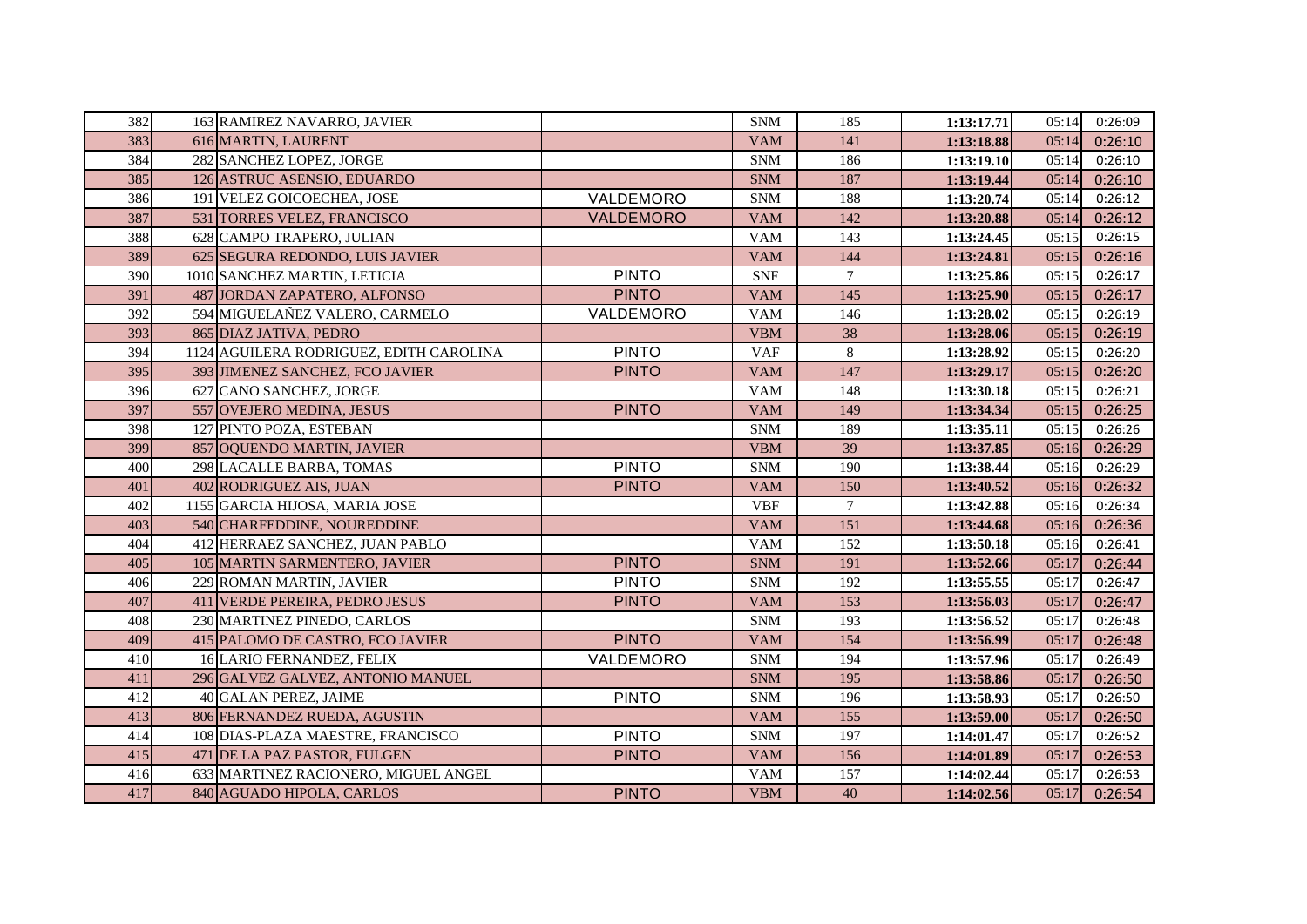| 418 | 911 OTIÑA GARCIA, NICOLAS          | VALDEMORO        | <b>VBM</b> | 41  | 1:14:05.14 | 05:18 | 0:26:56 |
|-----|------------------------------------|------------------|------------|-----|------------|-------|---------|
| 419 | 213 VALLEJO ALONSO, DAVID          |                  | <b>SNM</b> | 198 | 1:14:09.21 | 05:18 | 0:27:00 |
| 420 | 214 DIAZ PASCUAL, VICTOR           |                  | <b>SNM</b> | 199 | 1:14:09.54 | 05:18 | 0:27:01 |
| 421 | 164 RODRIGUEZ DE LA PEÑA, JAVIER   |                  | <b>SNM</b> | 200 | 1:14:10.27 | 05:18 | 0:27:01 |
| 422 | 609 GONZALEZ GALAN, CARLOS         |                  | <b>VAM</b> | 158 | 1:14:12.30 | 05:18 | 0:27:03 |
| 423 | 1088 CONTRERAS SERRANO, ELENA      |                  | <b>VAF</b> | 9   | 1:14:17.64 | 05:18 | 0:27:09 |
| 424 | 259 MARQUES MUÑOZ, JUAN CARLOS     |                  | <b>SNM</b> | 201 | 1:14:18.55 | 05:18 | 0:27:10 |
| 425 | 207 SUAREZ, DANIEL                 |                  | <b>SNM</b> | 202 | 1:14:23.59 | 05:19 | 0:27:15 |
| 426 | 902 CAMARERO GONZALEZ, JULIAN      |                  | <b>VBM</b> | 42  | 1:14:25.23 | 05:19 | 0:27:16 |
| 427 | 1064 GARCIA PAREJA, ESTHER         |                  | <b>VAF</b> | 10  | 1:14:27.38 | 05:19 | 0:27:18 |
| 428 | 1065 LILLO MATEO, Mª CONCEPCIÓN    | <b>PINTO</b>     | <b>VAF</b> | 11  | 1:14:27.38 | 05:19 | 0:27:18 |
| 429 | 80 GREDIAGA PEREZ, LORENZO         |                  | <b>SNM</b> | 203 | 1:14:29.99 | 05:19 | 0:27:21 |
| 430 | 324 ALONSO LOPEZ, JAVIER           |                  | <b>SNM</b> | 204 | 1:14:31.30 | 05:19 | 0:27:22 |
| 431 | 867 LOZANO APARICIO, JOAQUIN       | <b>PINTO</b>     | <b>VBM</b> | 43  | 1:14:33.64 | 05:20 | 0:27:25 |
| 432 | 431 SOBRINO VADILLO, ROBERTO       | <b>PINTO</b>     | <b>VAM</b> | 159 | 1:14:33.95 | 05:20 | 0:27:25 |
| 433 | 470 GONZALO RODRIGUEZ, JUAN CARLOS | <b>PINTO</b>     | <b>VAM</b> | 160 | 1:14:35.17 | 05:20 | 0:27:26 |
| 434 | 1004 RODRIGUEZ FRIAS, VANESA       | VALDEMORO        | <b>SNF</b> | 8   | 1:14:35.95 | 05:20 | 0:27:27 |
| 435 | 573 SANAVIA RODRIGUEZ, JOSE LUIS   |                  | <b>VAM</b> | 161 | 1:14:39.14 | 05:20 | 0:27:30 |
| 436 | 834 GIL SANZ, CARLOS               |                  | <b>VBM</b> | 44  | 1:14:40.39 | 05:20 | 0:27:31 |
| 437 | 848 ALONSO LOBO, LUCAS             |                  | <b>VBM</b> | 45  | 1:14:41.91 | 05:20 | 0:27:33 |
| 438 | 404 MUÑOZ BERMEJO, ANDRES          |                  | <b>VAM</b> | 162 | 1:14:42.32 | 05:20 | 0:27:33 |
| 439 | 571 MONTEAGUDO GUERRA, JAVIER      |                  | <b>VAM</b> | 163 | 1:14:49.92 | 05:21 | 0:27:41 |
| 440 | 313 ZAMBRANA GARCIA, CARLOS        | VALDEMORO        | <b>SNM</b> | 205 | 1:14:50.55 | 05:21 | 0:27:42 |
| 441 | 248 VALLEJO PARIS, DANIEL          | <b>VALDEMORO</b> | <b>SNM</b> | 206 | 1:14:51.36 | 05:21 | 0:27:42 |
| 442 | 188 ARROYO ARRIBAS, MARIO          | VALDEMORO        | <b>SNM</b> | 207 | 1:14:53.25 | 05:21 | 0:27:44 |
| 443 | 523 CASTRO RUZ, FCO. JAVIER        | VALDEMORO        | <b>VAM</b> | 164 | 1:14:54.13 | 05:21 | 0:27:45 |
| 444 | 514 MONTES MORENO, JOSE RAUL       |                  | <b>VAM</b> | 165 | 1:14:57.95 | 05:21 | 0:27:49 |
| 445 | 868 AREVALO MAESO, MANUEL          |                  | <b>VBM</b> | 46  | 1:15:00.31 | 05:21 | 0:27:51 |
| 446 | 888 CARRIIZOSA DIEZ, MANUEL        |                  | <b>VBM</b> | 47  | 1:15:00.99 | 05:21 | 0:27:52 |
| 447 | 1043 MORENO MONTERO, JUDITH        |                  | <b>SNF</b> | 9   | 1:15:01.12 | 05:22 | 0:27:52 |
| 448 | 554 MARTIN POSE, FCO JAVIER        |                  | <b>VAM</b> | 166 | 1:15:01.38 | 05:22 | 0:27:52 |
| 449 | 212 VALLEJO ALONSO, MIGUEL         |                  | <b>SNM</b> | 208 | 1:15:01.65 | 05:22 | 0:27:53 |
| 450 | 553 SANCHEZ GARCIA, CARLOS         | VALDEMORO        | <b>VAM</b> | 167 | 1:15:01.78 | 05:22 | 0:27:53 |
| 451 | 595 DELGADO CAMACHO, VALENTIN      |                  | <b>VAM</b> | 168 | 1:15:03.86 | 05:22 | 0:27:55 |
| 452 | 1036 GARCIA GONZALEZ, LAURA        |                  | <b>SNF</b> | 10  | 1:15:04.40 | 05:22 | 0:27:55 |
| 453 | 442 LOPEZ DE CARDENAS, JOSE LUIS   |                  | <b>VAM</b> | 169 | 1:15:10.11 | 05:22 | 0:28:01 |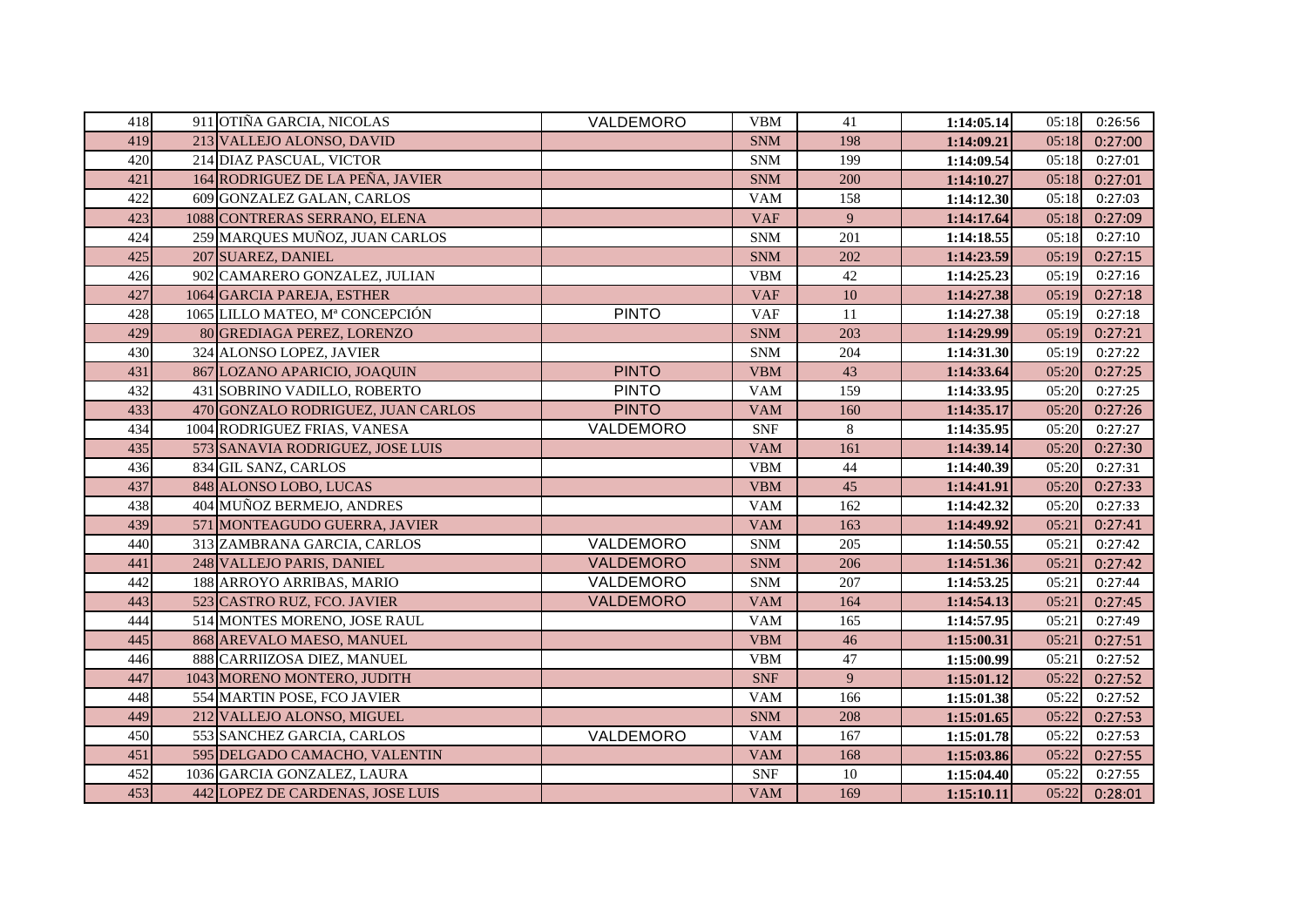| 454 | 148 SANZ ALUMBREROS, NACHO            | VALDEMORO        | <b>SNM</b> | 209 | 1:15:10.91 | 05:22 | 0:28:02 |
|-----|---------------------------------------|------------------|------------|-----|------------|-------|---------|
| 455 | 359 LUENGO SANCHEZ, DAVID             |                  | <b>SNM</b> | 210 | 1:15:11.05 | 05:22 | 0:28:02 |
| 456 | 249 BUA NUÑEZ, IAGO                   |                  | <b>SNM</b> | 211 | 1:15:13.20 | 05:22 | 0:28:04 |
| 457 | 636 PUERTA MELGUIZO, JUAN JOSE        | <b>PINTO</b>     | <b>VAM</b> | 170 | 1:15:14.28 | 05:22 | 0:28:05 |
| 458 | 46 CAMPOS JIMENEZ, JUAN CARLOS        |                  | <b>SNM</b> | 212 | 1:15:14.34 | 05:22 | 0:28:05 |
| 459 | 578 GARCIA HERRERO, JAVIER            |                  | <b>VAM</b> | 171 | 1:15:19.78 | 05:23 | 0:28:11 |
| 460 | 43 SANCHEZ MONTERO, JOSE MANUEL       |                  | <b>SNM</b> | 213 | 1:15:28.06 | 05:23 | 0:28:19 |
| 461 | 87 CESPEDES MARTIN, JAVIER            |                  | <b>SNM</b> | 214 | 1:15:31.85 | 05:24 | 0:28:23 |
| 462 | 807 COBOS MARQUINA, FCO JAVIER        | VALDEMORO        | <b>VAM</b> | 172 | 1:15:32.18 | 05:24 | 0:28:23 |
| 463 | 576 LAGUNA SIERRA, JAVIER             |                  | <b>VAM</b> | 173 | 1:15:34.80 | 05:24 | 0:28:26 |
| 464 | 124 FERNANDEZ GONZALEZ, DAVID         |                  | <b>SNM</b> | 215 | 1:15:36.72 | 05:24 | 0:28:28 |
| 465 | 79 MARAÑON VIDAL, MANUEL              |                  | <b>SNM</b> | 216 | 1:15:45.41 | 05:25 | 0:28:36 |
| 466 | 1114 BENITO FERNANDEZ, CONSUELO       | <b>PINTO</b>     | <b>VAF</b> | 12  | 1:15:51.04 | 05:25 | 0:28:42 |
| 467 | 837 MARTIN HERRANZ, MISAEL            | <b>PINTO</b>     | <b>VBM</b> | 48  | 1:15:51.91 | 05:25 | 0:28:43 |
| 468 | 317 RUIZ LAUSADA, DANIEL              |                  | <b>SNM</b> | 217 | 1:15:52.45 | 05:25 | 0:28:43 |
| 469 | <b>CEREZO PRADAS, EMILIO JOSE</b>     | VALDEMORO        | <b>SNM</b> | 218 | 1:15:57.47 | 05:26 | 0:28:48 |
| 470 | 339 PIÑUELAS, YOBAN                   |                  | <b>SNM</b> | 219 | 1:15:58.16 | 05:26 | 0:28:49 |
| 471 | 8 CALVO CUELLA, ALVARO                |                  | <b>SNM</b> | 220 | 1:15:58.20 | 05:26 | 0:28:49 |
| 472 | 114 GARCIA GARCIA, ANGEL              |                  | <b>SNM</b> | 221 | 1:15:59.41 | 05:26 | 0:28:50 |
| 473 | 475 PRADA MANSILLA, ALEJANDRO         |                  | <b>VAM</b> | 174 | 1:15:59.61 | 05:26 | 0:28:51 |
| 474 | 142 GARCIA GONZALEZ, JOSE MANUEL      |                  | <b>SNM</b> | 222 | 1:16:03.19 | 05:26 | 0:28:54 |
| 475 | 1020 LOPEZ SANZ, SORAYA               |                  | <b>SNF</b> | 11  | 1:16:04.95 | 05:26 | 0:28:56 |
| 476 | 1046 MARIN GOMEZ, MARIBEL             |                  | <b>SNF</b> | 12  | 1:16:08.46 | 05:26 | 0:28:59 |
| 477 | 370 BARBA GIL, JOSE ANTONIO           |                  | <b>SNM</b> | 223 | 1:16:10.89 | 05:26 | 0:29:02 |
| 478 | 250 PEREZ ORDOÑEZ, RONALD             | <b>PINTO</b>     | <b>SNM</b> | 224 | 1:16:13.34 | 05:27 | 0:29:04 |
| 479 | 138 ORTIZ HERNANDEZ, ISMAEL           |                  | <b>SNM</b> | 225 | 1:16:13.54 | 05:27 | 0:29:05 |
| 480 | 266 RUIPEREZ VALIENTE, JOSE ANTONIO   |                  | <b>SNM</b> | 226 | 1:16:15.10 | 05:27 | 0:29:06 |
| 481 | 845 MILLANES GONZALEZ, PABLO          |                  | <b>VBM</b> | 49  | 1:16:15.89 | 05:27 | 0:29:07 |
| 482 | 566 CERRATO JIMENEZ, CESAR            |                  | <b>VAM</b> | 175 | 1:16:22.15 | 05:27 | 0:29:13 |
| 483 | 408 ESTEBARANZ MESA, FERNANDO         |                  | <b>VAM</b> | 176 | 1:16:24.95 | 05:27 | 0:29:16 |
| 484 | 294 BUSTOS NEBREDA, DAVID             | <b>PINTO</b>     | <b>SNM</b> | 227 | 1:16:25.68 | 05:28 | 0:29:17 |
| 485 | 389 FERNANDEZ DE LA PUEBLA, FRANCISCO | <b>VALDEMORO</b> | <b>VAM</b> | 177 | 1:16:26.05 | 05:28 | 0:29:17 |
| 486 | 181 ROMERO JIMENEZ, FCO MANUEL        | <b>PINTO</b>     | <b>SNM</b> | 228 | 1:16:26.60 | 05:28 | 0:29:18 |
| 487 | 274 GUTIERREZ GAMBAO, SERGIO          |                  | <b>SNM</b> | 229 | 1:16:27.60 | 05:28 | 0:29:19 |
| 488 | 322 ROLANDO MADRID, JOSE LUIS         | <b>PINTO</b>     | <b>SNM</b> | 230 | 1:16:28.35 | 05:28 | 0:29:19 |
| 489 | 570 PORTERO LOPEZ, ALBERTO            |                  | <b>VAM</b> | 178 | 1:16:28.89 | 05:28 | 0:29:20 |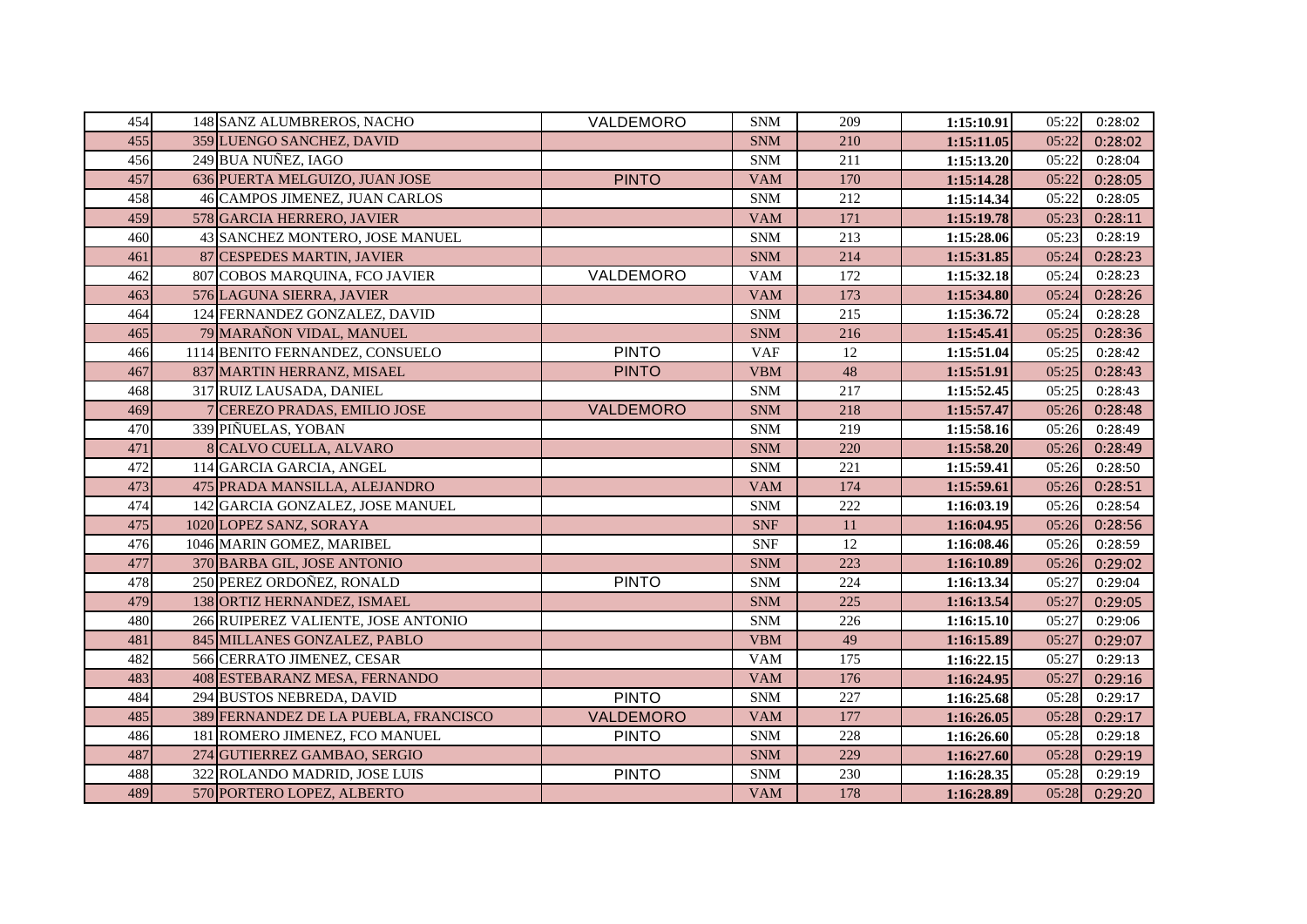| 490 | 490 ROCAMORA BAEZA, JOSE ANTONIO       |                  | <b>VAM</b> | 179 | 1:16:32.34 | 05:28 | 0:29:23 |
|-----|----------------------------------------|------------------|------------|-----|------------|-------|---------|
| 491 | 346 NIETO SANCHEZ, JAVIER              |                  | <b>SNM</b> | 231 | 1:16:34.87 | 05:28 | 0:29:26 |
| 492 | 508 CRUZ SANCHEZ, RICARDO              |                  | <b>VAM</b> | 180 | 1:16:34.99 | 05:28 | 0:29:26 |
| 493 | 1095 MORENO FERNANDEZ, MARIA DEL PILAR | VALDEMORO        | <b>VAF</b> | 13  | 1:16:38.63 | 05:28 | 0:29:30 |
| 494 | 1097 MORANTE LAFUENTE, CRISTINA        |                  | <b>VAF</b> | 14  | 1:16:39.63 | 05:29 | 0:29:31 |
| 495 | 820 HIDALGO HERNAN, JUAN FCO.          | <b>PINTO</b>     | <b>VAM</b> | 181 | 1:16:41.50 | 05:29 | 0:29:33 |
| 496 | 467 RODRIGUEZ AIS, TOMAS               |                  | <b>VAM</b> | 182 | 1:16:46.74 | 05:29 | 0:29:38 |
| 497 | 535 MUR PLANA, JOSE RAMON              | <b>PINTO</b>     | <b>VAM</b> | 183 | 1:16:48.15 | 05:29 | 0:29:39 |
| 498 | 42 CENDRERO GUISADO, SERGIO            |                  | <b>SNM</b> | 232 | 1:16:49.40 | 05:29 | 0:29:40 |
| 499 | 936 SANCHEZ FERNANDEZ, ANGEL LUIS      |                  | <b>SNM</b> | 233 | 1:16:49.58 | 05:29 | 0:29:41 |
| 500 | 881 MOLINA MOYA, ANDRES                | VALDEMORO        | <b>VBM</b> | 50  | 1:16:50.52 | 05:29 | 0:29:42 |
| 501 | 53 DEL OLMO ESPAÑA, JAVIER             | <b>VALDEMORO</b> | <b>SNM</b> | 234 | 1:16:51.40 | 05:29 | 0:29:42 |
| 502 | 638 PRADOS AGUILERA, ROBERTO CARLOS    | <b>PINTO</b>     | <b>VAM</b> | 184 | 1:16:51.82 | 05:29 | 0:29:43 |
| 503 | 145 HERNANDEZ JIMENEZ, ANDRES          | VALDEMORO        | <b>SNM</b> | 235 | 1:16:53.42 | 05:30 | 0:29:44 |
| 504 | 146 ALVAREZ BLAZQUEZ, JAVIER           | VALDEMORO        | <b>SNM</b> | 236 | 1:16:53.46 | 05:30 | 0:29:44 |
| 505 | 167 BLAZQUEZ CALVO, ROBERTO            | VALDEMORO        | <b>SNM</b> | 237 | 1:16:54.55 | 05:30 | 0:29:46 |
| 506 | 291 RUBIO SALVADOR, DANIEL             |                  | <b>SNM</b> | 238 | 1:16:55.70 | 05:30 | 0:29:47 |
| 507 | 1034 SACEDO GOMEZ, BEATRIZ             |                  | <b>SNF</b> | 13  | 1:16:56.18 | 05:30 | 0:29:47 |
| 508 | 620 CUEVAS RIOS, FCO MIGUEL            |                  | <b>VAM</b> | 185 | 1:16:58.16 | 05:30 | 0:29:49 |
| 509 | 350 GOMEZ FERNANDEZ, HECTOR            |                  | <b>SNM</b> | 239 | 1:16:58.66 | 05:30 | 0:29:50 |
| 510 | 929 VALLE IGLESIAS, PLACIDO            | <b>PINTO</b>     | <b>VBM</b> | 51  | 1:17:02.49 | 05:30 | 0:29:53 |
| 511 | 883 RIVERA DIAZ JIMENEZ, ANTONIO       |                  | <b>VBM</b> | 52  | 1:17:07.85 | 05:31 | 0:29:59 |
| 512 | 264 GARCIA FERNANDEZ, JUAN JOSE        |                  | <b>SNM</b> | 240 | 1:17:09.63 | 05:31 | 0:30:01 |
| 513 | 160 GAROZ TORRES, RICARDO              |                  | <b>SNM</b> | 241 | 1:17:10.81 | 05:31 | 0:30:02 |
| 514 | 1128 ROMERO NIETO, LOLI                |                  | <b>VBF</b> | 8   | 1:17:13.42 | 05:31 | 0:30:04 |
| 515 | 1082 SANTIAGO RODRIGUEZ, MARIA JOSE    |                  | <b>VAF</b> | 15  | 1:17:14.33 | 05:31 | 0:30:05 |
| 516 | 245 PARDO COBO, FERNANDO               | <b>PINTO</b>     | <b>SNM</b> | 242 | 1:17:16.62 | 05:31 | 0:30:08 |
| 517 | 354 MARTIN SANCHEZ, RAUL               |                  | <b>SNM</b> | 243 | 1:17:18.95 | 05:31 | 0:30:10 |
| 518 | 421 CAMARAS LEÓN, JOSE                 |                  | <b>VAM</b> | 186 | 1:17:19.28 | 05:31 | 0:30:10 |
| 519 | 846 NUÑEZ QUESADA, MIGUEL ANGEL        |                  | <b>VBM</b> | 53  | 1:17:20.24 | 05:31 | 0:30:11 |
| 520 | 1118 CRUZ GIL, ANA MARIA               | VALDEMORO        | <b>VAF</b> | 16  | 1:17:21.30 | 05:32 | 0:30:12 |
| 521 | 897 GONZALEZ PARENTE, EUGENIO          | <b>PINTO</b>     | <b>VBM</b> | 54  | 1:17:21.50 | 05:32 | 0:30:13 |
| 522 | 1127 HIDALGO ALVAREZ, ISABEL           |                  | <b>VAF</b> | 17  | 1:17:25.40 | 05:32 | 0:30:16 |
| 523 | 137 SAGRERA, PABLO                     | <b>PINTO</b>     | <b>SNM</b> | 244 | 1:17:25.44 | 05:32 | 0:30:16 |
| 524 | 646 LOPEZ GARCIA, ALFONSO              |                  | <b>VAM</b> | 187 | 1:17:26.78 | 05:32 | 0:30:18 |
| 525 | 135 NOVA LOPEZ, JAVIER                 | <b>PINTO</b>     | <b>SNM</b> | 245 | 1:17:27.53 | 05:32 | 0:30:19 |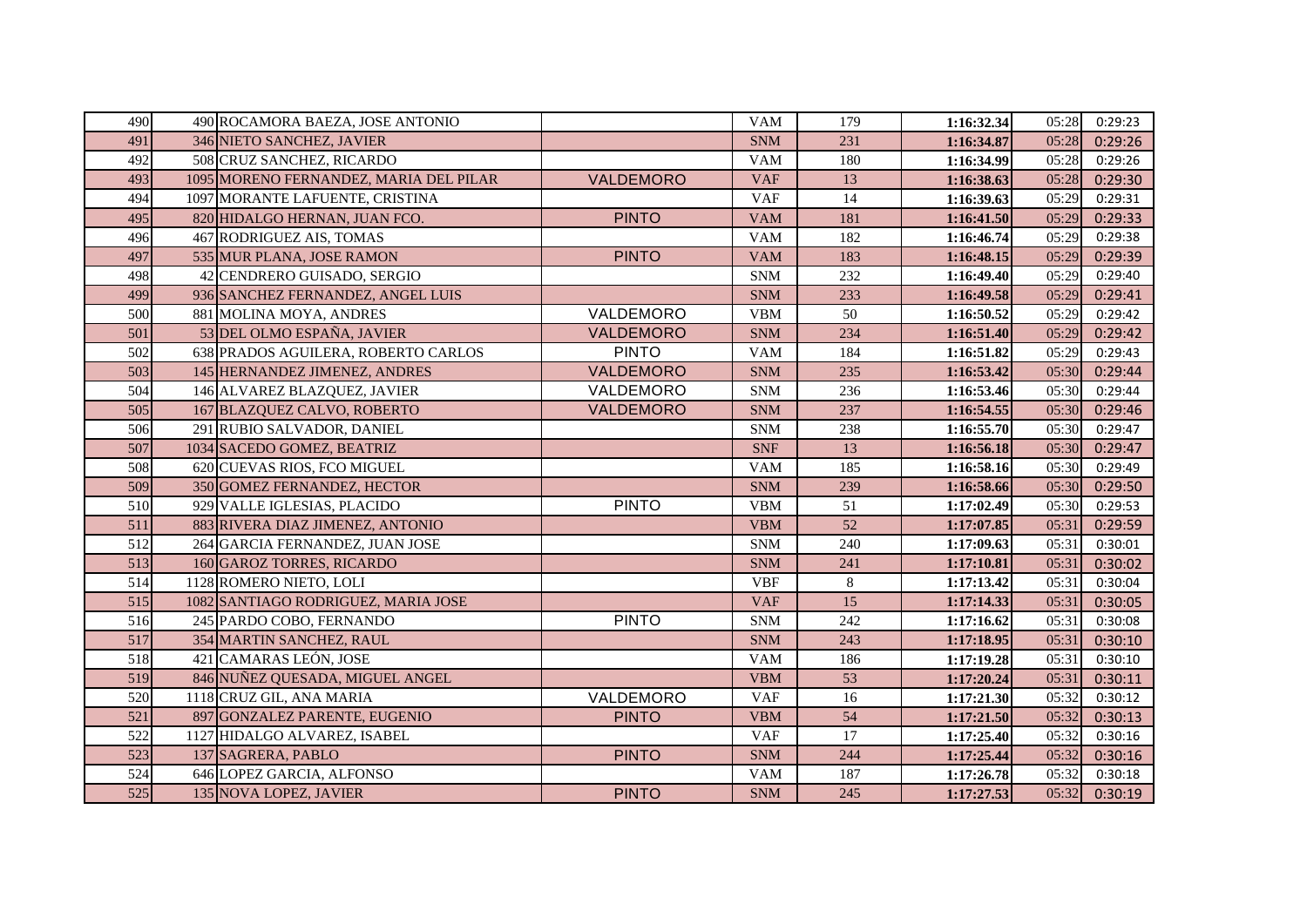| 526 | 158 SOLAZ IZQUIERDO, FERNANDO        |                  | <b>SNM</b> | 246             | 1:17:35.00 | 05:32 | 0:30:26 |
|-----|--------------------------------------|------------------|------------|-----------------|------------|-------|---------|
| 527 | 541 GARCIA SANZ, ROBERTO             |                  | <b>VAM</b> | 188             | 1:17:35.26 | 05:33 | 0:30:26 |
| 528 | 26 CAYERO BARRENA, JOSE MANUEL       | <b>PINTO</b>     | <b>SNM</b> | 247             | 1:17:35.72 | 05:33 | 0:30:27 |
| 529 | 119 DOMINGUEZ MERINO, ROBERTO        | VALDEMORO        | <b>SNM</b> | 248             | 1:17:36.75 | 05:33 | 0:30:28 |
| 530 | 270 SOBLECHERO, ALVARO               |                  | <b>SNM</b> | 249             | 1:17:39.38 | 05:33 | 0:30:30 |
| 531 | 243 MANZANEDO LUCAS, ANGEL           | <b>PINTO</b>     | <b>SNM</b> | 250             | 1:17:40.08 | 05:33 | 0:30:31 |
| 532 | 823 ALCAINA SANCHEZ, SANTIAGO        |                  | <b>VAM</b> | 189             | 1:17:41.13 | 05:33 | 0:30:32 |
| 533 | 824 MAHILLO GARCIA, JESUS            |                  | <b>VAM</b> | 190             | 1:17:41.37 | 05:33 | 0:30:32 |
| 534 | 416 PAUL SOTO, JAVIER                | <b>PINTO</b>     | <b>VAM</b> | 191             | 1:17:44.85 | 05:33 | 0:30:36 |
| 535 | 251 MOLINERO PERDIGUERO, IKER        |                  | <b>SNM</b> | 251             | 1:17:44.88 | 05:33 | 0:30:36 |
| 536 | 1148 JIMENEZ SANZ, ANA ISABEL        | <b>PINTO</b>     | <b>VBF</b> | 9               | 1:17:45.29 | 05:33 | 0:30:36 |
| 537 | 209 PALOMO MUÑOZ, DANIEL             |                  | <b>SNM</b> | 252             | 1:17:47.19 | 05:33 | 0:30:38 |
| 538 | 287 SANZO ALVAREZ, DAVID             |                  | <b>SNM</b> | 253             | 1:17:49.69 | 05:34 | 0:30:41 |
| 539 | 35 GOMEZ POLO, ALEJANDRO             |                  | <b>SNM</b> | 254             | 1:17:50.02 | 05:34 | 0:30:41 |
| 540 | 425 CARDENAS MARTINEZ, RICARDO       | <b>PINTO</b>     | <b>VAM</b> | 192             | 1:17:50.98 | 05:34 | 0:30:42 |
| 541 | 612 SERRANO HIDALGO, ISMAEL          |                  | <b>VAM</b> | 193             | 1:17:54.14 | 05:34 | 0:30:45 |
| 542 | 611 LORES VIANA, MIGUEL ANGEL        |                  | <b>VAM</b> | 194             | 1:17:54.87 | 05:34 | 0:30:46 |
| 543 | 358 MUÑOZ, JUAN GABRIEL              | <b>PINTO</b>     | <b>SNM</b> | 255             | 1:17:55.07 | 05:34 | 0:30:46 |
| 544 | 372 MARTINEZ TRIPIANA, JESUS         | <b>PINTO</b>     | <b>SNM</b> | 256             | 1:17:56.56 | 05:34 | 0:30:48 |
| 545 | 24 GARCIA LOPEZ, PABLO               |                  | <b>SNM</b> | 257             | 1:17:57.79 | 05:34 | 0:30:49 |
| 546 | 1045 BUENVARON, ALEJANDRA            |                  | <b>SNF</b> | 14              | 1:18:00.36 | 05:34 | 0:30:51 |
| 547 | 515 FRIAS MARTINEZ, VICTOR           |                  | <b>VAM</b> | 195             | 1:18:02.53 | 05:34 | 0:30:54 |
| 548 | 1002 MOYANO HOLGADO, IRIS            |                  | <b>SNF</b> | 15              | 1:18:08.78 | 05:35 | 0:31:00 |
| 549 | 893 MUÑOZ VILLAR, RAMON              | VALDEMORO        | <b>VBM</b> | $\overline{55}$ | 1:18:08.78 | 05:35 | 0:31:00 |
| 550 | 15 PEÑAS ARANDA, SERGIO              |                  | <b>SNM</b> | 258             | 1:18:08.91 | 05:35 | 0:31:00 |
| 551 | 886 GARCIA CASERO, ANTONIO           | <b>PINTO</b>     | <b>VBM</b> | 56              | 1:18:09.64 | 05:35 | 0:31:01 |
| 552 | 604 LAVIN FLORES, JAVIER             |                  | <b>VAM</b> | 196             | 1:18:11.65 | 05:35 | 0:31:03 |
| 553 | 10 BARRERO COBOS, JACOBO             | VALDEMORO        | <b>SNM</b> | 259             | 1:18:12.97 | 05:35 | 0:31:04 |
| 554 | 12 CARDONA BAANANTE, MIGUEL          | VALDEMORO        | <b>SNM</b> | 260             | 1:18:13.09 | 05:35 | 0:31:04 |
| 555 | 892 GOMEZ GARCIA, JOSE ANTONIO       |                  | <b>VBM</b> | 57              | 1:18:13.23 | 05:35 | 0:31:04 |
| 556 | 48 CARMENA VIVES, GONZALO            | VALDEMORO        | <b>SNM</b> | 261             | 1:18:13.25 | 05:35 | 0:31:04 |
| 557 | 1044 MAESO LOARTE, LAURA             |                  | <b>SNF</b> | 16              | 1:18:14.04 | 05:35 | 0:31:05 |
| 558 | 1105 MOYA RODRIGUEZ, MARIA DEL PILAR |                  | <b>VAF</b> | 18              | 1:18:14.05 | 05:35 | 0:31:05 |
| 559 | 25 GONZALEZ CALVO, ALVARO            |                  | <b>SNM</b> | 262             | 1:18:14.32 | 05:35 | 0:31:05 |
| 560 | 559 PRASHAR, SANJIV                  | VALDEMORO        | <b>VAM</b> | 197             | 1:18:14.79 | 05:35 | 0:31:06 |
| 561 | 509 MARTINEZ ARROYO, LUIS            | <b>VALDEMORO</b> | <b>VAM</b> | 198             | 1:18:14.80 | 05:35 | 0:31:06 |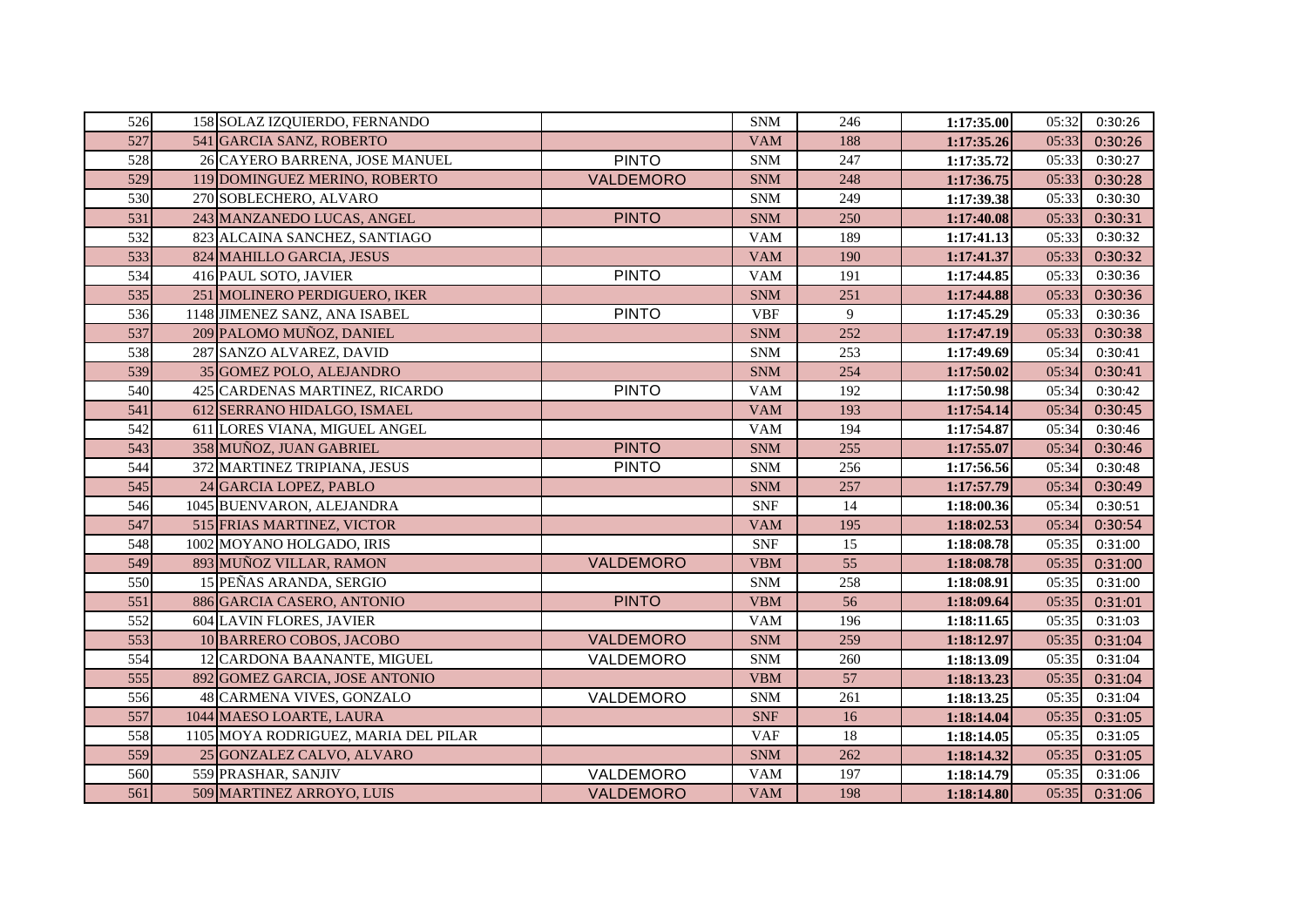| 562 | 283 NICOLAS ESTEBAN, DAVID         |                  | <b>SNM</b> | 263 | 1:18:20.36 | 05:36 | 0:31:11 |
|-----|------------------------------------|------------------|------------|-----|------------|-------|---------|
| 563 | 482 MATEOS RESINA, PABLO           |                  | <b>VAM</b> | 199 | 1:18:21.72 | 05:36 | 0:31:13 |
| 564 | 290 PORTILLO GONZALEZ, ISRAEL      |                  | <b>SNM</b> | 264 | 1:18:22.58 | 05:36 | 0:31:14 |
| 565 | 289 SACRISTAN ROBLES, CARLOS       |                  | <b>SNM</b> | 265 | 1:18:23.07 | 05:36 | 0:31:14 |
| 566 | 542 DE PRADA, ISRAEL               | VALDEMORO        | <b>VAM</b> | 200 | 1:18:25.50 | 05:36 | 0:31:17 |
| 567 | 551 MARTIN IGLESIAS, JOSE MANUEL   |                  | <b>VAM</b> | 201 | 1:18:27.73 | 05:36 | 0:31:19 |
| 568 | 13 TITOS RODRIGUEZ, RUBEN          | <b>PINTO</b>     | <b>SNM</b> | 266 | 1:18:28.98 | 05:36 | 0:31:20 |
| 569 | 170 SALVADOR ESTEBENEZ, JUAN       |                  | <b>SNM</b> | 267 | 1:18:32.44 | 05:37 | 0:31:23 |
| 570 | 518 SANCHEZ ORTIZ, JOSE LUIS       |                  | <b>VAM</b> | 202 | 1:18:32.70 | 05:37 | 0:31:24 |
| 571 | 505 TORRES ROA, ESTEBAN            | VALDEMORO        | <b>VAM</b> | 203 | 1:18:35.07 | 05:37 | 0:31:26 |
| 572 | 166 BARAJA CUADRADO, CHRISTIAN     |                  | <b>SNM</b> | 268 | 1:18:39.99 | 05:37 | 0:31:31 |
| 573 | 1087 FERNANDEZ NAVARRO, RAQUEL     | VALDEMORO        | <b>VAF</b> | 19  | 1:18:41.82 | 05:37 | 0:31:33 |
| 574 | 235 LAORDEN BUSTOS, RAFAEL         | VALDEMORO        | <b>SNM</b> | 269 | 1:18:43.66 | 05:37 | 0:31:35 |
| 575 | 121 INFANTE PEREZ, SERGIO          |                  | <b>SNM</b> | 270 | 1:18:49.97 | 05:38 | 0:31:41 |
| 576 | 832 AGUIRRE VILA-CORO, ALEJANDRO   |                  | <b>VBM</b> | 58  | 1:18:53.10 | 05:38 | 0:31:44 |
| 577 | 906 MARINES GRANJO, JUAN           |                  | <b>VBM</b> | 59  | 1:18:58.43 | 05:38 | 0:31:49 |
| 578 | 400 AGUADO FERNANDEZ, IÑAKI        | <b>PINTO</b>     | <b>VAM</b> | 204 | 1:19:05.96 | 05:39 | 0:31:57 |
| 579 | 563 MANZANARES ANGUITA, JOSE LUIS  |                  | <b>VAM</b> | 205 | 1:19:05.99 | 05:39 | 0:31:57 |
| 580 | 899 SANCHEZ RUS, BLAS FRANCISCO    | <b>PINTO</b>     | <b>VBM</b> | 60  | 1:19:06.45 | 05:39 | 0:31:57 |
| 581 | 483 SERRANO LOPEZ, ALFONSO         |                  | <b>VAM</b> | 206 | 1:19:06.52 | 05:39 | 0:31:58 |
| 582 | 1115 MARTINEZ RODRIGUEZ, PILAR     |                  | <b>VAF</b> | 20  | 1:19:06.76 | 05:39 | 0:31:58 |
| 583 | 622 LARA LOPEZ, JAVIER             | <b>PINTO</b>     | <b>VAM</b> | 207 | 1:19:09.03 | 05:39 | 0:32:00 |
| 584 | 891 MARCO BLASCO, SANTIAGO         |                  | <b>VBM</b> | 61  | 1:19:12.96 | 05:39 | 0:32:04 |
| 585 | 817 RODRIGUEZ GOMEZ, JOSE LUIS     |                  | <b>VAM</b> | 208 | 1:19:13.84 | 05:40 | 0:32:05 |
| 586 | 858 ALVAREZ IBARROLA, JUAN ALBERTO |                  | <b>VBM</b> | 62  | 1:19:22.19 | 05:40 | 0:32:13 |
| 587 | 381 GONZALEZ CARPINTERO, JESUS     | <b>PINTO</b>     | <b>VAM</b> | 209 | 1:19:26.55 | 05:40 | 0:32:18 |
| 588 | 311 GONZALEZ MORENO, VICTOR DANIEL |                  | <b>SNM</b> | 271 | 1:19:36.34 | 05:41 | 0:32:27 |
| 589 | 115 JIMENEZ FELIPE, ROBERTO        |                  | <b>SNM</b> | 272 | 1:19:38.13 | 05:41 | 0:32:29 |
| 590 | 362 ORTIZ MORENO, SERGIO           |                  | <b>SNM</b> | 273 | 1:19:42.22 | 05:42 | 0:32:33 |
| 591 | 1037 FORTUN SIERRA, PAULA          |                  | <b>SNF</b> | 17  | 1:19:43.13 | 05:42 | 0:32:34 |
| 592 | 1018 BARRILERO LOPEZ, ISABEL       |                  | <b>SNF</b> | 18  | 1:19:46.78 | 05:42 | 0:32:38 |
| 593 | 17 SANCHEZ ALONSO, RUBEN           | <b>VALDEMORO</b> | <b>SNM</b> | 274 | 1:19:49.50 | 05:42 | 0:32:41 |
| 594 | 445 SANCHEZ CRUZ, CRISTINO         | VALDEMORO        | <b>VAM</b> | 210 | 1:19:49.84 | 05:42 | 0:32:41 |
| 595 | 901 LARA MUÑOZ, RAMON              | <b>PINTO</b>     | <b>VBM</b> | 63  | 1:19:53.77 | 05:42 | 0:32:45 |
| 596 | 328 PEDRAZ PENALVA, JOSE MANUEL    | VALDEMORO        | <b>SNM</b> | 275 | 1:19:55.47 | 05:43 | 0:32:46 |
| 597 | 1123 CANO TRAVIESO, SILVIA         |                  | <b>VAF</b> | 21  | 1:20:03.13 | 05:43 | 0:32:54 |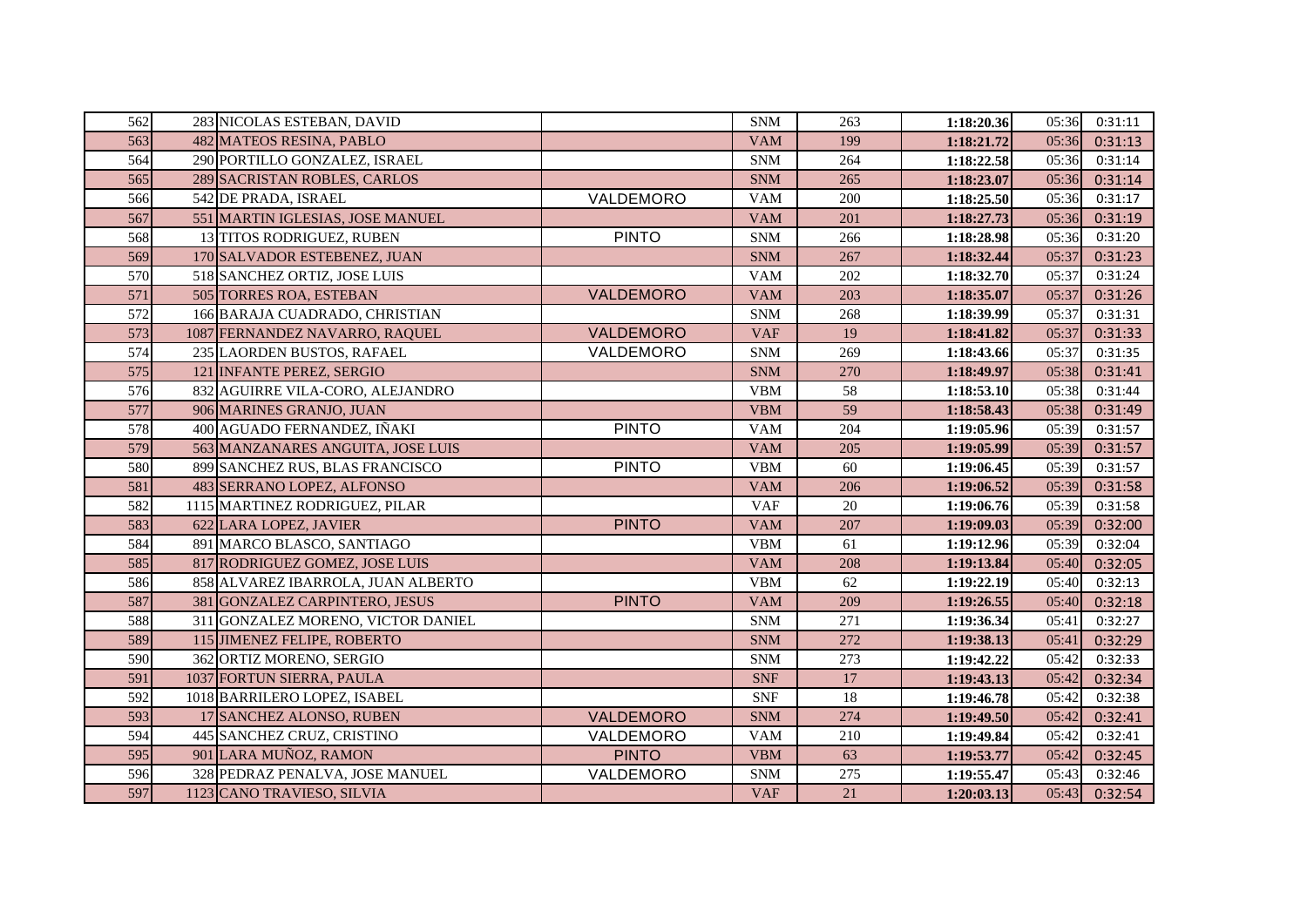| 598 | 565 TERRON PERAL, MANUEL                  | <b>PINTO</b> | <b>VAM</b> | 211 | 1:20:08.07 | 05:43 | 0:32:59 |
|-----|-------------------------------------------|--------------|------------|-----|------------|-------|---------|
| 599 | 592 LOPEZ ZARCO, FRANCISCO                | VALDEMORO    | <b>VAM</b> | 212 | 1:20:14.63 | 05:44 | 0:33:06 |
| 600 | 630 GIRON FRAILE, JULIAN                  |              | <b>VAM</b> | 213 | 1:20:16.06 | 05:44 | 0:33:07 |
| 601 | 826 TORRECILLAS ACEBO, RAMON              |              | <b>VAM</b> | 214 | 1:20:26.03 | 05:45 | 0:33:17 |
| 602 | 338 GARCIA RIVA, RAFA                     |              | <b>SNM</b> | 276 | 1:20:26.96 | 05:45 | 0:33:18 |
| 603 | 1059 BECERRO ESCRIVA, PATRICIA            | VALDEMORO    | <b>VAF</b> | 22  | 1:20:34.43 | 05:45 | 0:33:25 |
| 604 | 397 BLANCO PACHECO, ALBERTO               |              | <b>VAM</b> | 215 | 1:20:36.17 | 05:45 | 0:33:27 |
| 605 | 390 NAVARRO FERNANDEZ, MANUEL             |              | <b>VAM</b> | 216 | 1:20:37.33 | 05:46 | 0:33:28 |
| 606 | 299 VILLASEVIL ALBALADERO, ALFONSO        | <b>PINTO</b> | <b>SNM</b> | 277 | 1:20:37.35 | 05:46 | 0:33:28 |
| 607 | 54 RODRIGUEZ GARCIA, MIGUEL A.            | VALDEMORO    | <b>SNM</b> | 278 | 1:20:38.48 | 05:46 | 0:33:29 |
| 608 | 1078 ESPAÑA COBO, MAYTE                   | VALDEMORO    | <b>VAF</b> | 23  | 1:20:38.55 | 05:46 | 0:33:30 |
| 609 | 131 ABELLEIRA GAGO, JOSE ANTONIO          |              | <b>SNM</b> | 279 | 1:20:39.42 | 05:46 | 0:33:30 |
| 610 | 2 CASAS BARRENA, LUIS MIGUEL              | VALDEMORO    | <b>SNM</b> | 280 | 1:20:51.75 | 05:47 | 0:33:43 |
| 611 | 432 FABRE JAÑEZ, ELIAS                    |              | <b>VAM</b> | 217 | 1:20:52.24 | 05:47 | 0:33:43 |
| 612 | 454 RAUSER, WOLF                          |              | <b>VAM</b> | 218 | 1:20:52.82 | 05:47 | 0:33:44 |
| 613 | 460 NOGUERALES ANDRES, JAVIER             |              | <b>VAM</b> | 219 | 1:20:53.24 | 05:47 | 0:33:44 |
| 614 | 1017 FERNANDEZ VILLAFRANCA, ISABEL        | <b>PINTO</b> | <b>SNF</b> | 19  | 1:20:53.89 | 05:47 | 0:33:45 |
| 615 | 1113 DEL PRADO, YOLANDA                   | <b>PINTO</b> | <b>VAF</b> | 24  | 1:20:54.23 | 05:47 | 0:33:45 |
| 616 | 842 ELVIRA ARANDA, ALBERTO                | <b>PINTO</b> | <b>VBM</b> | 64  | 1:20:54.26 | 05:47 | 0:33:45 |
| 617 | 55 RICO RODRIGUEZ, JULIO                  | <b>PINTO</b> | <b>SNM</b> | 281 | 1:20:56.20 | 05:47 | 0:33:47 |
| 618 | 20 AGUILAR PEREZ, DIEGO IGNACIO           | <b>PINTO</b> | <b>SNM</b> | 282 | 1:21:01.15 | 05:47 | 0:33:52 |
| 619 | 102 ABANDA SESMA, IÑAKI                   |              | <b>SNM</b> | 283 | 1:21:03.59 | 05:47 | 0:33:55 |
| 620 | 1149 CERRATO JIMENEZ, SONIA               |              | <b>VBF</b> | 10  | 1:21:03.84 | 05:47 | 0:33:55 |
| 621 | 18 RODRIGUEZ GARCIE, FRANCISCO            | <b>PINTO</b> | <b>SNM</b> | 284 | 1:21:07.09 | 05:48 | 0:33:58 |
| 622 | 99 RODRIGUEZ DOS ANJOS, EMILIO            |              | <b>SNM</b> | 285 | 1:21:07.60 | 05:48 | 0:33:59 |
| 623 | 92 PASTOR CORRAL, MIGUEL ANGEL            | VALDEMORO    | <b>SNM</b> | 286 | 1:21:16.01 | 05:48 | 0:34:07 |
| 624 | 805 SANCHEZ RODRIGUEZ, FCO CARLOS         | VALDEMORO    | <b>VAM</b> | 220 | 1:21:16.27 | 05:48 | 0:34:07 |
| 625 | 1053 VELLARINO PECES, NOELIA              | VALDEMORO    | <b>SNF</b> | 20  | 1:21:16.35 | 05:48 | 0:34:07 |
| 626 | 640 PULIDO GARRIDO, CARLOS                | <b>PINTO</b> | <b>VAM</b> | 221 | 1:21:21.62 | 05:49 | 0:34:13 |
| 627 | 862 RIVERA DIAZ-JIMENEZ, TEODORO          |              | <b>VBM</b> | 65  | 1:21:24.90 | 05:49 | 0:34:16 |
| 628 | 853 FERNANDEZ LOPEZ, EMILIANO             |              | <b>VBM</b> | 66  | 1:21:29.48 | 05:49 | 0:34:20 |
| 629 | 206 CALVO DE MORA ALONSO, FRANCISO        |              | <b>SNM</b> | 287 | 1:21:30.09 | 05:49 | 0:34:21 |
| 630 | 896 GARCIA GONZALEZ, FCO JOSE             |              | <b>VBM</b> | 67  | 1:21:30.28 | 05:49 | 0:34:21 |
| 631 | 451 SAINZ DE BARANDA FERNANDEZ, GUILLERMO |              | <b>VAM</b> | 222 | 1:21:30.61 | 05:49 | 0:34:22 |
| 632 | 461 PAYERO MARCOS, JOSE                   |              | <b>VAM</b> | 223 | 1:21:31.25 | 05:49 | 0:34:22 |
| 633 | 446 BOIZA GARCIA, EZEQUIEL                |              | <b>VAM</b> | 224 | 1:21:31.76 | 05:49 | 0:34:23 |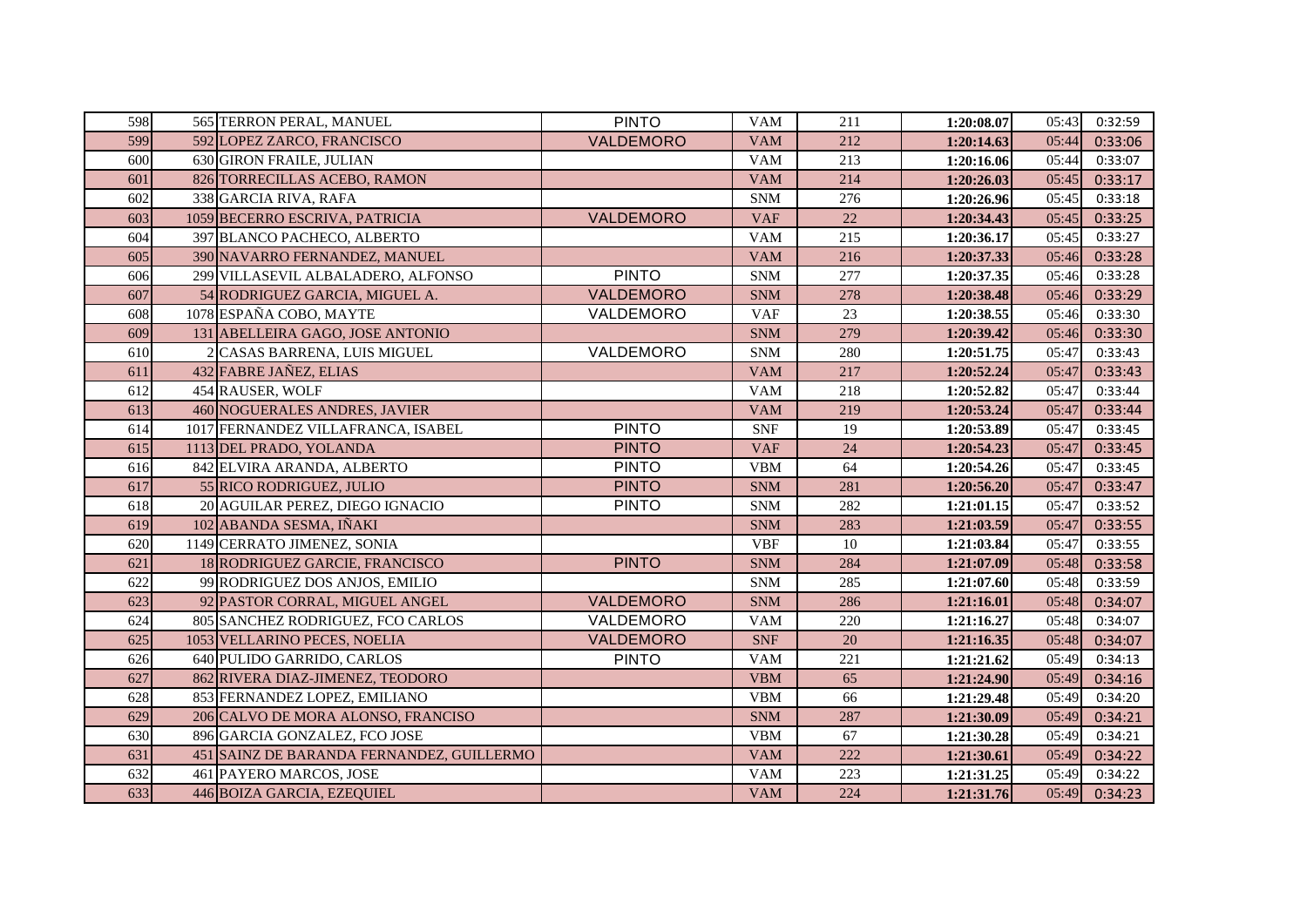| 634 | 932 CARDENAS BOLAÑOS, ALBERTO        | <b>PINTO</b>     | <b>SNM</b> | 288 | 1:21:31.89 | 05:49 | 0:34:23 |
|-----|--------------------------------------|------------------|------------|-----|------------|-------|---------|
| 635 | 374 CARDENAS PASCA, JULIAN           | <b>PINTO</b>     | <b>VAM</b> | 225 | 1:21:32.56 | 05:49 | 0:34:24 |
| 636 | 449 ABAJO, IGNACIO                   |                  | <b>VAM</b> | 226 | 1:21:32.70 | 05:49 | 0:34:24 |
| 637 | 860 SANCHEZ MULAS, FCO JAVIER        |                  | <b>VBM</b> | 68  | 1:21:33.11 | 05:50 | 0:34:24 |
| 638 | 1141 HERNANDEZ PARRAGA, MAITE        |                  | <b>VBF</b> | 11  | 1:21:33.20 | 05:50 | 0:34:24 |
| 639 | 1042 LAZARO ANTON, LUCIA             |                  | <b>SNF</b> | 21  | 1:21:33.44 | 05:50 | 0:34:24 |
| 640 | 33 SUAREZ, DANIEL                    |                  | <b>SNM</b> | 289 | 1:21:33.78 | 05:50 | 0:34:25 |
| 641 | 427 MARTIN-MAESTRO FERNANDEZ, OSCAR  | <b>PINTO</b>     | <b>VAM</b> | 227 | 1:21:34.18 | 05:50 | 0:34:25 |
| 642 | 1022 SEPULVEDA CUADROS, MARIAN       |                  | <b>SNF</b> | 22  | 1:21:53.37 | 05:51 | 0:34:44 |
| 643 | 870 PEREZ MORENO, JUAN               | <b>PINTO</b>     | <b>VBM</b> | 69  | 1:21:53.51 | 05:51 | 0:34:45 |
| 644 | 488 SANCHEZ PEREZ, JUAN CARLOS       | <b>PINTO</b>     | <b>VAM</b> | 228 | 1:21:54.15 | 05:51 | 0:34:45 |
| 645 | 52 FERNANDEZ NAVARRO, ROBERTO        | VALDEMORO        | <b>SNM</b> | 290 | 1:21:56.83 | 05:51 | 0:34:48 |
| 646 | 78 GONZALEZ RUIZ, DAVID              |                  | <b>SNM</b> | 291 | 1:21:58.91 | 05:51 | 0:34:50 |
| 647 | 1126 ORTIZ GALVEZ, MARIA JESUS       | <b>PINTO</b>     | <b>VAF</b> | 25  | 1:22:00.42 | 05:51 | 0:34:51 |
| 648 | 440 RAMIREZ PANADERO, ALBERTO        |                  | <b>VAM</b> | 229 | 1:22:01.87 | 05:52 | 0:34:53 |
| 649 | 1152 CALDERON GARCIA PANADERO, CELIA |                  | <b>VBF</b> | 12  | 1:22:04.11 | 05:52 | 0:34:55 |
| 650 | 1089 MUÑOZ GARCIA, VIRGINIA          | VALDEMORO        | <b>VAF</b> | 26  | 1:22:07.88 | 05:52 | 0:34:59 |
| 651 | 1081 HIDALGO HIDALGO, Mª ANA         | VALDEMORO        | <b>VAF</b> | 27  | 1:22:15.69 | 05:53 | 0:35:07 |
| 652 | 86 MOSTOLES RODRIGUEZ, CARLOS        | VALDEMORO        | <b>SNM</b> | 292 | 1:22:16.44 | 05:53 | 0:35:07 |
| 653 | 34 ALONSO, JUAN JOSE                 |                  | <b>SNM</b> | 293 | 1:22:18.12 | 05:53 | 0:35:09 |
| 654 | 882 LOPEZ GARRIDO, FRANCISCO         | <b>PINTO</b>     | <b>VBM</b> | 70  | 1:22:18.42 | 05:53 | 0:35:09 |
| 655 | 457 ESCOBAR ANGEL, CARLOS ALBERTO    |                  | <b>VAM</b> | 230 | 1:22:18.46 | 05:53 | 0:35:09 |
| 656 | 75 MOLINA MORATO, JAVIER             |                  | <b>SNM</b> | 294 | 1:22:19.46 | 05:53 | 0:35:10 |
| 657 | 539 CAMACHO ESPADA, JESUS ANGEL      | <b>PINTO</b>     | <b>VAM</b> | 231 | 1:22:20.12 | 05:53 | 0:35:11 |
| 658 | 192 CAPPA, JUAN PABLO                |                  | <b>SNM</b> | 295 | 1:22:27.34 | 05:53 | 0:35:18 |
| 659 | 1093 BUCKOVA, SONA                   |                  | <b>VAF</b> | 28  | 1:22:27.49 | 05:53 | 0:35:18 |
| 660 | 244 DE LA CRUZ RODRIGUEZ, ROBERTO    | <b>PINTO</b>     | <b>SNM</b> | 296 | 1:22:36.33 | 05:54 | 0:35:27 |
| 661 | 1008 LUPU ADAM, IRINA                |                  | <b>SNF</b> | 23  | 1:22:36.65 | 05:54 | 0:35:28 |
| 662 | 366 AVILES CANO, DAVID               | <b>PINTO</b>     | <b>SNM</b> | 297 | 1:22:37.27 | 05:54 | 0:35:28 |
| 663 | 511 ZARALLO NARVAEZ, JOSE ANTONIO    |                  | <b>VAM</b> | 232 | 1:22:41.19 | 05:54 | 0:35:32 |
| 664 | 476 SAIZ GOMEZ, MIGUEL ANGEL         | VALDEMORO        | <b>VAM</b> | 233 | 1:22:42.04 | 05:54 | 0:35:33 |
| 665 | 1085 HERNANDEZ SANCHEZ, MARIA ESTHER | <b>VALDEMORO</b> | <b>VAF</b> | 29  | 1:22:43.35 | 05:55 | 0:35:34 |
| 666 | 517 SERRANO LANCHA, JOSE             |                  | <b>VAM</b> | 234 | 1:22:47.28 | 05:55 | 0:35:38 |
| 667 | 1104 ESPEJO RUIZ, GEMA               |                  | <b>VAF</b> | 30  | 1:22:52.20 | 05:55 | 0:35:43 |
| 668 | 1110 DOMINGUEZ BOCANEGRA, SARA       |                  | <b>VAF</b> | 31  | 1:22:52.24 | 05:55 | 0:35:43 |
| 669 | 66 MORENO, ALBERT                    |                  | <b>SNM</b> | 298 | 1:22:54.57 | 05:55 | 0:35:46 |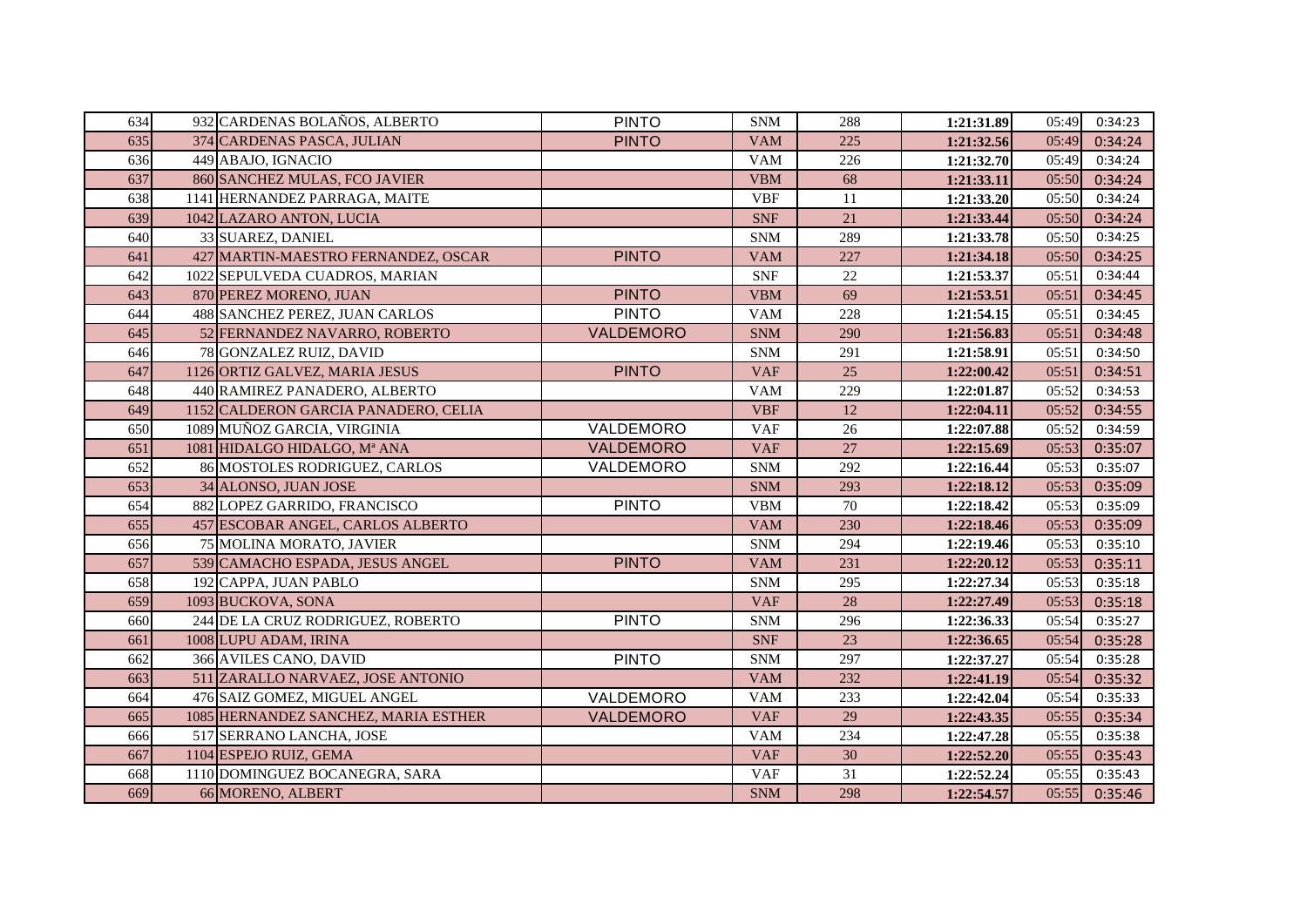| 670 | 921 LLORENTE MUÑOZ, CESAR CARLOS  |              | <b>VBM</b> | 71     | 1:23:04.78 | 05:56 | 0:35:56 |
|-----|-----------------------------------|--------------|------------|--------|------------|-------|---------|
| 671 | <b>SANCHEZ FRANCO, ANDRES</b>     | <b>PINTO</b> | <b>VBM</b> | 72     | 1:23:06.56 | 05:56 | 0:35:58 |
| 672 | 878 LOZANO CABALLERO, FERNANDO    |              | VBM        | 73     | 1:23:09.58 | 05:56 | 0:36:01 |
| 673 | 1033 GARRIDO ALCAIDE, SANDRA      |              | <b>SNF</b> | 24     | 1:23:10.88 | 05:56 | 0:36:02 |
| 674 | 68 TORIJANO CAYUELA, VICENTE      |              | <b>SNM</b> | 299    | 1:23:15.02 | 05:57 | 0:36:06 |
| 675 | 915 CABALLERO LORENZO, ANTONIO    |              | <b>VBM</b> | 74     | 1:23:19.77 | 05:57 | 0:36:11 |
| 676 | 916 ARIAS MELGARES, VICENTE       |              | <b>VBM</b> | 75     | 1:23:19.95 | 05:57 | 0:36:11 |
| 677 | 208 PEREZ GARCIA, JUAN MANUEL     | VALDEMORO    | <b>SNM</b> | 300    | 1:23:21.36 | 05:57 | 0:36:12 |
| 678 | 32 REQUENA, ROBERTO               | <b>PINTO</b> | <b>SNM</b> | 301    | 1:23:22.69 | 05:57 | 0:36:14 |
| 679 | 544 FRUTOS GARCIA, ANTONIO        |              | <b>VAM</b> | 235    | 1:23:23.67 | 05:57 | 0:36:15 |
| 680 | 321 HERNANDEZ GOMEZ, JORGE        |              | <b>SNM</b> | 302    | 1:23:36.57 | 05:58 | 0:36:28 |
| 681 | 1063 CASAS SALINAS, LUZ AURORA    | <b>PINTO</b> | <b>VAF</b> | 32     | 1:23:44.91 | 05:59 | 0:36:36 |
| 682 | 1066 ALONSO BELINCHON, SILVIA     | <b>PINTO</b> | <b>VAF</b> | 33     | 1:23:45.11 | 05:59 | 0:36:36 |
| 683 | 503 REBERDITO MACIAS, CARLOS      | <b>PINTO</b> | <b>VAM</b> | 236    | 1:23:45.25 | 05:59 | 0:36:36 |
| 684 | 802 FERNANDEZ GONZALEZ, OSCAR     | VALDEMORO    | <b>VAM</b> | 237    | 1:23:47.46 | 05:59 | 0:36:38 |
| 685 | 803 CANO VADILLO, MARCOS          | VALDEMORO    | <b>VAM</b> | 238    | 1:23:48.53 | 05:59 | 0:36:40 |
| 686 | 302 ESPEJEL NEGRETE, VICTOR       | <b>PINTO</b> | <b>SNM</b> | 303    | 1:23:53.04 | 06:00 | 0:36:44 |
| 687 | 643 CRUZADO VAZQUEZ, JUAN MARIANO |              | <b>VAM</b> | 239    | 1:23:54.89 | 06:00 | 0:36:46 |
| 688 | 1109 MARTIN HERRERA, GEMA         |              | <b>VAF</b> | 34     | 1:23:56.14 | 06:00 | 0:36:47 |
| 689 | 533 JIMENEZ GOMEZ, JOSE LUIS      | <b>PINTO</b> | <b>VAM</b> | 240    | 1:23:58.78 | 06:00 | 0:36:50 |
| 690 | 597 BAUTISTA, JOSE ANTONIO        |              | <b>VAM</b> | 241    | 1:23:59.23 | 06:00 | 0:36:50 |
| 691 | 281 TORRES CARRERO, DANIEL        |              | <b>SNM</b> | 304    | 1:24:00.11 | 06:00 | 0:36:51 |
| 692 | 378 CEPEDA GARCIA, JESUS EMILIO   | <b>PINTO</b> | <b>VAM</b> | 242    | 1:24:00.24 | 06:00 | 0:36:51 |
| 693 | 172 TULKKI, JAAKKO                |              | <b>SNM</b> | 305    | 1:24:04.77 | 06:00 | 0:36:56 |
| 694 | 1038 ORTEGA BRUNA, ALMUDENA       | VALDEMORO    | <b>SNF</b> | 25     | 1:24:09.29 | 06:01 | 0:37:00 |
| 695 | 629 GUTIERREZ SILVA, DIEGO        |              | <b>VAM</b> | 243    | 1:24:10.97 | 06:01 | 0:37:02 |
| 696 | 850 MOTA FIGUEROA, JOSE           |              | <b>VBM</b> | 76     | 1:24:14.35 | 06:01 | 0:37:05 |
| 697 | 927 CACHINERO LOPEZ, RAFAEL       | <b>PINTO</b> | <b>VBM</b> | $77\,$ | 1:24:15.82 | 06:01 | 0:37:07 |
| 698 | 928 SALIDO AFONSO, JAVIER         |              | <b>VBM</b> | 78     | 1:24:18.56 | 06:01 | 0:37:10 |
| 699 | 1120 RIOS PACHON, Mª CARMEN       | <b>PINTO</b> | <b>VAF</b> | 35     | 1:24:20.25 | 06:01 | 0:37:11 |
| 700 | 647 NARANJO CONTRERAS, ANTONIO    | VALDEMORO    | <b>VAM</b> | 244    | 1:24:21.58 | 06:02 | 0:37:13 |
| 701 | 590 CESPEDES MORALES, JOSE RAMON  | <b>PINTO</b> | <b>VAM</b> | 245    | 1:24:22.37 | 06:02 | 0:37:13 |
| 702 | 1103 CORTAZAR SORIA, NOEMI        |              | <b>VAF</b> | 36     | 1:24:28.61 | 06:02 | 0:37:20 |
| 703 | 1133 MARTINEZ MONTERO, PILAR      |              | <b>VBF</b> | 13     | 1:24:33.21 | 06:02 | 0:37:24 |
| 704 | 156 GAETA GOMEZ, LUIS             |              | <b>SNM</b> | 306    | 1:24:55.16 | 06:04 | 0:37:46 |
| 705 | 1091 SANCHEZ CALATRAVA, NATALIA   |              | <b>VAF</b> | 37     | 1:24:55.83 | 06:04 | 0:37:47 |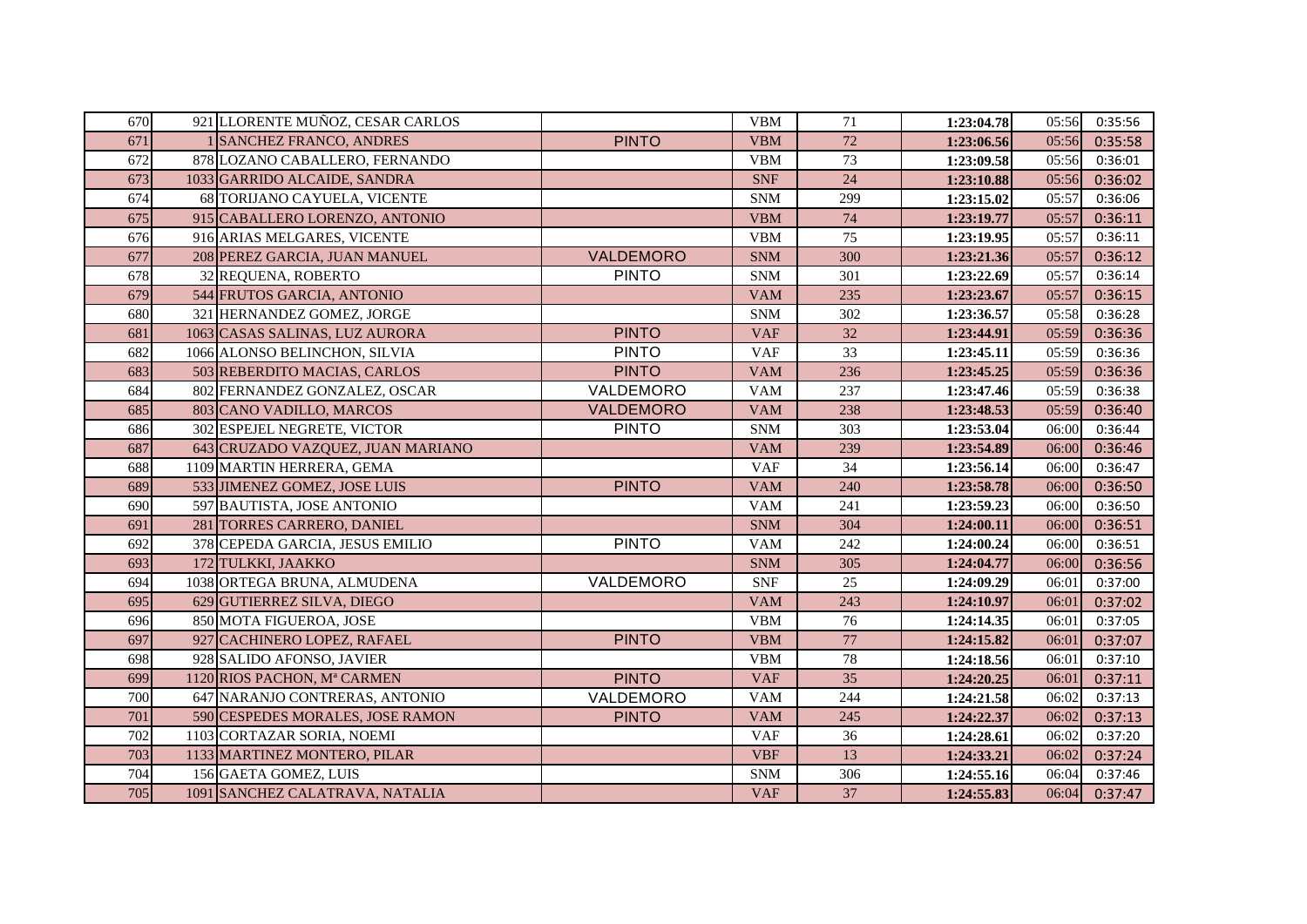| 706 | 1025 TOMAS RUIZ, LORENA             |              | <b>SNF</b> | 26  | 1:24:56.34 | 06:04 | 0:37:47 |
|-----|-------------------------------------|--------------|------------|-----|------------|-------|---------|
| 707 | 1112 MENENDEZ GONZALEZ, GEMA        | <b>PINTO</b> | <b>VAF</b> | 38  | 1:24:58.23 | 06:04 | 0:37:49 |
| 708 | 1100 RICO MUÑOZ, MAYTE              | <b>PINTO</b> | <b>VAF</b> | 39  | 1:24:58.79 | 06:04 | 0:37:50 |
| 709 | 435 GASPAR AYALA, OSBALDO           |              | <b>VAM</b> | 246 | 1:25:06.44 | 06:05 | 0:37:57 |
| 710 | 61 GUTIERREZ PEREZ, JOSE MANUEL     |              | <b>SNM</b> | 307 | 1:25:09.91 | 06:05 | 0:38:01 |
| 711 | 426 PEREZ GONZALEZ, ALEJANDRO       |              | <b>VAM</b> | 247 | 1:25:10.45 | 06:05 | 0:38:01 |
| 712 | 1143 SAN FRUTOS PEREZ, ANGELICA     |              | <b>VBF</b> | 14  | 1:25:18.72 | 06:06 | 0:38:10 |
| 713 | 295 TORREJON PEREZ, MARIANO         | <b>PINTO</b> | <b>SNM</b> | 308 | 1:25:36.64 | 06:07 | 0:38:28 |
| 714 | 1005 SERRANO BALLESTEROS, PATRICIA  | <b>PINTO</b> | <b>SNF</b> | 27  | 1:25:39.73 | 06:07 | 0:38:31 |
| 715 | 241 PEREZ JIMENEZ, ANGEL LUIS       | <b>PINTO</b> | <b>SNM</b> | 309 | 1:25:43.08 | 06:07 | 0:38:34 |
| 716 | 430 MANRIQUE GALLEGO, IGNACIO       | <b>PINTO</b> | <b>VAM</b> | 248 | 1:25:44.66 | 06:07 | 0:38:36 |
| 717 | 171 GONZALEZ MARIA, EDU             |              | <b>SNM</b> | 310 | 1:25:45.46 | 06:08 | 0:38:36 |
| 718 | 922 BRAZALES BRAVO, JAVIER          |              | <b>VBM</b> | 79  | 1:25:47.53 | 06:08 | 0:38:39 |
| 719 | 50 GUERRERO CASIMIRO, MIGUEL ANGEL  | <b>PINTO</b> | <b>SNM</b> | 311 | 1:25:55.60 | 06:08 | 0:38:47 |
| 720 | 1099 HIDALGO ROMERO, NURIA          |              | <b>VAF</b> | 40  | 1:26:07.54 | 06:09 | 0:38:59 |
| 721 | 522 PACHECO RODRIGUEZ, JOSE E.      | VALDEMORO    | <b>VAM</b> | 249 | 1:26:29.59 | 06:11 | 0:39:21 |
| 722 | 162 MARTIN CINTADO, RAFAEL          |              | <b>SNM</b> | 312 | 1:26:30.97 | 06:11 | 0:39:22 |
| 723 | 437 LOPEZ JIMENEZ, FELIPE           | <b>PINTO</b> | <b>VAM</b> | 250 | 1:26:41.44 | 06:12 | 0:39:32 |
| 724 | 423 RAMIREZ GAVILAN, LUIS GABRIEL   | VALDEMORO    | <b>VAM</b> | 251 | 1:26:51.48 | 06:12 | 0:39:42 |
| 725 | 1049 MERINO CASTRO, CORIN           |              | <b>SNF</b> | 28  | 1:26:53.23 | 06:12 | 0:39:44 |
| 726 | 844 GUTIERREZ MARTIN, ENRIQUE       |              | <b>VBM</b> | 80  | 1:26:56.96 | 06:13 | 0:39:48 |
| 727 | 352 CHUECA ESO, JAVIER              |              | <b>SNM</b> | 313 | 1:26:57.73 | 06:13 | 0:39:49 |
| 728 | 1068 VERGARA BRUSAERT, INES         |              | <b>VAF</b> | 41  | 1:26:58.55 | 06:13 | 0:39:50 |
| 729 | 512 BARRIGUETE DE ORO, JOSE LUIS    |              | <b>VAM</b> | 252 | 1:26:58.70 | 06:13 | 0:39:50 |
| 730 | 1026 BORBA MOREIRA, VANESSA         | VALDEMORO    | <b>SNF</b> | 29  | 1:27:01.26 | 06:13 | 0:39:52 |
| 731 | 1092 ROS ATO, TRINIDAD              |              | <b>VAF</b> | 42  | 1:27:01.28 | 06:13 | 0:39:52 |
| 732 | 1156 CERVERA, TERESA                |              | <b>VBF</b> | 15  | 1:27:02.41 | 06:13 | 0:39:53 |
| 733 | 329 DIAZ ORTIZ, DAVID               |              | <b>SNM</b> | 314 | 1:27:15.27 | 06:14 | 0:40:06 |
| 734 | 550 DIAZ MONTERO, FAUSTINO JOSE     | VALDEMORO    | <b>VAM</b> | 253 | 1:27:15.57 | 06:14 | 0:40:07 |
| 735 | 905 UCEDA TORRES, LORENZO           | <b>PINTO</b> | <b>VBM</b> | 81  | 1:27:18.83 | 06:14 | 0:40:10 |
| 736 | 816 CARTIER SANTALICES, ALBERTO     |              | <b>VAM</b> | 254 | 1:27:21.70 | 06:14 | 0:40:13 |
| 737 | 621 MELCHOR FERNANDEZ, JOSE ANTONIO | <b>PINTO</b> | <b>VAM</b> | 255 | 1:27:22.08 | 06:14 | 0:40:13 |
| 738 | 49 JIMENEZ MARTINEZ, ROBERTO        |              | <b>SNM</b> | 315 | 1:27:24.52 | 06:15 | 0:40:16 |
| 739 | 642 PEREZ DA SILVA, ANTONIO         |              | <b>VAM</b> | 256 | 1:27:30.80 | 06:15 | 0:40:22 |
| 740 | 558 JIMENEZ SEGURADO, OSCAR         | <b>PINTO</b> | <b>VAM</b> | 257 | 1:27:33.08 | 06:15 | 0:40:24 |
| 741 | 433 VILLALBA LOPEZ, ANTONIO         |              | <b>VAM</b> | 258 | 1:27:34.34 | 06:15 | 0:40:25 |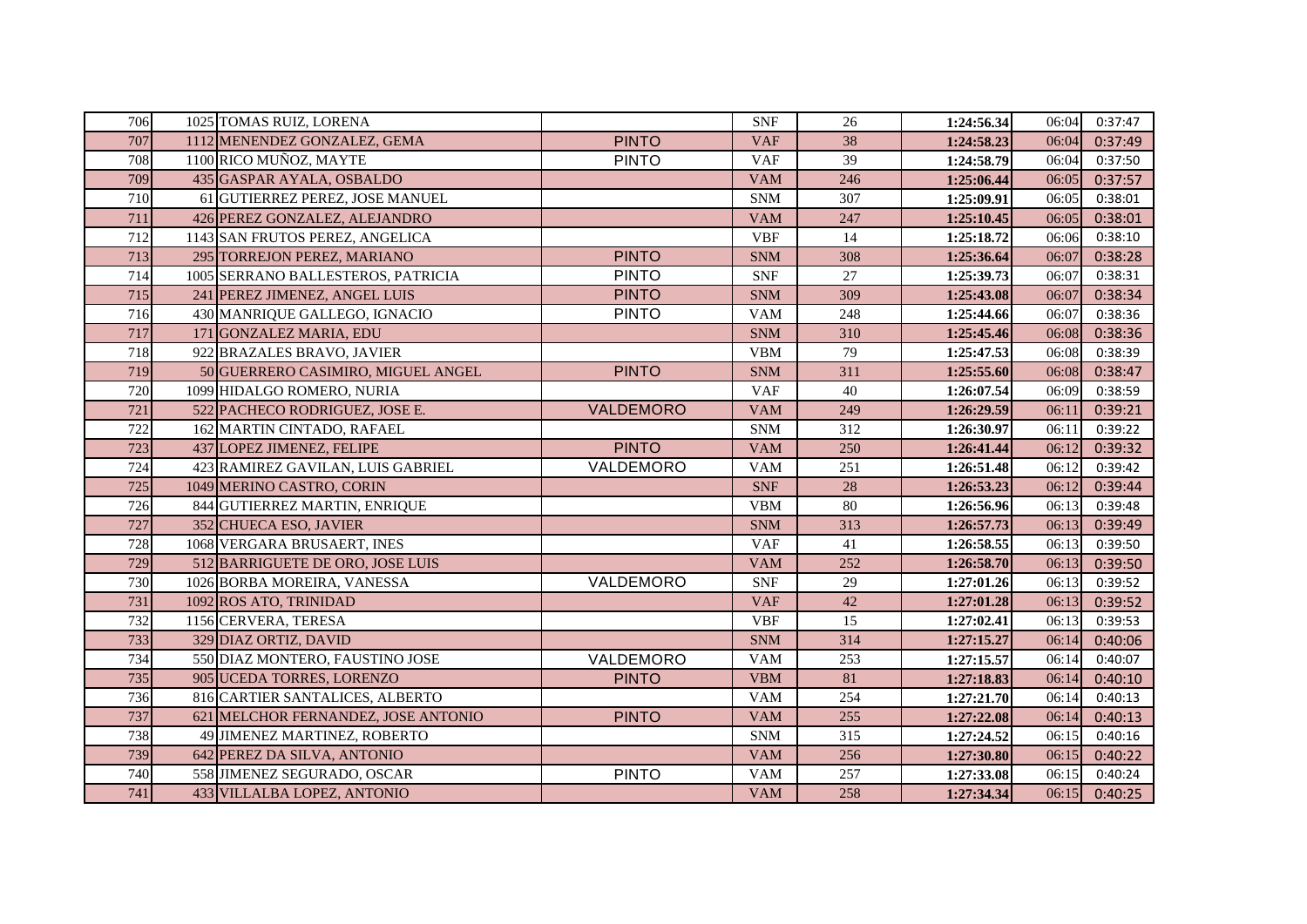| 742 | 1030 RODRIGUEZ HERRERO, ELISABETH  | <b>PINTO</b> | <b>SNF</b> | 30  | 1:27:35.43 | 06:15 | 0:40:26 |
|-----|------------------------------------|--------------|------------|-----|------------|-------|---------|
| 743 | 874 NAVARRO ALVAREZ, MANUEL        |              | <b>VBM</b> | 82  | 1:27:41.09 | 06:16 | 0:40:32 |
| 744 | 1125 BALLESTEROS OCAÑA, CARMEN     | <b>PINTO</b> | <b>VAF</b> | 43  | 1:27:46.07 | 06:16 | 0:40:37 |
| 745 | 1014 GRILLES CASILLAS, CAROLINA    |              | <b>SNF</b> | 31  | 1:27:57.61 | 06:17 | 0:40:49 |
| 746 | 1051 REDONDO GUIJARRO, ROCIO       |              | <b>SNF</b> | 32  | 1:28:01.19 | 06:17 | 0:40:52 |
| 747 | 1031 BENITO, NURIA                 |              | <b>SNF</b> | 33  | 1:28:17.42 | 06:18 | 0:41:08 |
| 748 | 861 LOPEZ GONZALEZ, JOSE LUIS      |              | <b>VBM</b> | 83  | 1:28:18.35 | 06:18 | 0:41:09 |
| 749 | 173 AGUZA, ABEL                    |              | <b>SNM</b> | 316 | 1:28:18.59 | 06:18 | 0:41:10 |
| 750 | 216 GUINDAL GONZALEZ, MARCO        |              | <b>SNM</b> | 317 | 1:28:27.85 | 06:19 | 0:41:19 |
| 751 | 1098 CASTAÑO MARCOS, ESTHER        |              | <b>VAF</b> | 44  | 1:28:28.98 | 06:19 | 0:41:20 |
| 752 | 613 OLIVEROS BAÑOZ, J. CARLOS      |              | <b>VAM</b> | 259 | 1:28:29.14 | 06:19 | 0:41:20 |
| 753 | 1131 SERRANO MOYA, Mª CARMEN       | <b>PINTO</b> | <b>VBF</b> | 16  | 1:28:29.58 | 06:19 | 0:41:21 |
| 754 | 567 DIONISIO ORTIZ, JESUS          | <b>PINTO</b> | <b>VAM</b> | 260 | 1:28:30.23 | 06:19 | 0:41:21 |
| 755 | 838 DEL PRADO CERERO, MIGUEL ANGEL | <b>PINTO</b> | <b>VBM</b> | 84  | 1:28:30.28 | 06:19 | 0:41:21 |
| 756 | 1073 PEREZ CAMPO, CHUS             | <b>PINTO</b> | <b>VAF</b> | 45  | 1:28:31.13 | 06:19 | 0:41:22 |
| 757 | 841 CALVO VINAGRE, VICENTE         | <b>PINTO</b> | <b>VBM</b> | 85  | 1:28:35.98 | 06:20 | 0:41:27 |
| 758 | 275 QUINTIN CLEMENTE, PEDRO        |              | <b>SNM</b> | 318 | 1:28:36.71 | 06:20 | 0:41:28 |
| 759 | 418 RICHART PARLA, CARLOS          |              | <b>VAM</b> | 261 | 1:28:37.04 | 06:20 | 0:41:28 |
| 760 | 898 MEDINA GOMEZ, ANTONIO          | <b>PINTO</b> | <b>VBM</b> | 86  | 1:28:39.24 | 06:20 | 0:41:30 |
| 761 | 1147 FUENTES CHAMORRO, FRANCISCA   | <b>PINTO</b> | <b>VBF</b> | 17  | 1:28:39.92 | 06:20 | 0:41:31 |
| 762 | 1084 DEL CASTILLO, GRACIA          |              | <b>VAF</b> | 46  | 1:28:43.77 | 06:20 | 0:41:35 |
| 763 | 1080 FERNANDEZ MARTIN, Mª ANGELES  | VALDEMORO    | <b>VAF</b> | 47  | 1:28:48.59 | 06:21 | 0:41:40 |
| 764 | 1052 PEREZ TERCERO, HELENA         | VALDEMORO    | <b>SNF</b> | 34  | 1:28:52.67 | 06:21 | 0:41:44 |
| 765 | 1135 CALA MONTOYA, FRANCISCA       | <b>PINTO</b> | <b>VBF</b> | 18  | 1:28:55.09 | 06:21 | 0:41:46 |
| 766 | 1077 SANZ ZOYDO, BELEN             |              | <b>VAF</b> | 48  | 1:29:04.59 | 06:22 | 0:41:56 |
| 767 | 895 FORTUM ABETE, JESUS            |              | <b>VBM</b> | 87  | 1:29:07.92 | 06:22 | 0:41:59 |
| 768 | 1069 VEGA, AUREA                   |              | <b>VAF</b> | 49  | 1:29:18.89 | 06:23 | 0:42:10 |
| 769 | 1070 CLAUDIO DOMINGUEZ, ICIAR      |              | <b>VAF</b> | 50  | 1:29:19.53 | 06:23 | 0:42:11 |
| 770 | 493 DIAZ VIANA, REGINO             |              | <b>VAM</b> | 262 | 1:29:20.32 | 06:23 | 0:42:11 |
| 771 | 562 CRESPO LOPEZ, SANTIAGO         |              | <b>VAM</b> | 263 | 1:29:21.73 | 06:23 | 0:42:13 |
| 772 | 184 BARBA NIETO, ALVARO            |              | <b>SNM</b> | 319 | 1:29:31.41 | 06:24 | 0:42:22 |
| 773 | 1039 SENYANCHUK, IRYNA             |              | <b>SNF</b> | 35  | 1:29:43.90 | 06:25 | 0:42:35 |
| 774 | 89 CARBONERO FANEGO, HUGO          |              | <b>SNM</b> | 320 | 1:29:47.12 | 06:25 | 0:42:38 |
| 775 | 81 MORENO RODRIGUEZ, PEDRO JOSE    |              | <b>SNM</b> | 321 | 1:30:08.83 | 06:26 | 0:43:00 |
| 776 | 849 TORRES TORRECILLA, ANGEL       |              | <b>VBM</b> | 88  | 1:30:43.26 | 06:29 | 0:43:34 |
| 777 | 585 FLORES FRANCO, JOSE IGNACIO    | VALDEMORO    | <b>VAM</b> | 264 | 1:30:45.26 | 06:29 | 0:43:36 |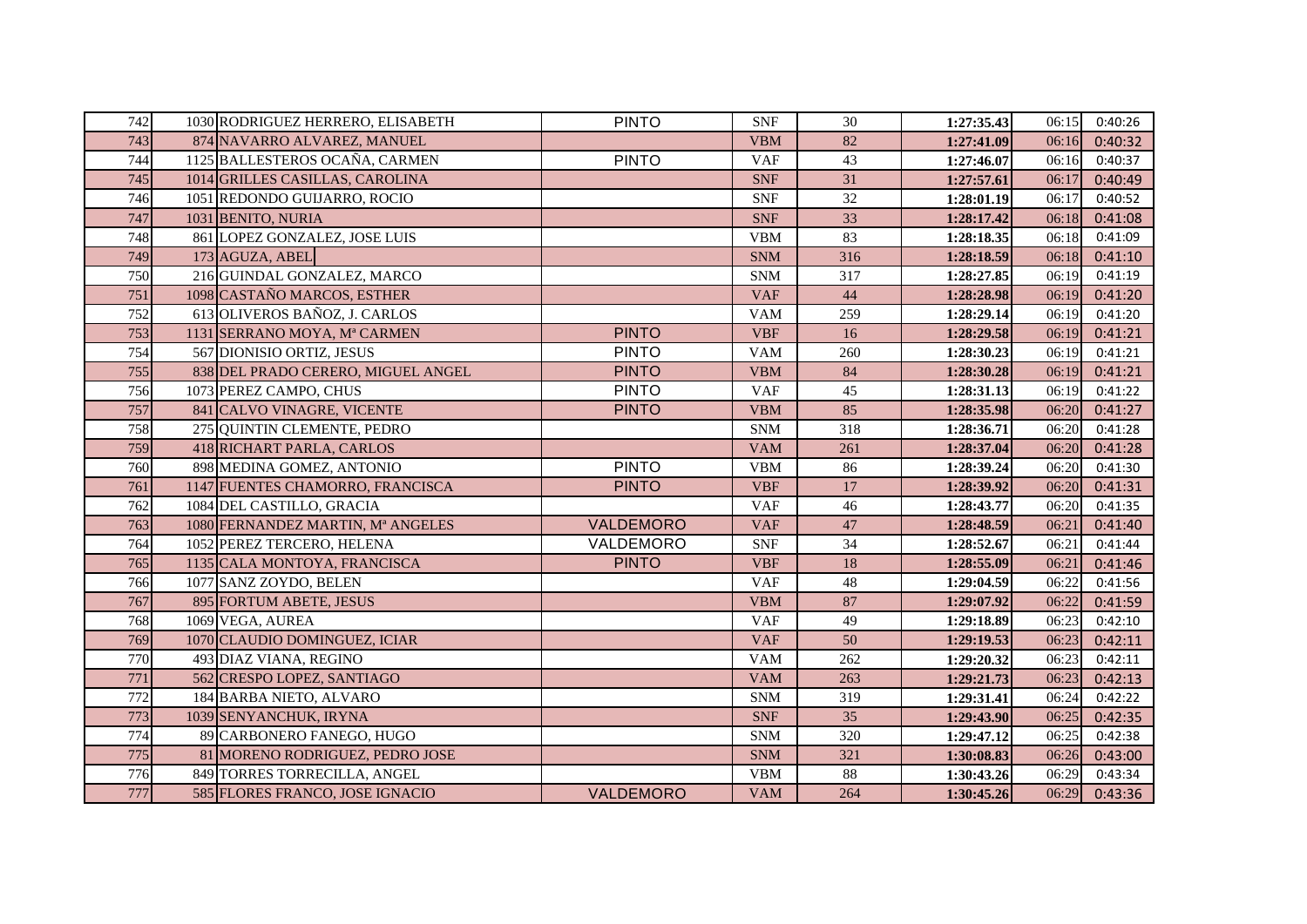| 778 | 74 GONZALEZ TORRES, ANTONIO FCO      |              | <b>SNM</b> | 322 | 1:30:46.11 | 06:29 | 0:43:37 |
|-----|--------------------------------------|--------------|------------|-----|------------|-------|---------|
| 779 | 1075 BRAVO BRAVO, GEMA               |              | <b>VAF</b> | 51  | 1:30:52.33 | 06:29 | 0:43:43 |
| 780 | 1151 GARCIA GROSSOCORDON, NURIA      |              | <b>VBF</b> | 19  | 1:30:51.50 | 06:29 | 0:43:43 |
| 781 | 1028 RODRIGUEZ PILAR, MAITE          |              | <b>SNF</b> | 36  | 1:30:56.07 | 06:30 | 0:43:47 |
| 782 | 1029 RODRIGUEZ PILAR, CHARO          |              | <b>SNF</b> | 37  | 1:30:56.61 | 06:30 | 0:43:48 |
| 783 | 1001 RODRIGUEZ HERRERO, MIRIAM       | <b>PINTO</b> | <b>SNF</b> | 38  | 1:31:22.61 | 06:32 | 0:44:14 |
| 784 | 950 RECHENAUER, THOMAS               |              | <b>SNM</b> | 323 | 1:31:25.37 | 06:32 | 0:44:16 |
| 785 | 1079 MORALES LOPEZ, ALICIA           | <b>PINTO</b> | <b>VAF</b> | 52  | 1:32:25.91 | 06:36 | 0:45:17 |
| 786 | 1094 ANGEL MARTINEZ, CONCEPCIÓN      | <b>PINTO</b> | <b>VAF</b> | 53  | 1:32:26.67 | 06:36 | 0:45:18 |
| 787 | 904 HERRERA MARTINEZ, ANGEL          |              | <b>VBM</b> | 89  | 1:32:26.79 | 06:36 | 0:45:18 |
| 788 | 314 RAMIREZ MUÑOZ, HECTOR            |              | <b>SNM</b> | 324 | 1:32:28.94 | 06:36 | 0:45:20 |
| 789 | 386 GARCIA POLO, ALEJANDRO           | <b>PINTO</b> | <b>VAM</b> | 265 | 1:32:29.51 | 06:36 | 0:45:21 |
| 790 | 953 LOPEZ CABELLO, DAVID             | <b>PINTO</b> | <b>SNM</b> | 325 | 1:32:34.96 | 06:37 | 0:45:26 |
| 791 | 637 FERNANDEZ BERROCAL., KENED       |              | <b>VAM</b> | 266 | 1:32:45.12 | 06:38 | 0:45:36 |
| 792 | 57 AYUSO VITORIA, EMILO JOSE         | VALDEMORO    | <b>SNM</b> | 326 | 1:33:01.74 | 06:39 | 0:45:53 |
| 793 | 1035 PORRAL ANDRADE, MARIA LUISA     |              | <b>SNF</b> | 39  | 1:33:05.64 | 06:39 | 0:45:57 |
| 794 | 1032 ARANJUEZ CARRERO, ANA YAIZA     | <b>PINTO</b> | <b>SNF</b> | 40  | 1:33:05.95 | 06:39 | 0:45:57 |
| 795 | 369 RODRIGUEZ ORTUNO, JOSE LUIS      |              | <b>SNM</b> | 327 | 1:33:34.69 | 06:41 | 0:46:26 |
| 796 | 1056 TEJERO ZARCA, ARANZAZU          |              | <b>SNF</b> | 41  | 1:33:39.19 | 06:41 | 0:46:30 |
| 797 | 368 INFANTE PEREZ, RUBEN             | <b>PINTO</b> | <b>SNM</b> | 328 | 1:33:39.51 | 06:41 | 0:46:31 |
| 798 | 1145 NUÑEZ VAZQUEZ, MILAGROS         |              | <b>VBF</b> | 20  | 1:33:39.54 | 06:41 | 0:46:31 |
| 799 | 113 PRIEGO SANCHEZ, JOSE LUIS        |              | <b>SNM</b> | 329 | 1:33:41.89 | 06:42 | 0:46:33 |
| 800 | 210 GUEVARA REYES, LUIS ENRIQUE      |              | <b>SNM</b> | 330 | 1:33:44.12 | 06:42 | 0:46:35 |
| 801 | 526 ROMERO CANO, JUAN GABRIEL        |              | <b>VAM</b> | 267 | 1:33:55.03 | 06:43 | 0:46:46 |
| 802 | 387 BALLESTEROS ORTEGA, DANIEL       |              | <b>VAM</b> | 268 | 1:33:55.05 | 06:43 | 0:46:46 |
| 803 | 804 SANCHEZ ARMENTEROS, MANUEL       |              | <b>VAM</b> | 269 | 1:33:58.40 | 06:43 | 0:46:49 |
| 804 | 1140 LOPEZ LASCANTE, ALMUDENA        |              | <b>VBF</b> | 21  | 1:34:21.33 | 06:44 | 0:47:12 |
| 805 | 1157 CABANAS PEREZ, SUSANA           |              | <b>VAF</b> | 54  | 1:34:22.41 | 06:44 | 0:47:13 |
| 806 | 315 GONZALEZ GARCIA, E. JAVIER       | VALDEMORO    | <b>SNM</b> | 331 | 1:35:29.86 | 06:49 | 0:48:21 |
| 807 | 1117 MONROY, MIRIAM ELENA            |              | <b>VAF</b> | 55  | 1:35:36.42 | 06:50 | 0:48:27 |
| 808 | 1074 MARTIN SAEZ, ANA BEATRIZ        | <b>PINTO</b> | <b>VAF</b> | 56  | 1:35:37.60 | 06:50 | 0:48:29 |
| 809 | 1134 ALBERTO GOMEZ, JACINTA          | <b>PINTO</b> | <b>VBF</b> | 22  | 1:35:38.06 | 06:50 | 0:48:29 |
| 810 | 23 VARGAS CANO DE SANTAYANA, MANUEL  | <b>PINTO</b> | <b>SNM</b> | 332 | 1:35:55.84 | 06:51 | 0:48:47 |
| 811 | 384 PEIRO, DAVID                     | VALDEMORO    | <b>VAM</b> | 270 | 1:35:56.87 | 06:51 | 0:48:48 |
| 812 | 829 CANTALAPIEDRA MANRIQUE, SANTIAGO |              | <b>VBM</b> | 90  | 1:35:59.69 | 06:51 | 0:48:51 |
| 813 | 577 GIMENEZ, CARLOS                  |              | <b>VAM</b> | 271 | 1:36:40.42 | 06:54 | 0:49:31 |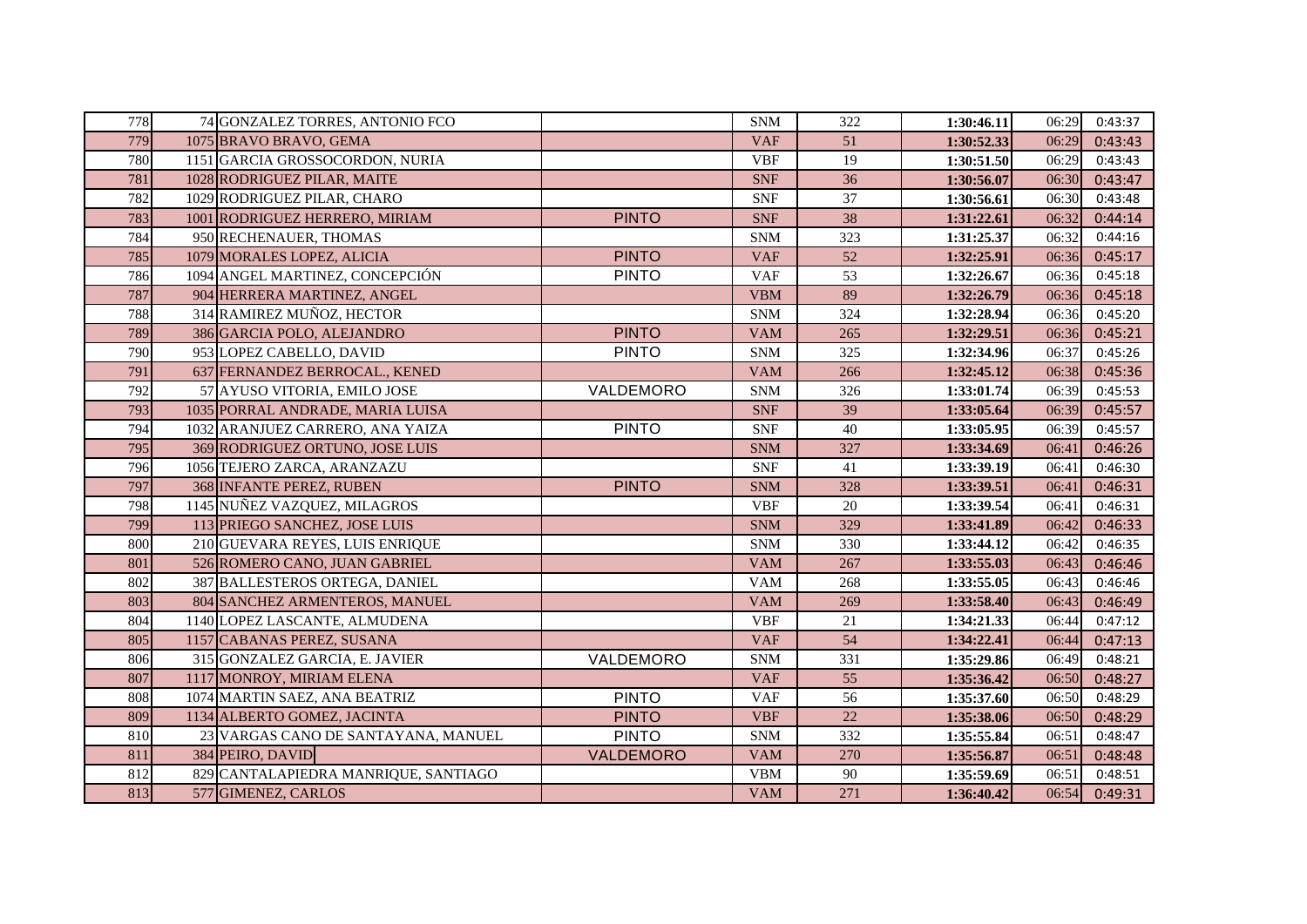| 814 | 954 GOMEZ ORTIZ, JUAN MANUEL        |              | <b>VAM</b> | 272 | 1:36:42.12 | 06:54 | 0:49:33 |
|-----|-------------------------------------|--------------|------------|-----|------------|-------|---------|
| 815 | 903 TORRES RUIZ, PEDRO              | <b>PINTO</b> | <b>VBM</b> | 91  | 1:36:45.54 | 06:55 | 0:49:37 |
| 816 | 912 GUTIERREZ NAVARRO, FRANCISCO    | <b>PINTO</b> | <b>VBM</b> | 92  | 1:36:45.71 | 06:55 | 0:49:37 |
| 817 | 890 BENEDERO MUÑOZ, MIGUEL ANGEL    | <b>PINTO</b> | <b>VBM</b> | 93  | 1:36:45.76 | 06:55 | 0:49:37 |
| 818 | 1137 FERNANDEZ GARCIA, CONCHA       | <b>PINTO</b> | <b>VBF</b> | 23  | 1:37:38.97 | 06:58 | 0:50:30 |
| 819 | 1138 HERNANDEZ PORTERO, ROSARIO     | <b>PINTO</b> | <b>VBF</b> | 24  | 1:37:40.22 | 06:59 | 0:50:31 |
| 820 | 129 MENDOZA BANDA, FCO JAVIER       |              | <b>SNM</b> | 333 | 1:37:46.68 | 06:59 | 0:50:38 |
| 821 | 1076 DIAZ GARCIA, VIRGINIA          |              | <b>VAF</b> | 57  | 1:38:29.59 | 07:02 | 0:51:21 |
| 822 | 1007 CAMPOS JIMENEZ, SARA           |              | <b>SNF</b> | 42  | 1:38:58.68 | 07:04 | 0:51:50 |
| 823 | 1009 GIURGIU, CLAUDIA               |              | <b>SNF</b> | 43  | 1:38:58.87 | 07:04 | 0:51:50 |
| 824 | 1153 JIMENEZ ROSILLO, MARIA DEL MAR |              | <b>VBF</b> | 25  | 1:38:59.53 | 07:04 | 0:51:51 |
| 825 | 1072 JIMENEZ ROSILLO, SONIA         | <b>PINTO</b> | <b>VAF</b> | 58  | 1:38:59.57 | 07:04 | 0:51:51 |
| 826 | 556 ALMAGRO PIEDRA, MARINO          |              | <b>VAM</b> | 273 | 1:39:18.50 | 07:06 | 0:52:10 |
| 827 | 610 AGUINAGA SANZ, SANTIAGO         |              | <b>VAM</b> | 274 | 1:39:28.26 | 07:06 | 0:52:19 |
| 828 | 1107 GOMEZ CAMPELO, PALOMA          |              | <b>VAF</b> | 60  | 1:39:28.85 | 07:06 | 0:52:20 |
| 829 | 1121 ESTEBAN CASAS, ROSA            |              | <b>VAF</b> | 59  | 1:39:28.85 | 07:06 | 0:52:20 |
| 830 | 1096 GONZALEZ LOPEZ, ELENA          |              | <b>VAF</b> | 62  | 1:39:28.96 | 07:06 | 0:52:20 |
| 831 | 1106 MORENO MOMPARTE, YOLANDA       |              | <b>VAF</b> | 61  | 1:39:28.96 | 07:06 | 0:52:20 |
| 832 | 348 MANGAS, ANA                     |              | <b>VAF</b> | 64  | 1:39:29.09 | 07:06 | 0:52:20 |
| 833 | 1108 ENCINAR MARTIN, PATRICIA       |              | <b>VAF</b> | 63  | 1:39:29.09 | 07:06 | 0:52:20 |
| 834 | 1154 LINARES SUAREZ, OLGA           |              | <b>VBF</b> | 26  | 1:39:29.54 | 07:06 | 0:52:21 |
| 835 | 1062 SUAREZ, GEMA                   | <b>PINTO</b> | <b>VAF</b> | 65  | 1:39:40.36 | 07:07 | 0:52:31 |
| 836 | 257 ACEBEDO MASCARAQUE, JOSE MANUEL | VALDEMORO    | <b>SNM</b> | 334 | 1:40:25.92 | 07:10 | 0:53:17 |
| 837 | 1041 SILVANA MARTELLA, VALERIA      | VALDEMORO    | <b>SNF</b> | 44  | 1:40:26.26 | 07:10 | 0:53:17 |
| 838 | 414 RODRIGUEZ POLO, ENRIQUE         |              | <b>VAM</b> | 275 | 1:41:09.17 | 07:14 | 0:54:00 |
| 839 | 1027 MARTINEZ JUEZ, MARIA TERESA    |              | <b>SNF</b> | 45  | 1:41:54.50 | 07:17 | 0:54:46 |
| 840 | 355 BUIL MARCOS, ISAAC              |              | <b>SNM</b> | 335 | 1:43:24.04 | 07:23 | 0:56:15 |
| 841 | 836 GILO VALLE, FRANCISCO           |              | <b>VBM</b> | 94  | 1:43:26.77 | 07:23 | 0:56:18 |
| 842 | 835 JODAR CRUZ, FRANCISCO           |              | <b>VBM</b> | 95  | 1:43:27.41 | 07:23 | 0:56:18 |
| 843 | 1158 BLANCO SANCHEZ, ISABEL         |              | <b>VBF</b> | 27  | 1:43:28.04 | 07:23 | 0:56:19 |
| 844 | 1023 ORGAZ CHAVEZ, SONIA            | VALDEMORO    | <b>SNF</b> | 46  | 1:46:48.86 | 07:38 | 0:59:40 |
| 845 | 1067 TELLEZ BRENES, SUSANA          | <b>PINTO</b> | <b>VAF</b> | 66  | 1:48:44.10 | 07:46 | 1:01:35 |
| 846 | 1083 JIMENEZ ESTEBAN, MATILDE       | VALDEMORO    | <b>VAF</b> | 67  | 1:49:40.24 | 07:50 | 1:02:31 |
| 847 | 1019 BARCENA FERNANDEZ, ARANZAZU    |              | <b>SNF</b> | 47  | 1:49:40.47 | 07:50 | 1:02:31 |
| 848 | 871 TAJUELO DIAZ, INOCENTE          | <b>PINTO</b> | <b>VBM</b> | 96  | 1:49:41.20 | 07:50 | 1:02:32 |
| 849 | 344 DOBLAS, DAVID                   |              | <b>SNM</b> | 336 | 1:49:51.67 | 07:51 | 1:02:43 |